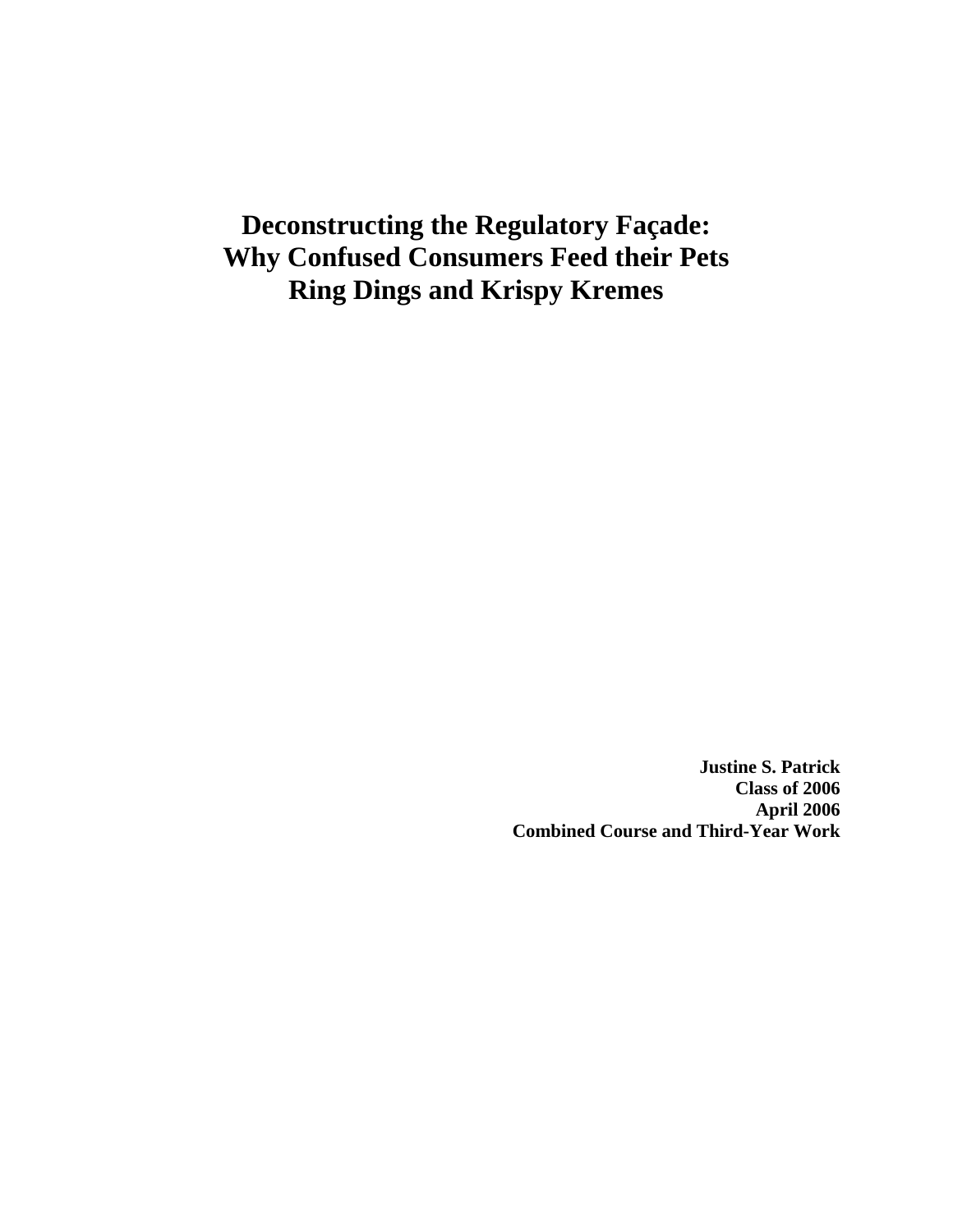Abstract

Americans own more than 130 million cats and dogs and spend over \$12 billion per year on commercial pet foods. The commercial pet food industry faces minimal substantive regulation, despite navigating several layers of regulation from various groups including the FDA, the American Association of Feed Control Officials (AAFCO), and state regulators. The FDA entrusts AAFCO to issue regulations governing ingredients, feeding trials, labels and nutritional claims. But AAFCO's rules fall short of ensuring that America's pets receive adequate nutrition, or even foods that won't cause chronic digestive, skin, eye, and coat problems. The influence by the pet food industry over AAFCO manifests itself through AAFCO's irrational regulations, including ingredient definitions which effectively prohibit organic chickens and vegetables, while blindly permitting thousands of euthanized cats and dogs to make their way into pet foods through the unsupervised rendering industry. Trusting, but uneducated, consumers purchase these commercial pet foods under the assumption that the FDA or some other regulatory body has ensured that the foods contain "balanced" meals, and "complete" nutrition. These consumers naively believe veterinarians that endorse and sell pet foods from their offices while neglecting to mention that these "pet doctors" are often "on the take" and can earn up to 20% of their total income from such sales. This paper will examine the ways in which inadequate regulation results in confused consumers and sick, malnourished pets. Ultimately this paper seeks to reveal that multiple parties, including consumers themselves, share the blame for the current muddled state of regulation.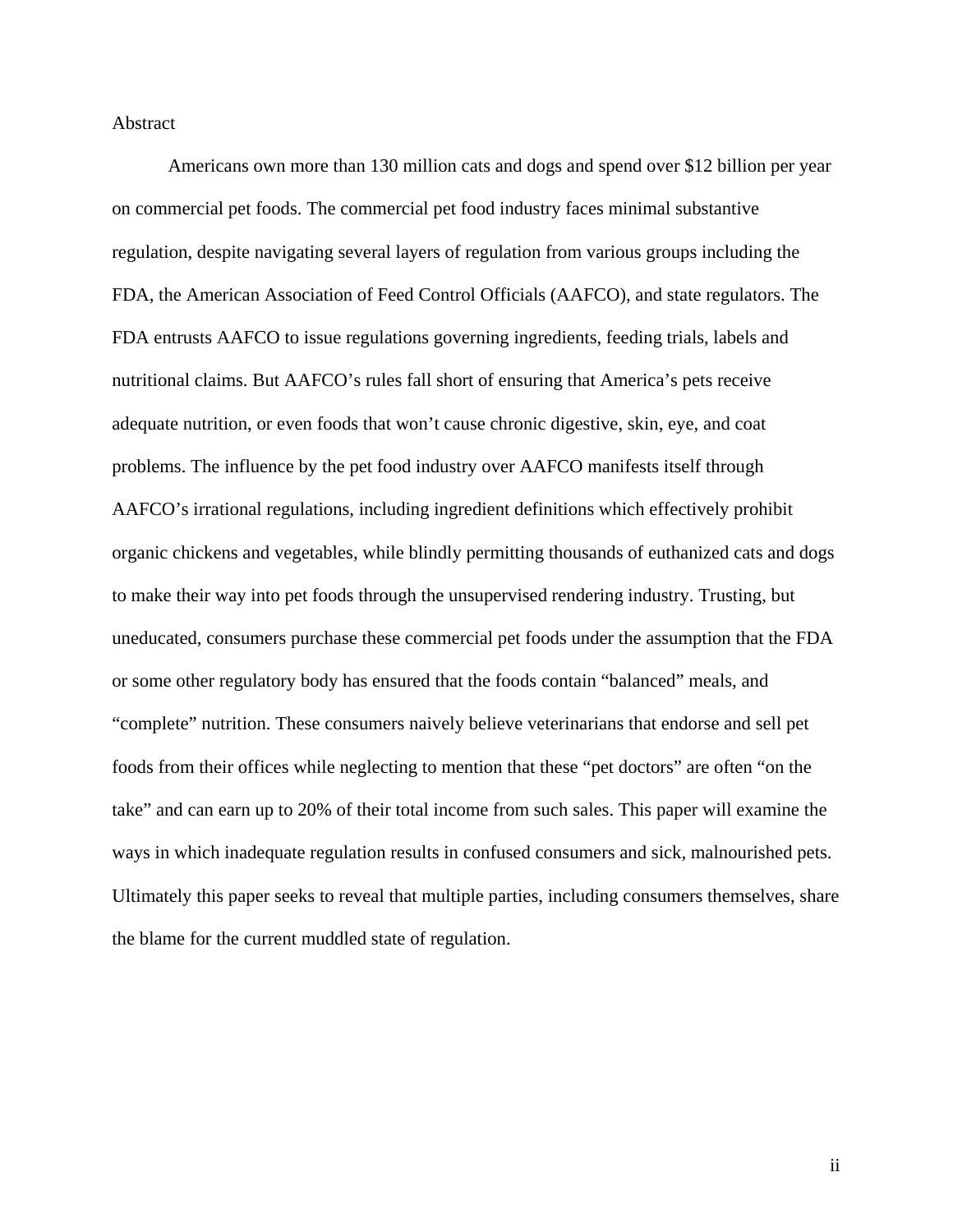| IV. How Current Regulations Result in Confused Owners and Diseased Pets  24 |  |
|-----------------------------------------------------------------------------|--|
|                                                                             |  |
|                                                                             |  |
|                                                                             |  |
|                                                                             |  |
|                                                                             |  |
|                                                                             |  |
|                                                                             |  |
|                                                                             |  |
|                                                                             |  |
|                                                                             |  |
|                                                                             |  |
|                                                                             |  |
|                                                                             |  |
|                                                                             |  |
|                                                                             |  |
|                                                                             |  |
|                                                                             |  |
|                                                                             |  |

# Table of Contents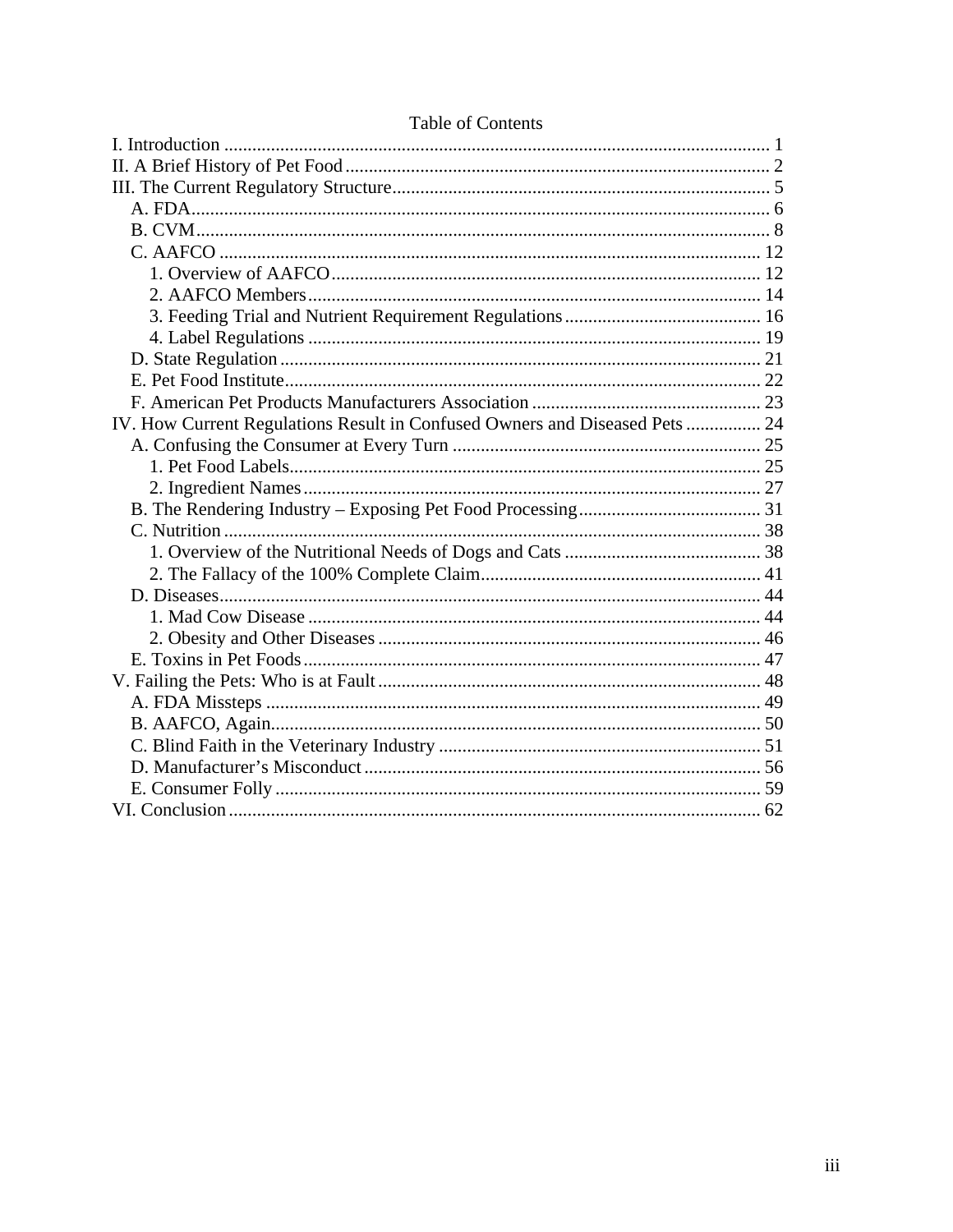# I. Introduction

<span id="page-3-0"></span>Pet food is big business in the U.S.  $<sup>1</sup>$  $<sup>1</sup>$  $<sup>1</sup>$  Over fifty percent of American households have at</sup> least one pet, these homes providing shelter to 60 million dogs and 70 million cats.<sup>[2](#page-3-2)</sup> More than 60% of these animals eat commercial pet food.<sup>[3](#page-3-3)</sup> Most pet owners don't think twice about the pet food they buy. Some buy what the vet recommends (solicited advice or not), others buy the most eye-catching bag found in the grocery store aisle, and still others buy foods advertised on TV with frisky kitties scrambling into the kitchen to scarf down adorable fish-shaped food bits. The fascinating thing is that very few pet owners stop to consider whether the food they're feeding their pet is nutritious. They assume that because the food is vet recommended or backed-up by health claims scrawled on the bag and announced in commercials, then it must be okay. After all, they figure, the FDA regulates what we eat – don't they regulate what our pets eat?

 The answer is neither simple nor short. Like most issues of regulation, pet food's history is long, complicated and, of course, fueled by money. Pet food is a \$12 billion industry in the U.S., with exports adding another \$1 billion.<sup>[4](#page-3-4)</sup> What is interesting is that despite multiple layers of authority, the pet food industry has enjoyed relatively little substantive regulation.

 The purpose of this paper is not to point fingers or serve as an emotional shock triggering pet owners to home-cook each of their pets' meals. Rather, this paper should serve as a comprehensive examination of the pet food industry and reveal its inadequacies. The paper begins with a brief history of pet food followed by a discussion of the various regulatory bodies,

<u>.</u>

<span id="page-3-1"></span><sup>&</sup>lt;sup>1</sup> This paper defines "pet food" as foods intended for consumption by dogs and cats. While there is a substantial market for ferret, hamster, fish, bird, and other "exotic" animals, the consideration of such foods and their regulation is beyond the scope of this paper.

<span id="page-3-2"></span><sup>&</sup>lt;sup>2</sup> Claudia H. Deutsch, Mad Cow Disease in the United States: Industry; Makers of Pet Food Voice Little Worry, N.Y.Times, Dec. 26, 2003, at A40.

<sup>&</sup>lt;sup>3</sup> Laura Cunningham, <u>Pet Food Esthetics: A Human Concern</u>, N.Y. Times, December 16, 1981, at C1.  $4$  Deutsch supra note 2

<span id="page-3-4"></span><span id="page-3-3"></span>Deutsch, *supra* note 2.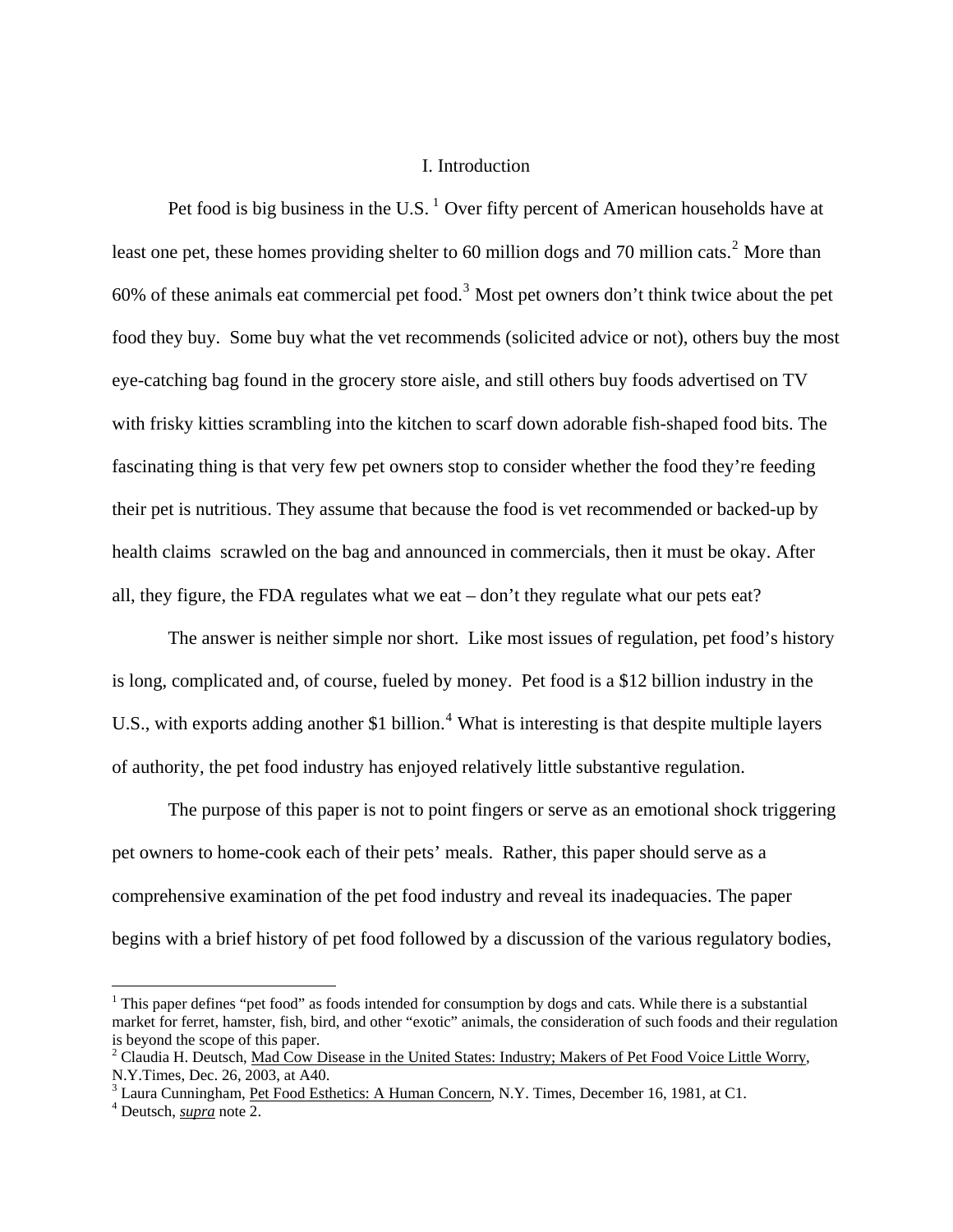<span id="page-4-0"></span>their relationship to the industry, and the rules ultimately governing pet food. This section also considers the role of non-governmental bodies and trade groups that significantly influence the regulations. Next, the paper discusses the effects of the regulatory regime by examining pet food labels, permitted ingredients, and the current state of pets' health. Finally, a discussion on why the industry fails America's pets will be followed by possible solutions that consumers, veterinarians and regulators can pursue in order to resolve the industry's shortcomings.

While there are many problems with the commercial pet food industry, not all commercial pet foods are detrimental to your pets' health. Some pets are able to live for years on commercial foods and never encounter any significant health problems. Nevertheless, thousands of pets develop severe allergies and diseases directly related to their "regulated" diets. So who is responsible for our pet's declining health? The answer, is everyone.

#### II. A Brief History of Pet Food

 Before analyzing the regulation of pet food it is worth noting the development of the industry over the last 100 years. Prior to the introduction of commercial pet food, dogs ate table scraps salvaged from their human companions. Cats, kept for their rodent hunting abilities, mostly subsisted on their own kills.<sup>[5](#page-4-1)</sup> Companion animals survived for decades on these diets and while it is impossible to determine if those animals were healthier than their modern day commercially fed counterparts, it is enough to note that the current generation of dogs and cats inherited the genes of their ancestors, complete with their digestive tendencies and capabilities.

<span id="page-4-1"></span> $<sup>5</sup>$  Eating their prey had an added benefit for cats: they ingested all the nutrients found in the stomachs of their</sup> victims, which explains why cats are unable to digest vitamins like A and D which were found already digested in their prey. Cats, kept mainly as outdoor pets until approximately 50 years ago, have not had time to adjust to the changes human companionship has created in their diets, especially when compared to dogs which have been domesticated for 20,000 years.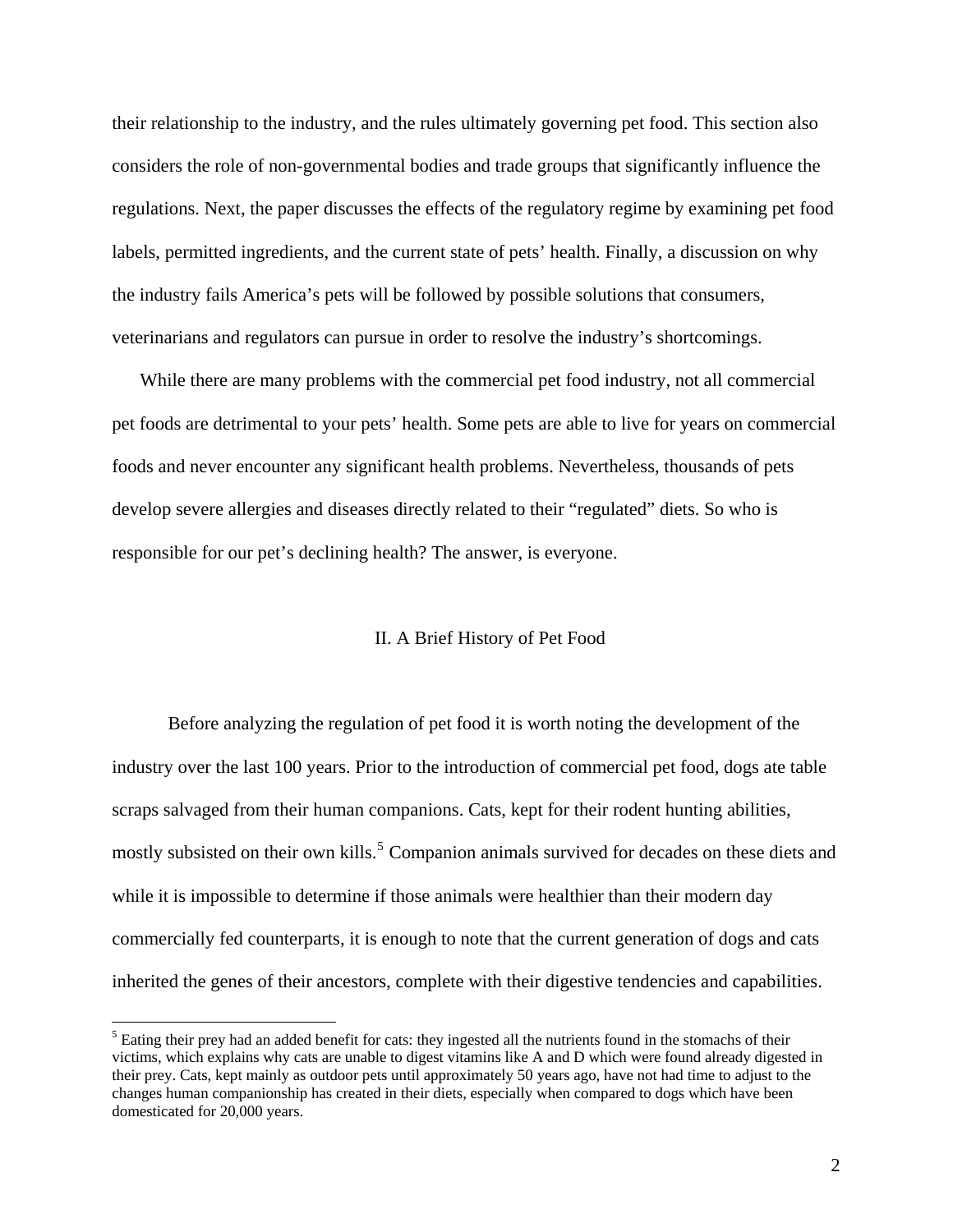An American by the name of James Spratt produced the first commercial dog food, a biscuit, in 18[6](#page-5-0)0.<sup>6</sup> Spratt was a salesman in London when he noticed dogs on docks being fed left over biscuits from the ships.<sup>[7](#page-5-1)</sup> Spratt decided to create his own biscuit using "wheat meals, vegetables, beetroot, and meat."<sup>[8](#page-5-2)</sup> His product proved profitable and was sold to English gentlemen who owned sporting dogs.<sup>[9](#page-5-3)</sup> In 1890 his formula and production were taken over by a large company which then began operations in the United States.<sup>[10](#page-5-4)</sup>

 Soon U.S. firms began entering different formulations of fortified dog biscuits and dry kibble into the pet food market.<sup>[11](#page-5-5)</sup> Subsequent to World War I pet food manufacturers introduced canned horsemeat, followed by canned foods for cats in the 1930s.<sup>[12](#page-5-6)</sup> The industry diversified in the 1960s with the production of dry cat food and semi-moist products.<sup>[13](#page-5-7)</sup> This marked the beginning of the "boom" for pet food companies.<sup>[14](#page-5-8)</sup> Soon soup companies such as Campbell and Lipton competed with cereal manufacturers like Post and General Foods to add pet foods to their "human lines."[15](#page-5-9) Not to be outdone, candy companies (Mars) and dairies (Carnation) also entered the fray, leading to the production of over 500 pet food brands.<sup>[16](#page-5-10)</sup>

 The industry managed to sow the seeds of problematic regulation during the height of its power in the 1970s. During the pet food boom, the industry and the U.S. government were "especially close."[17](#page-5-11) The chairman of Ralston Purina's board of directors, Earl L. Butz,

- <span id="page-5-3"></span><sup>9</sup> *Id.*
- 
- <span id="page-5-6"></span>
- <span id="page-5-8"></span><span id="page-5-7"></span>

- <span id="page-5-9"></span>
- <span id="page-5-11"></span><span id="page-5-10"></span>

<span id="page-5-0"></span><sup>6</sup> Pet Food Institute, History of Pet Food, *available at* http://www.petfoodinstitute.org/what\_is\_history.cfm. 7 *Id.*

<span id="page-5-2"></span><span id="page-5-1"></span> $\int_8^7$  *Id.* 

<span id="page-5-5"></span><span id="page-5-4"></span><sup>10</sup> *Id.* <sup>11</sup> *Id.* <sup>12</sup> *Id.* <sup>13</sup> *Id.* 14 Cunningham, *supra* note 3. 15 *Id.* <sup>16</sup> *Id.* <sup>17</sup> *Id.*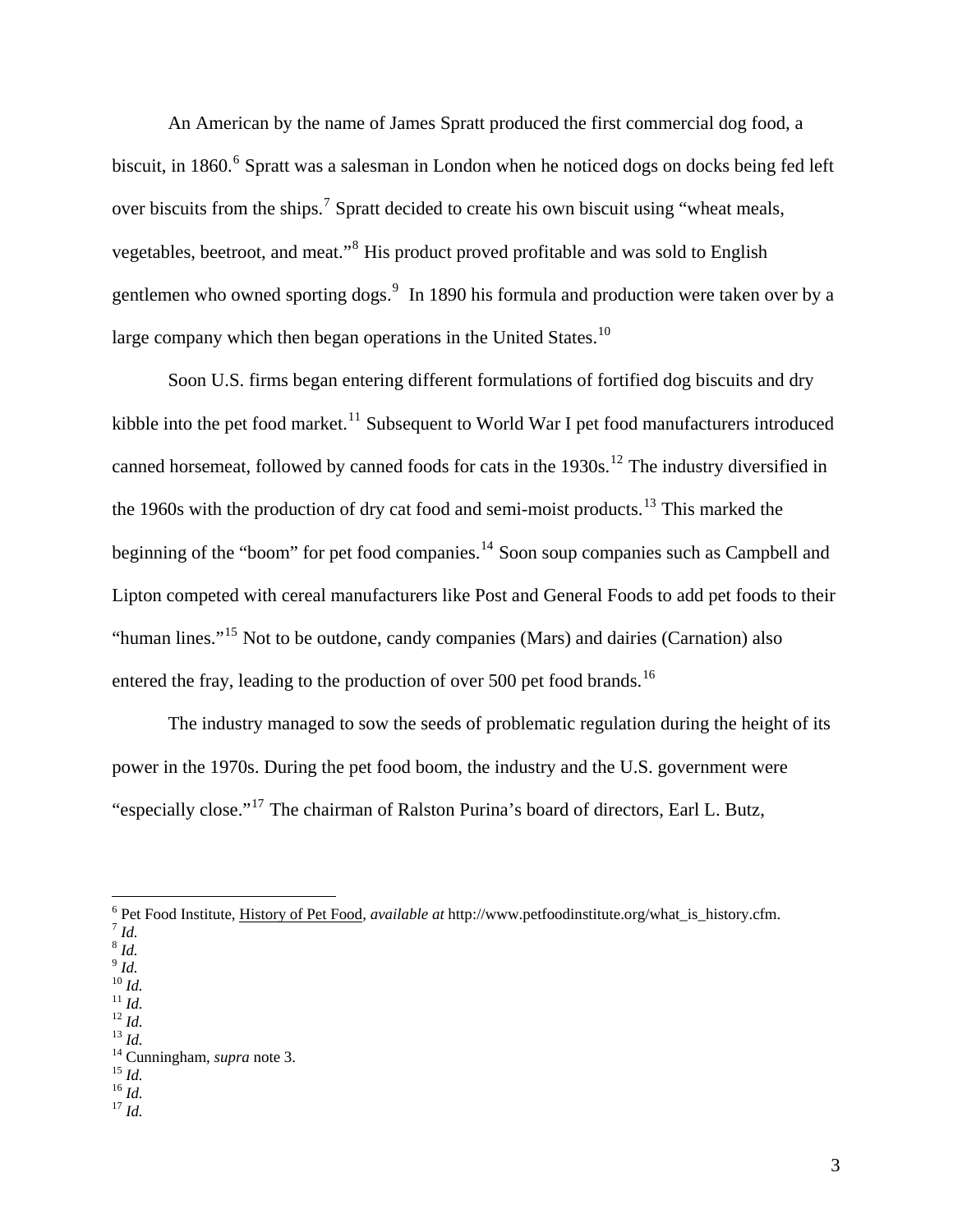effectively swapped jobs with the U.S. Secretary of Agriculture, Clifford Morris Hardin.<sup>[18](#page-6-0)</sup> Meanwhile, the national guidelines for pet nutrition originated with Ralston Purina's own research department.<sup>[19](#page-6-1)</sup> No one seemed to mind the industry's self-regulation.

During the 1980s the pet food industry's monstrous profits diminished when inflation combined with increased advertising budgets started eating into earnings.<sup>[20](#page-6-2)</sup> But the biggest blow came in the form of newfound skepticism by consumers. During the 80s, the revelation that the world's food supply was lagging behind population growth attracted substantial media attention.<sup>[21](#page-6-3)</sup> Consumers began wondering why they were paying so much money for their pets' food when there might not be sufficient food for humans. This forced a once booming industry to defend the need for its products. Ironically, this meant that instead of selling their products as "fit for humans" complete with peas and carrots in canned dog foods, the industry began insisting that their "principal ingredients are not suitable for human use."<sup>[22](#page-6-4)</sup> Considering that the industry and its regulators claim that pet foods are *safe* for human consumption, and indeed, are ingested by some humans, any assertion that the main ingredients are not "suitable" for humans appears hypocritical.<sup>[23](#page-6-5)</sup>

- <span id="page-6-3"></span>
- <span id="page-6-5"></span><span id="page-6-4"></span>

<sup>18</sup> *Id.*

<span id="page-6-2"></span><span id="page-6-1"></span><span id="page-6-0"></span><sup>19</sup> *Id.*<br><sup>20</sup> *Id.*<br><sup>21</sup> *Id.* <sup>22</sup> *Id.* <sup>23</sup> *Id.* <sup>23</sup> *See e.g.* Sharon Benz, *FDA's Regulation of Pet Food*, FDA Veterinarian, Vol. XVI No.1. Benz notes that FDA regulations require that "pet foods, like human foods, be pure and wholesome, contain no harmful or deleterious substances, and be truthfully labeled." *Id.* Benz's interpretation of pet food regulation is supported by Dr. Leland Shapiro, a professor of animal nutrition, who believes that although commercial pet foods are too high in salt and fat, the food is still regulated to the point where it is safe for human consumption. *See* Kathie Jenkins, *Pet Food Special; It's Dining Cats and Dogs*, L.A. Times, June 22, 1995, at H14. *See also* Kenneth N. Hall, Ph.D, *FAQ: The Safety of Food and Food Related Products*, The Food Domain *available at*

[http://www.fooddomain.msu.edu/consumer\\_faq\\_safety.htm#10,](http://www.fooddomain.msu.edu/consumer_faq_safety.htm#10) where Hall states that pet food sales increase concurrently with the unemployment rate, implicating that those on limited incomes chose to survive on cheap and convenient pet foods. If there exists an unspoken understanding that some humans eat pet food, then the FDA's persistence in permitting ingredients rejected for human consumption under EPA, USDA, and FDA restrictions to make their way into pet foods is even more troubling.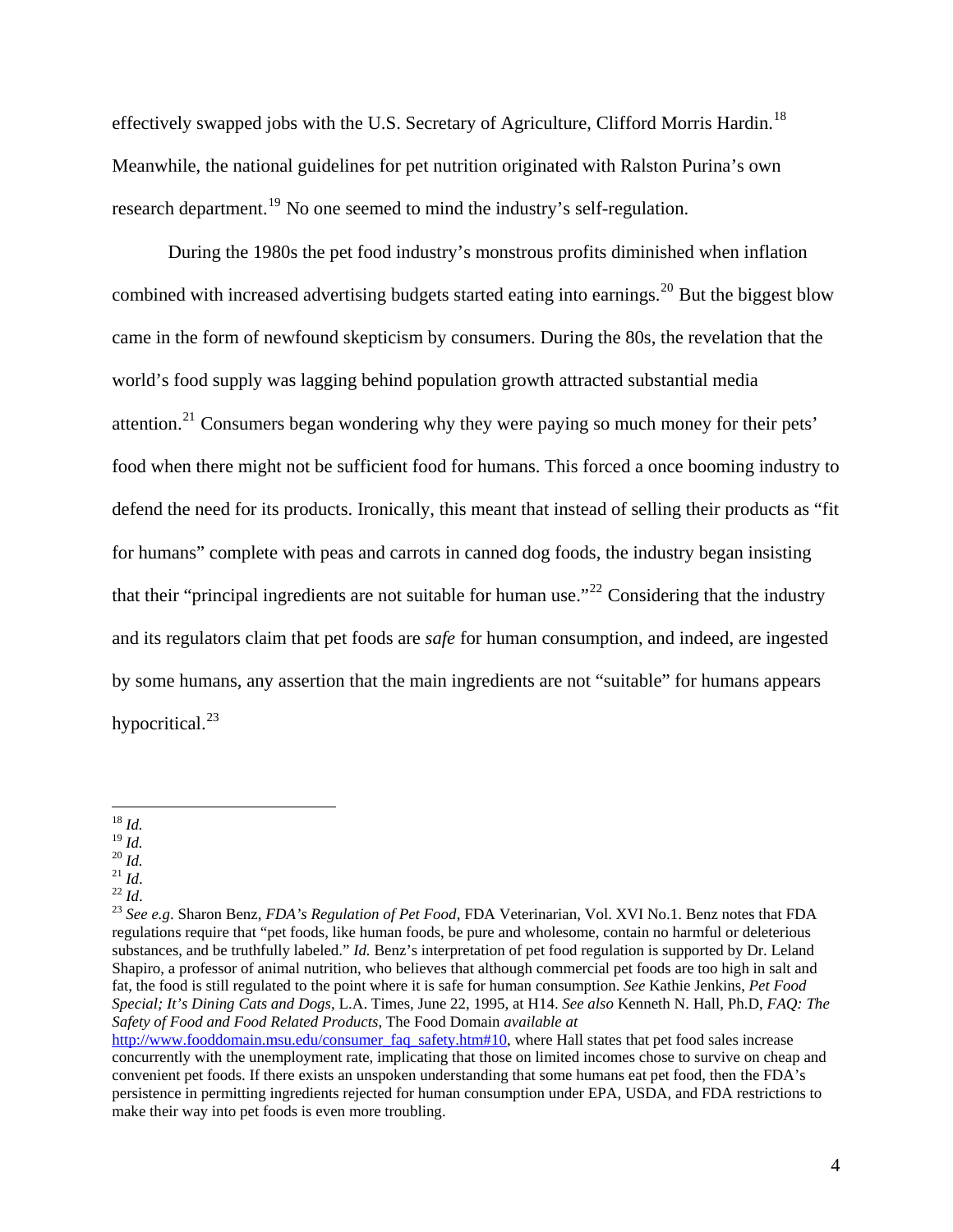<span id="page-7-0"></span> Unfortunately, the pet food industry survived the 80s relatively unscathed and continues to thrive today. In fact, despite never reforming, the industry currently enjoys annual sales of \$13 billion worldwide.<sup>[24](#page-7-1)</sup> But the success of the pet food industry should not in and of itself trouble consumers, rather, consumer concern should focus on the inadequate regulatory regime that the industry has established and maintained. Many commercial foods rely on sub-standard ingredients and yet bear claims of "complete" and "balanced" with defenseless pets paying the price and unsuspecting owners paying avoidable vet bills.

# III. The Current Regulatory Structure

 Several different groups at various levels of authority regulate pet food. Pet food is regulated by the FDA at the federal level under the Federal Food, Drug, and Cosmetic Act. More specifically, within the FDA, the Center for Veterinary Medicine regulates "animal drugs, animal feeds, food additives and ingredients." A non-governmental organization, the Association of American Feed Control Officials, sets nutritional standards, label requirements, and feeding trial protocols for pet foods. Additionally, each state may have its own animal feed regulatory agency which regulate pet foods sold or manufactured within their state.<sup>[25](#page-7-2)</sup> The Pet Food Institute, a trade group representing 97% of the U.S. pet food manufacturers, serves as the "voice" of the industry to Congress, state and federal agencies.<sup>[26](#page-7-3)</sup> With so many different groups regulating what goes into your animal's mouth, one would assume that commercial foods are safe. How ironic then, that this over-regulation often results in misinformed owners with malnourished pets.

<span id="page-7-3"></span>

<span id="page-7-2"></span><span id="page-7-1"></span><sup>&</sup>lt;sup>24</sup> Deutsch, *supra* note 2.<br><sup>25</sup> R. L. Wysong, DVM, *The Truth About Pet Foods* 59 (Inquiry Press 2002).<br><sup>26</sup> Pet Food Institute, *What is PFI?*, *available at http://www.petfoodinstitute.org/what\_is\_pfi.cfm.*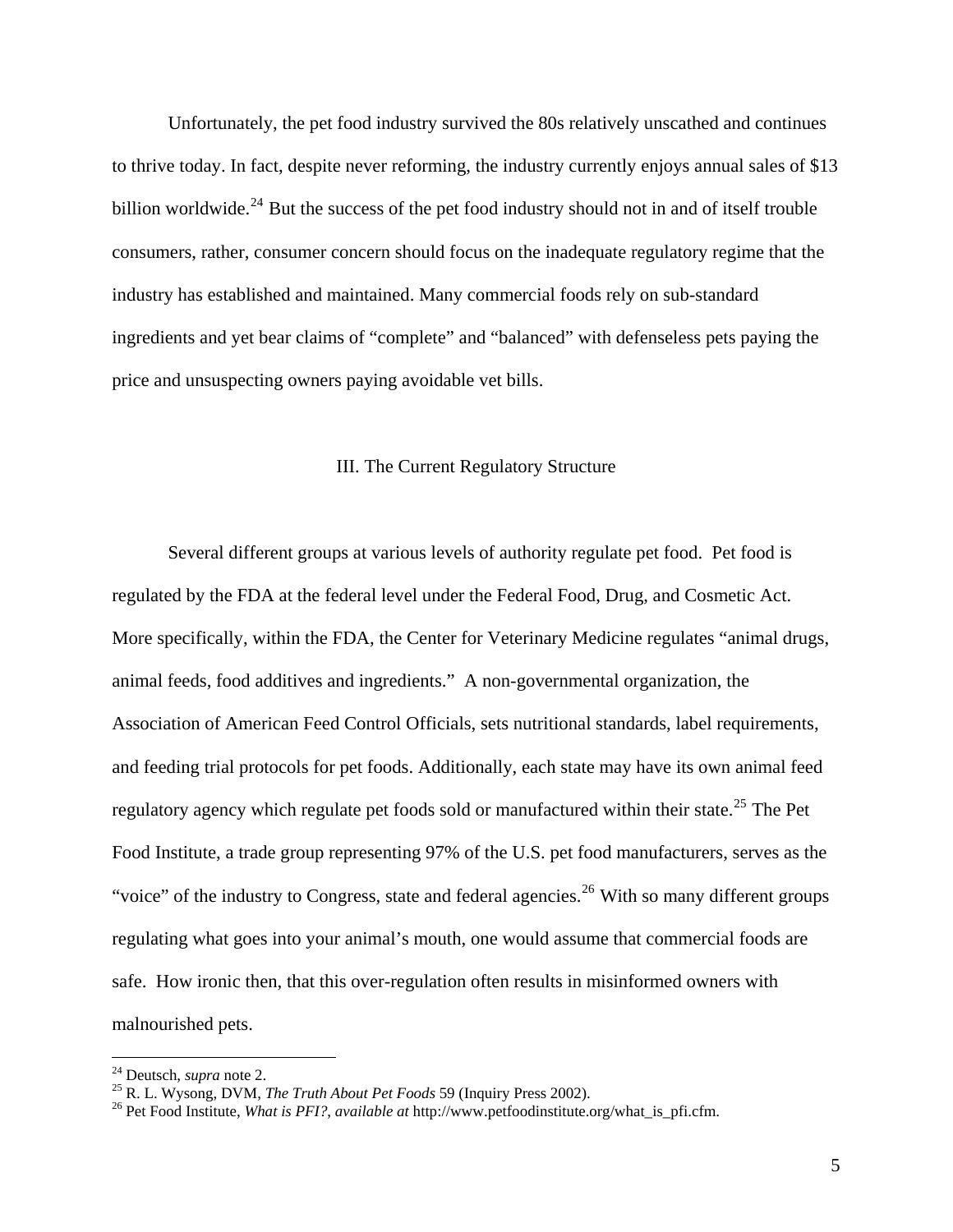# A. FDA

<span id="page-8-0"></span>Pet food, like human food, is regulated under the Federal Food, Drug, and Cosmetic Act (hereinafter "FFDCA").[27](#page-8-1) The FFDCA defines food as "articles used for food or drink for man or other animals…" and requires that all foods be free of adulteration and misbranding.<sup>[28](#page-8-2)</sup> Without further analysis, one could conclude from this definition that all pet *foods* are regulated and approved for human consumption. This could not be further from the truth. In fact, the website of the Center for Veterinary Medicine states that "animal feeds provide a practical outlet for plant and animal byproducts *not suitable* for human consumption,"[29](#page-8-3) a statement seemingly contradictory to the regulations of the FFDCA, which apply equally to human *and* animal foods.[30](#page-8-4)

 The FFDCA does not require pre-approval of new foods, whether intended for humans or animals. Rather, the FFDCA merely requires that foods not be "adulterated" or "misbranded." Adulterated food includes "food packaged or held under unsanitary conditions, food or ingredients that are filthy or decomposed, and food that contains any poisonous or deleterious substance."<sup>[31](#page-8-5)</sup> The FFDCA also states that a food may be deemed adulterated if it contains "any part or product of a diseased animal."<sup>[32](#page-8-6)</sup>

<span id="page-8-1"></span> $^{27}$  It should be noted that while the phrase "animal feed" is interpreted to include livestock feed, this paper addresses only the issue of pet food regulation, more specifically the foods fed to cats and dogs. Regulation of "exotic pet foods" as they are called in the industry, i.e. foods intended for birds, fish, ferrets etc., are beyond the scope of this paper.

 $28$  21 U.S.C. §321(f) (2006).

<span id="page-8-3"></span><span id="page-8-2"></span><sup>29</sup> Center for Veterinary Medicine, *CVM and Animal Food, Feed Ingredients, and Additives*, *available at* [http://www.fda.gov/cvm/animalfeed\\_info.htm#ingredients](http://www.fda.gov/cvm/animalfeed_info.htm#ingredients) (emphasis added).<br><sup>[30](http://www.fda.gov/cvm/animalfeed_info.htm#ingredients)</sup> 21 U.S.C.§321(f) defines food as "articles used for food or drink for man or other animals…"; the prohibitions

<span id="page-8-4"></span>against adulterated or misbranded foods include only the term "food" within their definitions – therefore they apply to both animal and human foods.

<span id="page-8-5"></span><sup>31</sup> Center for Veterinary Medicine, *Animal Food (Feed) Product Regulation*, available at: http://www.fda.gov/cvm/prodregulation.htm.

<span id="page-8-6"></span> $32$  21 U.S.C § 342(a)(5) (2006).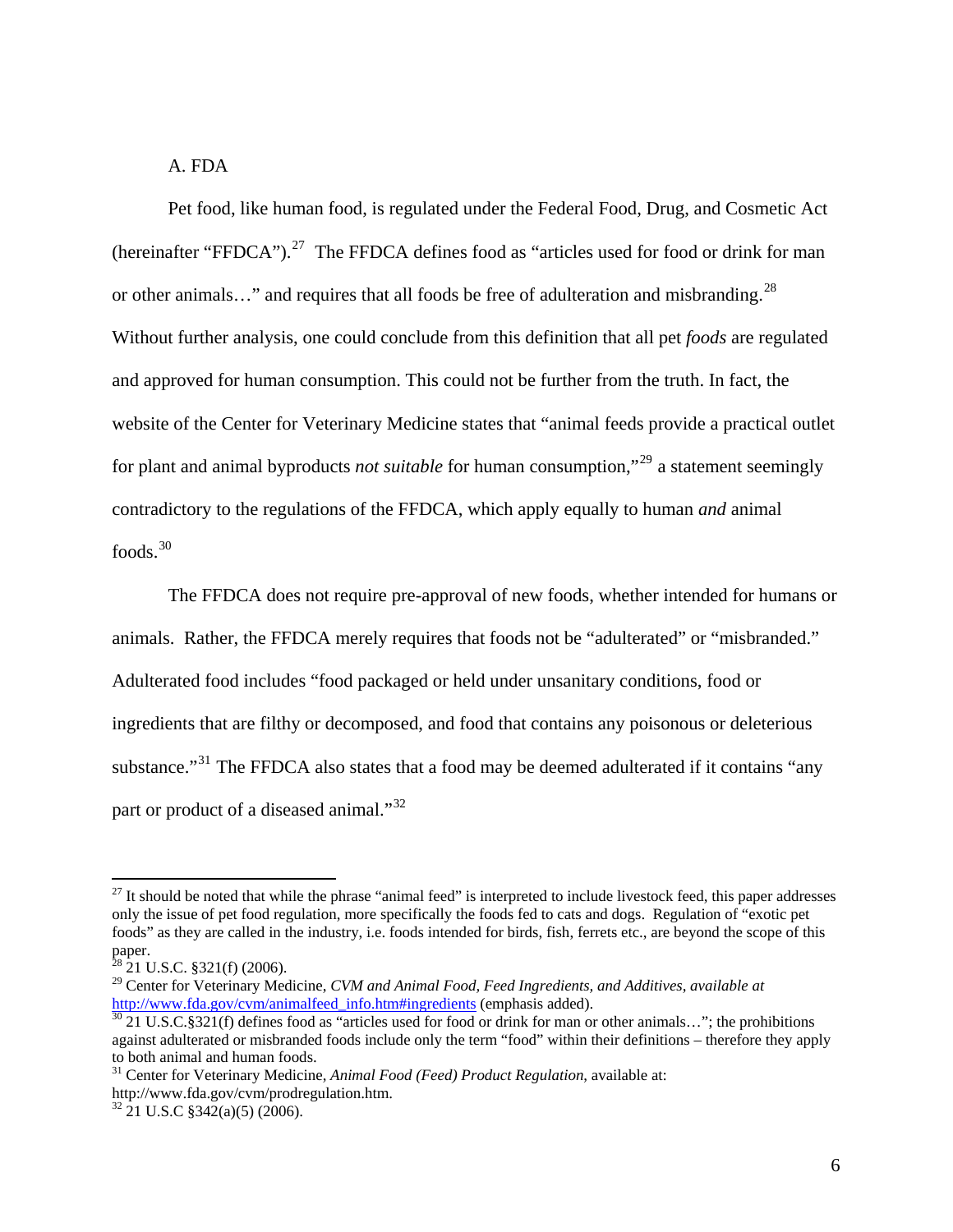Misbranded food includes those with a false or misleading label, or that fail to list required information such as the name and location of the manufacturer or the net quantity of the package's contents.[33](#page-9-0) The regulations regarding misbranding require that pet food labels comply with the same labeling requirements as human foods.<sup>[34](#page-9-1)</sup> When a manufacturer desires an exemption from the federal labeling requirements, the FDA must be directly involved.<sup>[35](#page-9-2)</sup>

The FDA's involvement also extends to the processing and packaging of animal foods. All pet food manufacturing plants are subject to FDA inspection.<sup>[36](#page-9-3)</sup> Canned pet foods face further oversight in the form of the low acid canned food regulations.<sup>[37](#page-9-4)</sup> in addition, the United States Department of Agriculture (hereinafter "USDA") offers a voluntary inspection of canned foods through its Food Safety and Inspection Service.<sup>[38](#page-9-5)</sup> Manufacturers utilizing the voluntary inspection service may attach a USDA "seal" to their product labels signifying that the product is a USDA Certified Product for Dogs, Cats and Other Carnivora.[39](#page-9-6)

Manufacturers violating FDA regulations face penalties ranging from prison and fines to product seizure and warning letters. The FDA often sanctions companies through its informal enforcement powers such as detention authority, recalls and negative publicity. The December 2005 recall by Diamond Pet Foods illustrates the speed with which a manufacturer will recall its

<span id="page-9-0"></span><sup>&</sup>lt;sup>33</sup> 21 U.S.C. §343 (2006). Further regulation applicable to pet food labels include the Fair Packaging and Labeling Act which prevents unfair and deceptive packaging and labeling. Pet food manufacturers are also subject to the Federal Trade Commission's regulations regarding misleading advertising and therefore must conform to the Commission's truth in advertising standards. *See* Katharin Hillestad DVM, *Government Regulation of the Pet Food Industry, available at [http://www.peteducation.com/article.cfm?cls=2&cat=1661&articleid=2645.](http://www.peteducation.com/article.cfm?cls=2&cat=1661&articleid=2645)*<br><sup>34</sup> See Peter Barton Hutt & Richard A. Merrill, *Food and Drug Law Cases and Materials* 638 (2d ed Foundation

<span id="page-9-1"></span>Press 1991) (1980).

<span id="page-9-2"></span><sup>35</sup> *See e.g,* 51 FR 11456-01, 1986 WL 136354 (F.R.) (FDA denied an exemption request by the pet food industry from listing ingredients by their common or usual name. The FDA decided that the use of class or collective names for ingredients would confuse consumers. The FDA relied upon evidence that consumers purchase foods based on the presence or absence of certain ingredients due to pets' allergies or dietary restrictions, and that many consumers would not be familiar with the class or collective names utilized by the industry.)  $36$  Hillestad, *supra* note 33.

<span id="page-9-4"></span><span id="page-9-3"></span><sup>36</sup> Hillestad, *supra* note 33. 37 Benz, *supra* note 23; *see also* 21 U.S.C. §113. 38 Hillestad *supra* note 33.

<span id="page-9-6"></span><span id="page-9-5"></span><sup>&</sup>lt;sup>39</sup> See 9 C.F.R § 355 et al. This option is not widely utilized by the industry. A recent survey of pet food stores in the Boston area found no canned foods bearing this seal.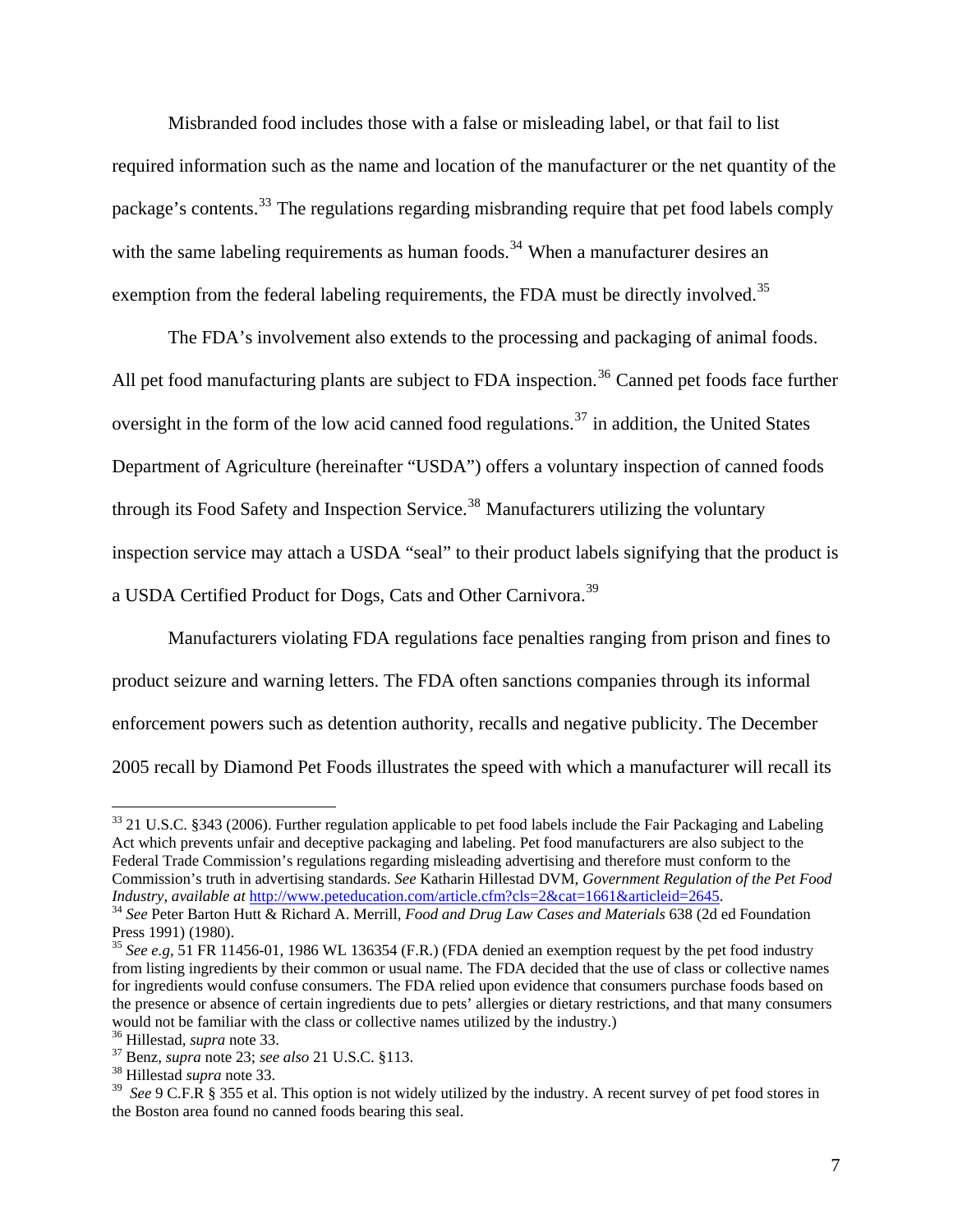<span id="page-10-0"></span>own product once harmful effects are discovered. In that case, the manufacturer initiated their recall before the FDA even began an investigation. The Diamond dog food was discovered to contain aflatoxin, a toxin produced by fungus found on corn and other crops that usually develops as a result of hot, arid weather.<sup>[40](#page-10-1)</sup> The risk of bad publicity and losing market share is often enough to force manufacturers to right their own wrongs. Unfortunately, even Diamond's relatively quick recall came at the expense of the lives of over 76 dogs, plus dozens of others left with permanent liver damage. $41$ 

# B. CVM

1

Within FDA, the Center for Veterinary Medicine (hereinafter "CVM") is responsible for the regulation of "animal food (feed) products."<sup>[42](#page-10-3)</sup> Although this sounds as though the CVM would set standards for pet foods, AAFCO (discussed below), an organization almost entirely independent of any governmental control, bears this responsibility. The CVM, in fact, is only responsible for the regulation of animal drugs, medicated feeds and food additives.<sup>[43](#page-10-4)</sup> In relation to pet foods, this means that unless a food contains drugs, additives, or proffers "health claims" on its label, the CVM, and thereby the FDA, has virtually nothing to do with whether that

<span id="page-10-1"></span><sup>40</sup> *Toxic Pet Food Limited to Eastern States*, MSNBC.com, Jan. 12, 2006, *available at* http://www.msnbc.msn.com/id/10807001.

<span id="page-10-2"></span> $^{41}$  *Id.* The recalled product was distributed to 23 states and at least 29 countries. Veterinarians believe that as many as over 100 dogs may have died from aflatoxin poisoning, and that many dogs died undiagnosed. Diamond had noticed an increased rate of fungus-contaminated corn deliveries as early as September. New tests to detect the presence of aflatoxin were implemented by Diamond in November of 2005, but the contaminated dog food was shipped out in October. *See also FDA Investigation of Diamond Pet Food Finds Some Product Exported*, Dec. 30, 2005 available at http://www.fda.gov/cvm/CVM\_Updates/bse123005.htm.<br><sup>42</sup> Center for Veterinary Medicine, *supra* note 29.<br><sup>43</sup> Center for Veterinary Medicine, *CVM and Animal Food, Feed Ingredients, and Additives* availabl

<span id="page-10-3"></span>

<span id="page-10-4"></span>http://www.fda.gov/cvm/animalfeed.htm.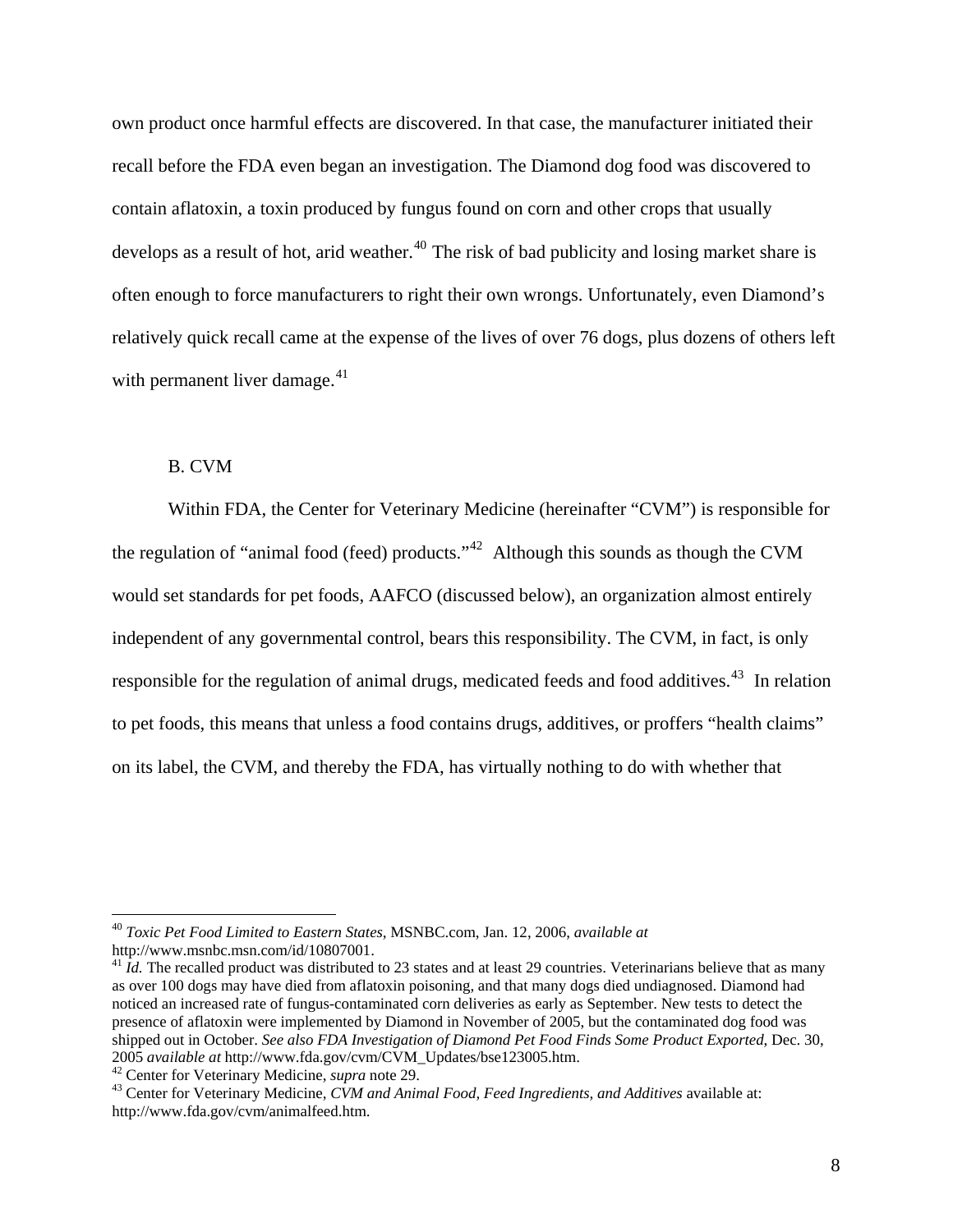particular pet food can be sold to the public. There is no requirement of pre-market approval for pet foods.[44](#page-11-0)

Pet foods that contain drugs or medication are uncommon and the resources CVM expends in this area are generally limited to medicated feeds for the nation's livestock industry. Food additives require pre-market approval and are defined as any substance *not* generally recognized as safe by qualified scientists (hereinafter "GRAS) if such substance results, directly or indirectly, "in its becoming a component or otherwise affecting the characteristics of any food."<sup>[45](#page-11-1)</sup> Thus, any food additive designated as GRAS is exempt from pre-market approval.<sup>[46](#page-11-2)</sup>

For non-GRAS additives the pre-market approval process requires the submission of a food additive petition to the FDA.<sup>[47](#page-11-3)</sup> The petition generally contains, among other information, a description of the chemical identity of the additive, the manufacturing process and controls, human food safety data, target animal safety data, and product labeling.<sup>[48](#page-11-4)</sup> Interestingly, CVM "has used regulatory discretion and *not* required food additive petitions for substances that do not raise any safety concerns."<sup>[49](#page-11-5)</sup> CVM explains that since food additive approval is time-consuming, regulatory action will only be taken if the label is inconsistent with the accepted intended use of the additive or if new data "received" raises concerns regarding safety or suitability of the additive.<sup>[50](#page-11-6)</sup> One has to wonder how closely the CVM monitors the "intended use" of the additive considering they have already chosen not to use their resources for pre-market approval *as mandated by Congress* in the FFDCA. Moreover, it is unclear from where the CVM expects to

<span id="page-11-0"></span><sup>&</sup>lt;sup>44</sup> It should be noted that there is no pre-market approval for foods intended for humans. Unlike drugs, which undergo an extensive pre-market approval process, food is permitted to be sold in the market so long as it is unadulterated and not misbranded. *See* 21 U.S.C. §§ 341-42 (2006). <sup>45</sup> 21 U.S.C. §321(s) (2006).

<span id="page-11-2"></span><span id="page-11-1"></span><sup>46</sup> Benz, *supra* note 23. 47 *Id.* <sup>48</sup> *Id.*

<span id="page-11-3"></span>

<span id="page-11-4"></span>

<span id="page-11-5"></span> $^{49}$  *Id.*, emphasis added.<br> $^{50}$  *Id.* 

<span id="page-11-6"></span>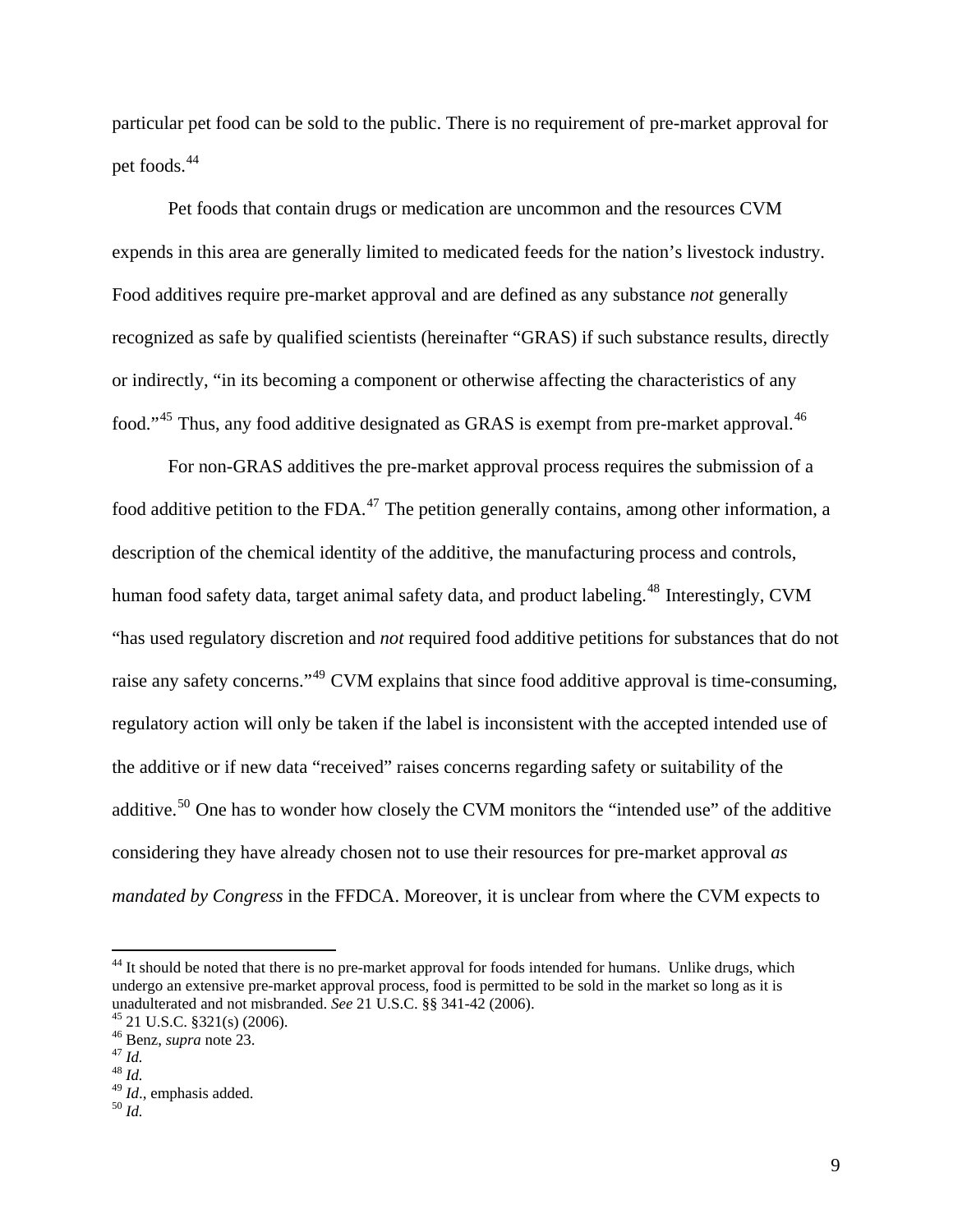"receive" data that calls into question the "safety" of the additive. Certainly, it will not be provided by the pet food manufacturer.

The result of CVM's resource decision is that CVM's involvement with pet food regulation primarily consists of monitoring health claims. A "health claim" is a statement that a product can "treat, prevent or reduce the risk of a disease."<sup>[51](#page-12-0)</sup> Such statements are considered drug claims and are generally prohibited by the CVM. Examples of such claims include "improves skin and coat," "hypoallergenic," and "treats feline lower urinary tract disease."<sup>[52](#page-12-1)</sup> In other words, any "food label bear[ing] a claim that consumption of the product will treat, prevent or otherwise affect a disease or condition or affect the …body in a manner distinct from what would normally be described as its 'nutritive value' is considered to offer the product as a drug."[53](#page-12-2) However, the Nutrition Labeling and Education Act (hereinafter "NLEA") requires that the FDA promulgate regulations specifically permitting certain health-related claims on human foods.[54](#page-12-3) By incorporating the philosophy of the NLEA, CVM attempts to allow "meaningful health information on pet foods."<sup>[55](#page-12-4)</sup> Thus, the CVM now permits such claims as "reduces urine PH to help maintain urinary tract health" and "helps control plaque"<sup>[56](#page-12-5)</sup>

 To illustrate how the CVM evaluates such claims, consider their recent decision regarding hairball control claims. The CVM stated that they would not likely take regulatory action for a hairball control claim on cat food

<sup>&</sup>lt;sup>51</sup> Linda Bren, *Pet Food*; *The Lowdown on Labels*, FDA Consumer Magazine May-June 2001.

<span id="page-12-2"></span><span id="page-12-1"></span><span id="page-12-0"></span><sup>&</sup>lt;sup>52</sup> Id.<br><sup>53</sup> David A. Dzanis, *Interpreting Pet Food Labels—Part 2: Special Use Foods*, FDA Veterinarian, Volume XIV, No.1 (1999).<br><sup>54</sup> Benz, *supra* note 23.

<span id="page-12-5"></span>

<span id="page-12-4"></span><span id="page-12-3"></span><sup>54</sup> Benz, *supra* note 23. 55 *Id.* 56 Bren, *supra* note 51.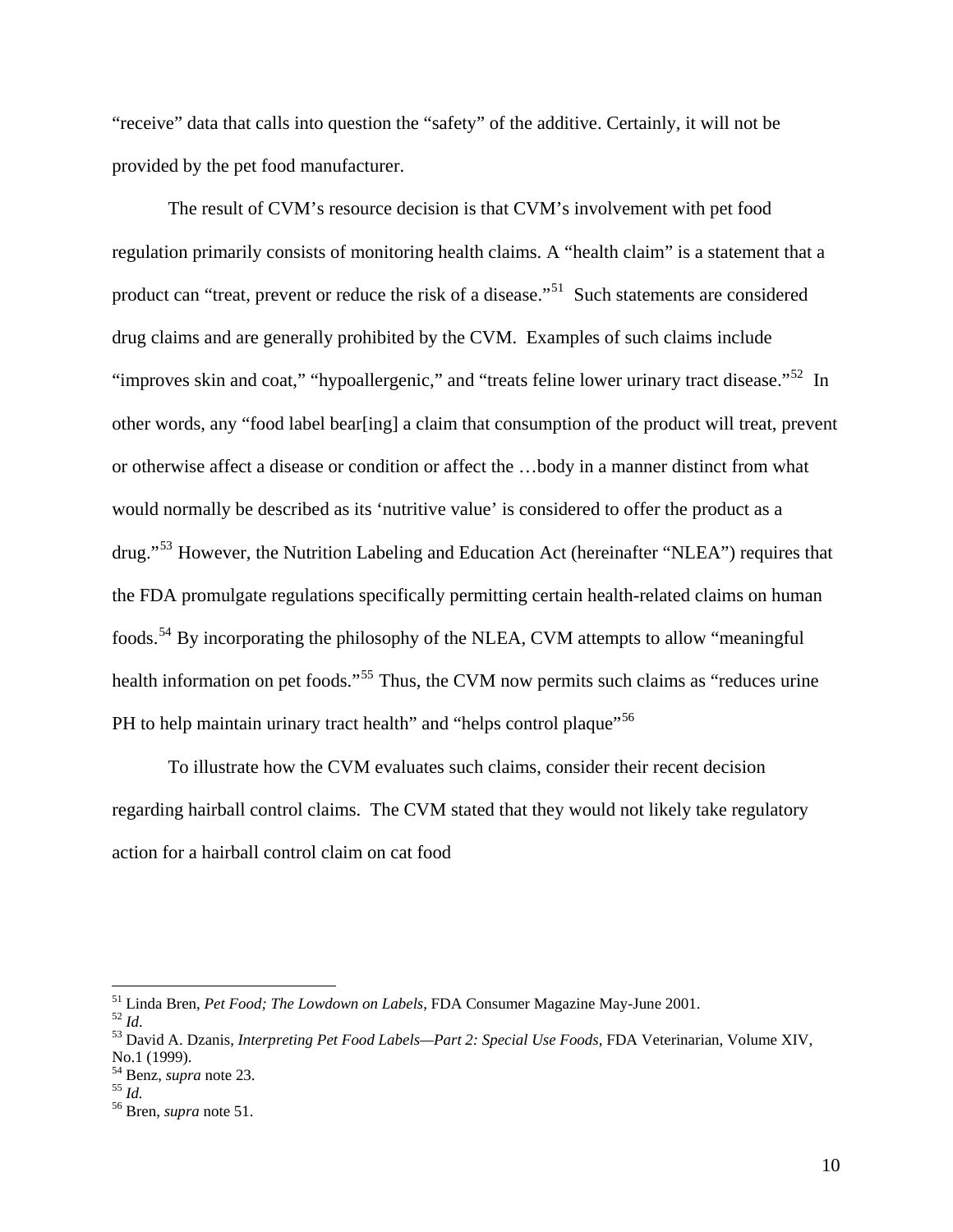provided the effect is achieved by ingredients already permitted for use in cat food, such as fiber sources. In this case we ask that the firm submit information for review on the quantitative diet formulation, nutrient analysis, and labeling, and discussion for the basis of the claim, i.e. scientific studies or common knowledge of ingredients' biological properties. If novel ingredients are used to achieve the effect, then we believe data demonstrating the ingredient's safety should be obtained prior to marketing. [57](#page-13-0)

The omission of a request for proof that the food has undergone testing for effectiveness is striking.

One could claim that the CVM's requirements appear adequate, especially considering the number of health claims that appear on human foods. Cereals, oatmeals and dairy products have all begun aggressive advertising campaigns championing the health benefits of their products. However, arguably the impact of pet food health claims on pet owners is significantly different from the impact of a health claim on a human food. To demonstrate, think back to the number of news stories surrounding 2005's study of the effect of dairy products on dieting. Countless accounts of the study were discussed on television, in the newspaper, and in various editorials across the nation. Now consider the amount of news coverage allocated to hairball control in cats. Zero. Thus, while humans are relatively informed and exposed to different views regarding the accuracy of health claims on their own foods from the gluttony of scientific studies advertised and discussed in the daily media – such studies, if even reported, are uncommon in the case of pet foods. The absence of information necessary to allow informed decisions requires that pet owners rely on more effective regulation of the health claims made on pet foods. Yet,

<span id="page-13-0"></span><sup>57</sup> Benz, *supra* note 23.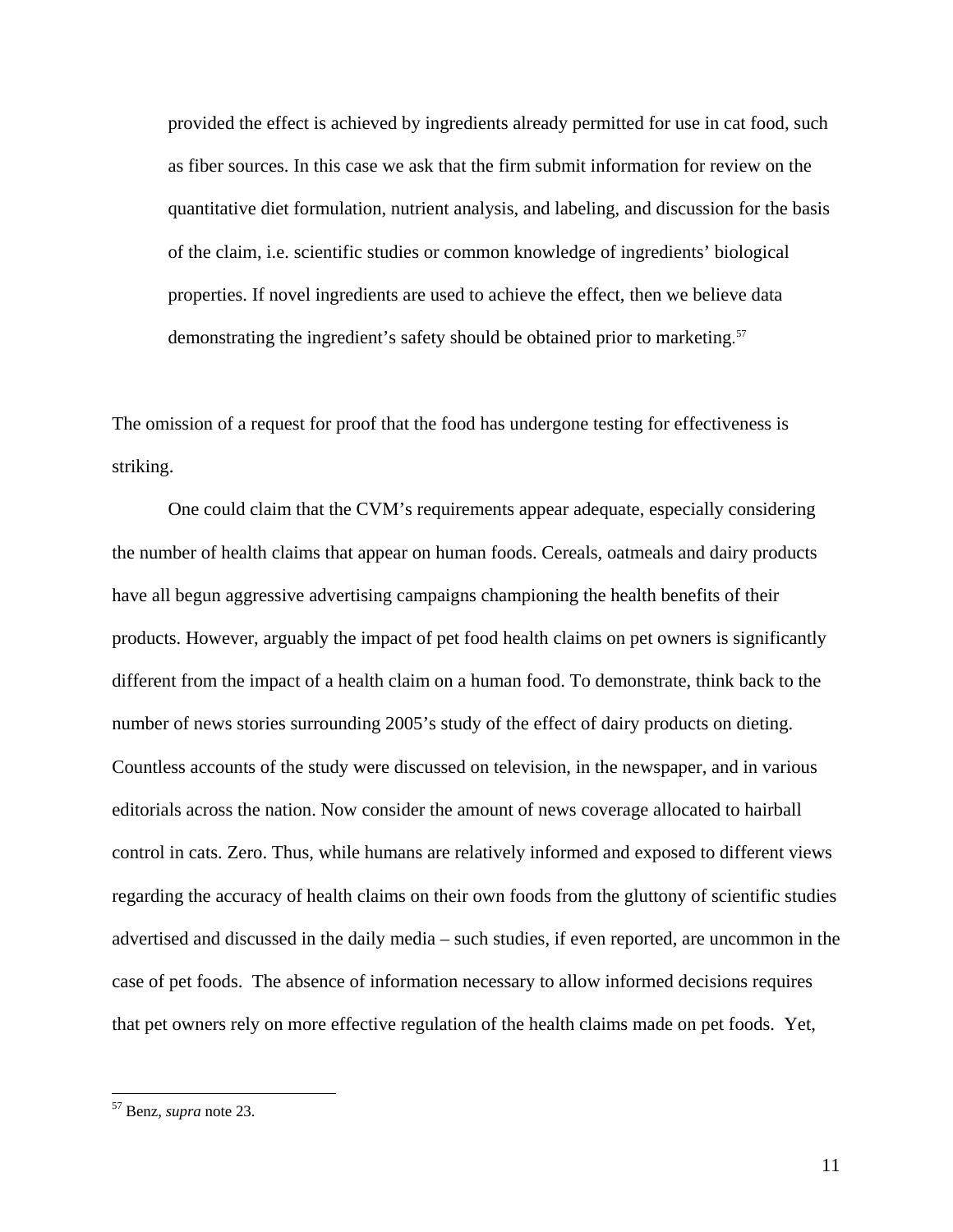<span id="page-14-0"></span>under CVM's aforementioned relatively scant requirements, it appears pet owners receive less regulation, not more.

#### C. AAFCO

# 1. Overview of AAFCO

The FDA chose to fulfill Congress' mandate of pet food regulation through cooperative agreements and partnerships, rather than forming its own binding regime of rules and regulations. One such agreement exists with the Association of American Feed Control Officials (AAFCO). As the FDA explains "continued partnership with AAFCO is vital to the continued regulation of pet food products because FDA has limited enforcement resources that are focused on human food safety issues."[58](#page-14-1) In other words, because the FDA, like most regulatory agencies, is understaffed and overworked, they are forced to rely on another organization for the majority of pet food regulation. It is important for pet owners to recognize that the FDA has made a choice: to focus its attention on human foods, and leave the pet foods to someone else.

The origin of AAFCO asserting its role in this area remains unclear.<sup>[59](#page-14-2)</sup> Early animal feed regulation consisted of laws governing only the weights and measures of the feeds.<sup>[60](#page-14-3)</sup> These early forms of regulation were not in place to protect the animal, but rather the consumer fro m a deceptive merchant.<sup>[61](#page-14-4)</sup> Later, when feeds were made with ground grains, fats and protein, rather than the traditional whole grains, consumers needed additional regulation to ensure the new feeds met certain standards. $62$ 

<u>.</u>

<span id="page-14-1"></span><sup>58</sup> Benz, *supra* note 23.

<span id="page-14-2"></span><sup>&</sup>lt;sup>59</sup> AAFCO's authority is not limited to pet foods. AAFCO has established feed ingredient definitions and model regulations for livestock feed as well. Information regarding the allocation of AAFCO's resources to pet food v. livestock feed is not available. However, the scope of this paper is limited to AAFCO's role in pet food regulation.<br><sup>60</sup> Association of American Feed Control Officials, *Official Publication* 73 (2006) [hereinafter AAFCO

<span id="page-14-5"></span><span id="page-14-4"></span><span id="page-14-3"></span>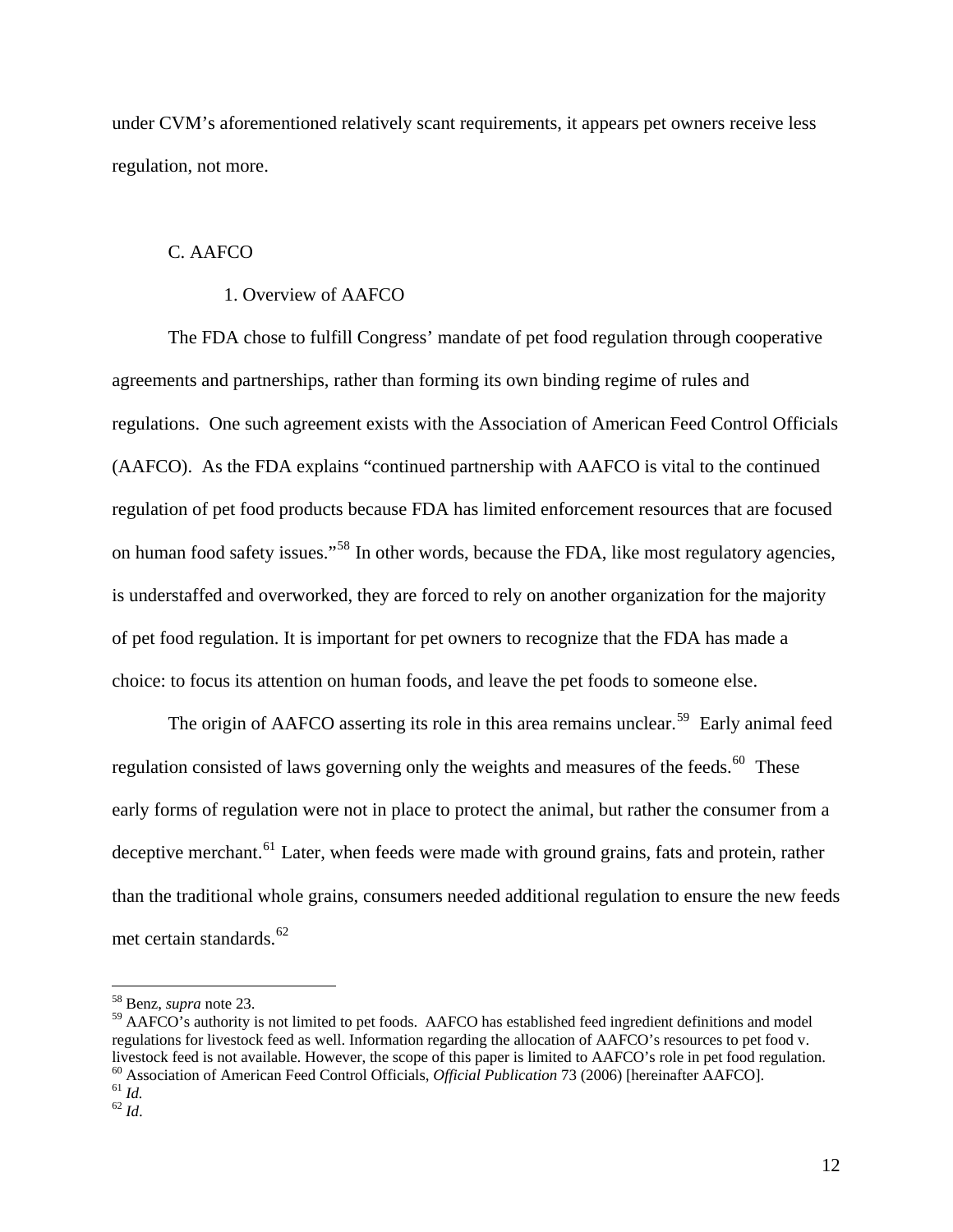Feed control officials first met as an organized committee in 1909.<sup>[63](#page-15-0)</sup> The committee's objectives included: answering the industry's questions with composite opinions, preparing a uniform feed bill, formulating definitions and regulations, the acceptance of new feed ingredients and establishing labeling requirements.<sup>[64](#page-15-1)</sup> Today, AAFCO claims that protecting the consumer remains its primary goal.<sup>[65](#page-15-2)</sup> Yet by falling under the overwhelming influence of the \$13 billion pet food industry, AAFCO turns a blind eye to dangerous ingredients and the vagaries of the manufacturing process in general.

AAFCO's members include state and federal officers charged with promulgating and enforcing animal feed regulations, heads/chiefs of agriculture departments and labs, feed examiners and state and federal researchers.<sup>[66](#page-15-3)</sup> AAFCO does have some ties to the FDA: an FDA representative serves on AAFCO's board of directors and staff from the CVM serve on AAFCO committees and as investigators.<sup>[67](#page-15-4)</sup> AAFCO issues model regulations for animal feed, cat and dog food, and exotic pet foods.<sup>[68](#page-15-5)</sup>

AAFCO has no enforcement authority and does not perform any analytical testing on pet food.<sup>[69](#page-15-6)</sup> A pet food manufacturer is only required to comply with the pet food regulations of the state in which it manufactures or sells its products.

In relation to its responsibilities regarding pet foods, AAFCO sets model regulations for pet foods including labeling requirements, ingredient definitions and nutritional requirements. But AAFCO does not determine permissible *sources* of protein or other essential nutrients – AAFCO's only requirement is that the manufacturer comply with AAFCO's extensive list of

 $63$  Id.

<span id="page-15-3"></span>

<span id="page-15-5"></span><span id="page-15-4"></span>

<span id="page-15-2"></span><span id="page-15-1"></span><span id="page-15-0"></span><sup>&</sup>lt;sup>64</sup> *Id.*<br>
<sup>64</sup> *Id.*<br>
<sup>66</sup> *Id* at 66.<br>
<sup>67</sup> Benz, *supra* note 23.<br>
<sup>68</sup> The term exotic pets excludes dogs and cats and is typically used to refer to ferrets, fish, birds, hamsters, guinea pigs and other animals commonly kept as pets.

<span id="page-15-6"></span><sup>69</sup> Ann N. Martin, *Food Pets Die For: Shocking Facts about Pet Food* 85, (NewSage Press 1997).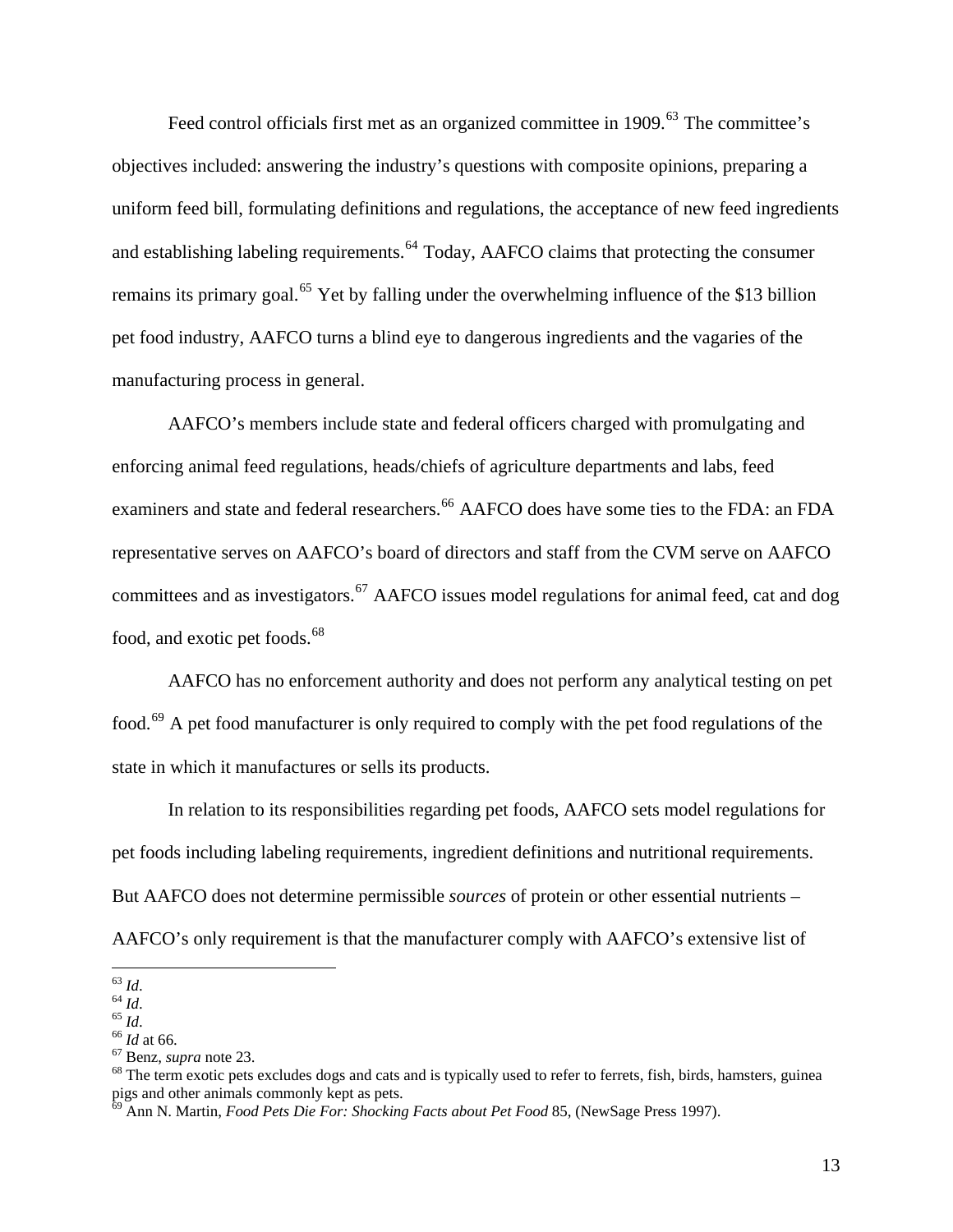<span id="page-16-0"></span>ingredient definitions. This means that a pet food manufacturer could use rubber tires as its main source of protein so long as the manufacturer is able to list this ingredient as one of the "approved" AAFCO ingredients discussed in Section III.C.4 below . In addition, AAFCO establishes nutrient profiles for pet foods and protocols for feeding trials. If a pet food manufacturer wishes to claim that its product is nutritionally adequate, then the manufacturer must comply with either AAFCO's nutrient profiles, feeding trial requirements, or formulate a product that consists of substantially similar components to another food that has already passed an AAFCO feeding trial. $^{70}$  $^{70}$  $^{70}$ 

# 2. AAFCO Members

 $\overline{a}$ 

As noted above, AAFCO members include officials from the FDA, CVM, and the cooperative states. But AAFCO also consists of members from the pet food manufacturing industry. In 1994, the AAFCO Official Publication listed a group of members charged with developing and reviewing standards for terms found on pet food labels. Of the group's six members, four were pet food company employees.<sup>[71](#page-16-2)</sup> Discovering who works for pet food companies has become more difficult since 1994. But a close look at the current AAFCO Official Publications reveals continued influence by the pet food industry over the regulation of their own products. While the listings of committee members in the Official Publication do not reveal any organizational affiliation, the listings of committee *advisors* do provide such information. These committee advisor listings are polluted with industry members. In 2006, the

<span id="page-16-1"></span><sup>70</sup> *See* AAFCO, *supra* note 60, at 124-26. *See infra*, Section III(C)(3), for a detailed discussion of AAFCO's feeding trial requirements.

<span id="page-16-2"></span> $71$  William D. Cusick, *Who Regulates the Pet Food Industry*, The Animal Advocate available at:

[http://home.att.net/~wdcusick/03.html.](http://home.att.net/%7Ewdcusick/03.html) According to Cusick, the employees and their respective pet food employers were: Ken Johannes, Hill's Pet Products Inc.; Dan Chauslow, Westreco, Inc.; Dave Bebiak, Ralston Purina Co.; and Mark Finke, Alpo Petfoods, Inc.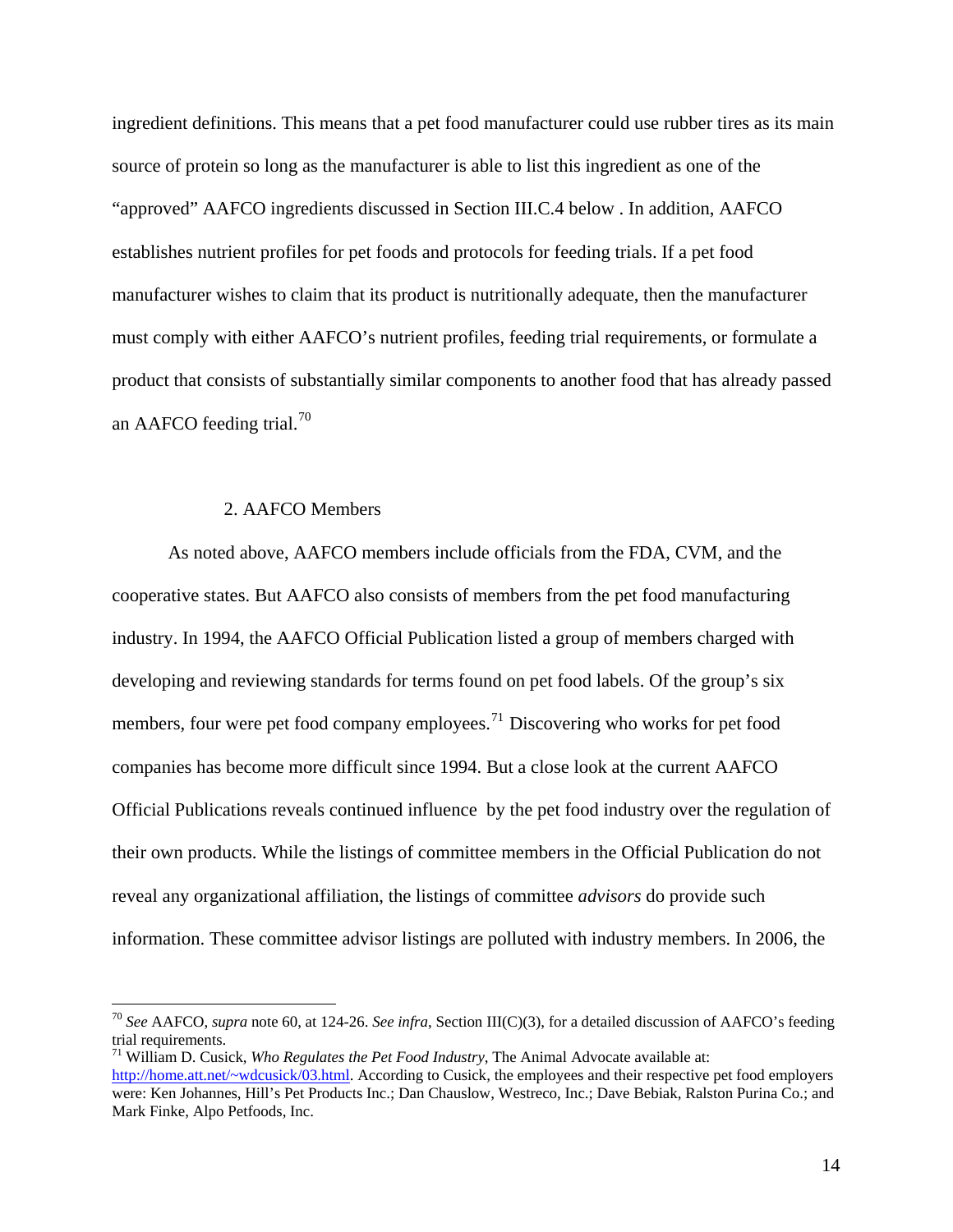Pet Food Committee Advisors consisted of twelve people.<sup>[72](#page-17-0)</sup> Six of these advisors were associated with pet food industry organizations such as the Pet Food Institute or the American Pet Products Manufacturers Association.<sup>[73](#page-17-1)</sup> This board of twelve directly "advises" the Pet Food Committee which consists of only seven members.<sup>[74](#page-17-2)</sup> Apparently it takes twelve people to advise a committee of only seven. Similar infiltration of industry members on the advisor lists can be found on the Model Bill and Regulations Committee, the Inspection and Sampling Committee, the Feed Manufacturing Committee and the Feed Labeling Committee. Remembering that this is a \$13 billion industry, the incentives for improving food ingredients or general regulations are not best served by allowing industry employees to influence the committees that write the regulations. As one frustrated veterinarian put it: "talk about the fox guarding the henhouse."<sup>[75](#page-17-3)</sup>

The argument that advising committees serve strictly as "lobbyists" to the AAFCO officials charged with writing the model regulations ignores the reality that a non-profit organization such as AAFCO does not have sufficient resources or time to conduct its own research or seek opposing viewpoints. AAFCO issues model regulations and ingredient definitions for pet foods and livestock feeds. There are approximately 9 billion chickens, 60 million hogs, and 150 million cattle in this country that subsist on domestically produced feeds requiring regulation and oversight.<sup>[76](#page-17-4)</sup> Already not a priority for the FDA, pet foods must compete with the livestock industry and its billions of animals for AAFCO's limited time and resources. With the multi-billion dollar pet food industry heavily represented among the lobbying

<span id="page-17-0"></span> $72$  AAFCO, supra note 60, at 16.

<span id="page-17-1"></span><sup>&</sup>lt;sup>73</sup> Id. See infra, Section III.(E) & (F) for a discussion of the Pet Food Institute and the American Pet Products Association.<br><sup>74</sup> AAFCO, *supra* note 60, at 11.

<span id="page-17-2"></span>

<span id="page-17-3"></span><sup>&</sup>lt;sup>75</sup> Douglas Knueven DVM, *The Five Supplements Every Dog Needs*, Clean Run Magazine, Vol. 11 #12.<br><sup>76</sup> See the Economic Research Service from the United States Department of Agriculture. Statistics represent 2004

<span id="page-17-4"></span>production taken from newsroom and briefing room reports *available a*t<http://www.ers.usda.gov/briefing/hogs/>and <http://www.ers.usda.gov/news/BSECoverage.htm>and http://www.ers.usda.gov/News/broilercoverage.htm.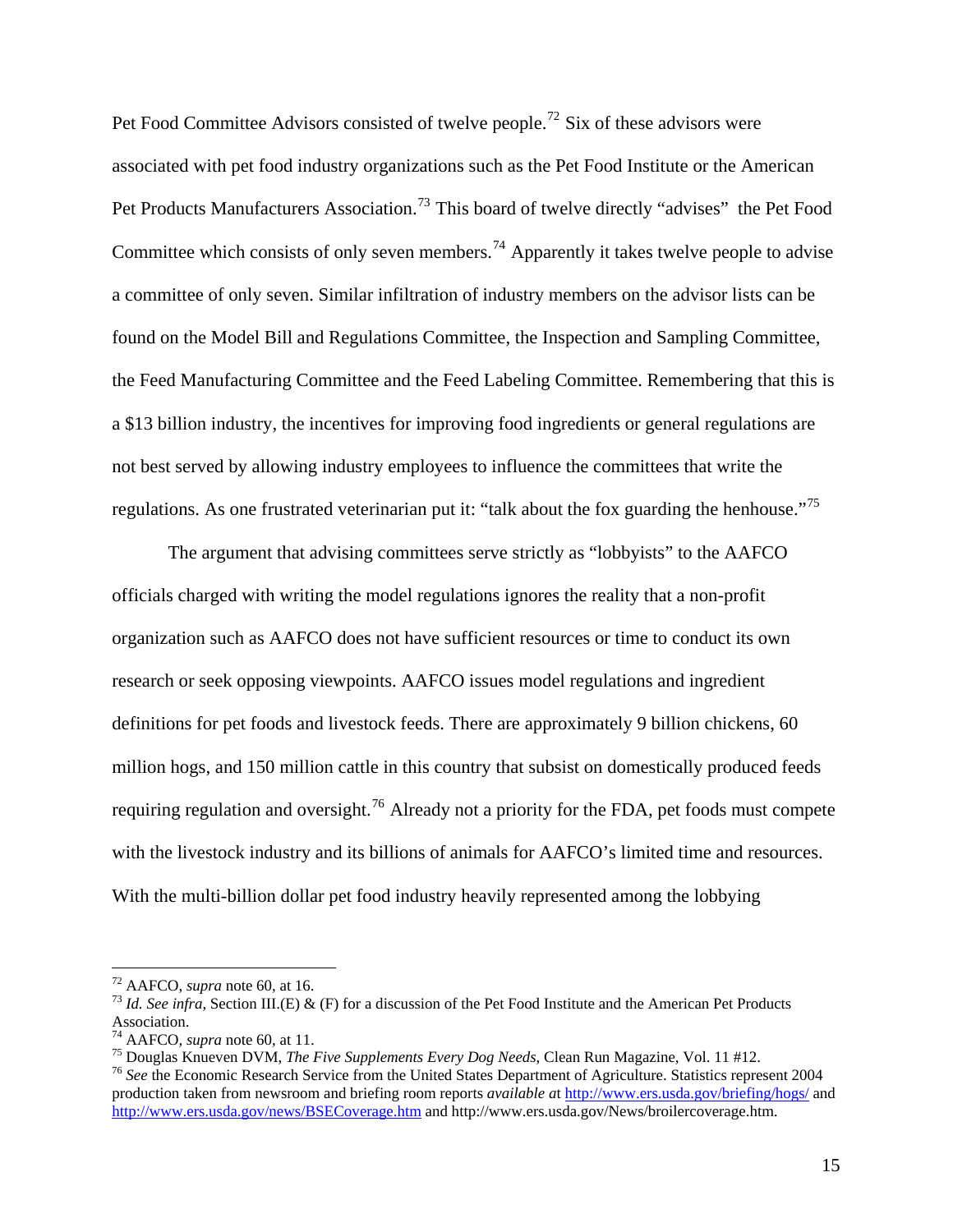<span id="page-18-0"></span>contingency, consumers and the few veterinarians educated in animal nutrition stand little chance of influencing the feed control officials.

# 3. Feeding Trial and Nutrient Requirement Regulations

To regulate claims of nutritional adequacy, AAFCO established pet food nutrient profiles and feeding trial methods. A manufacturer does not have to comply with both the profiles and testing methods before selling its product. Because the pet food industry found the feeding trials too expensive and restrictive, AAFCO adopted Regulation PF7.<sup>[77](#page-18-1)</sup> Regulation PF7 states that if the manufacturer intends to represent that its food is nutritionally complete ("complete and balanced," "100% nutritious," "perfect," etc.) they need comply with only *one* of the following: establish that the product's formula meets the nutrient requirements of the applicable nutrient profile, complete an AAFCO recognized animal feeding protocol, or establish that the product is nutritionally similar to the lead product in the same product family. If a manufacturer intends to rely on the product family method, they must also establish that the family product "meets criteria for all life stages" and that the nutritional similarity can be substantiated according to procedures established by AAFCO.[78](#page-18-2) Thus, the options provided under PF7 allows a manufacturer to make nutritional adequacy claims by performing something as simple as a standard chemical analysis proving that its product formulation meets the AAFCO nutrient profiles.[79](#page-18-3)

<span id="page-18-1"></span><sup>77</sup> Animal Protection Institute, *What's Really in Pet Food*, *available at* <http://www.api4animals.org/facts?p=359&more=1>[hereinafter API].<br><sup>[78](http://www.api4animals.org/facts?p=359&more=1)</sup> AAFCO, *supra* note 60, at 124.<br><sup>79</sup> API, *supra* note 77.

<span id="page-18-2"></span>

<span id="page-18-3"></span>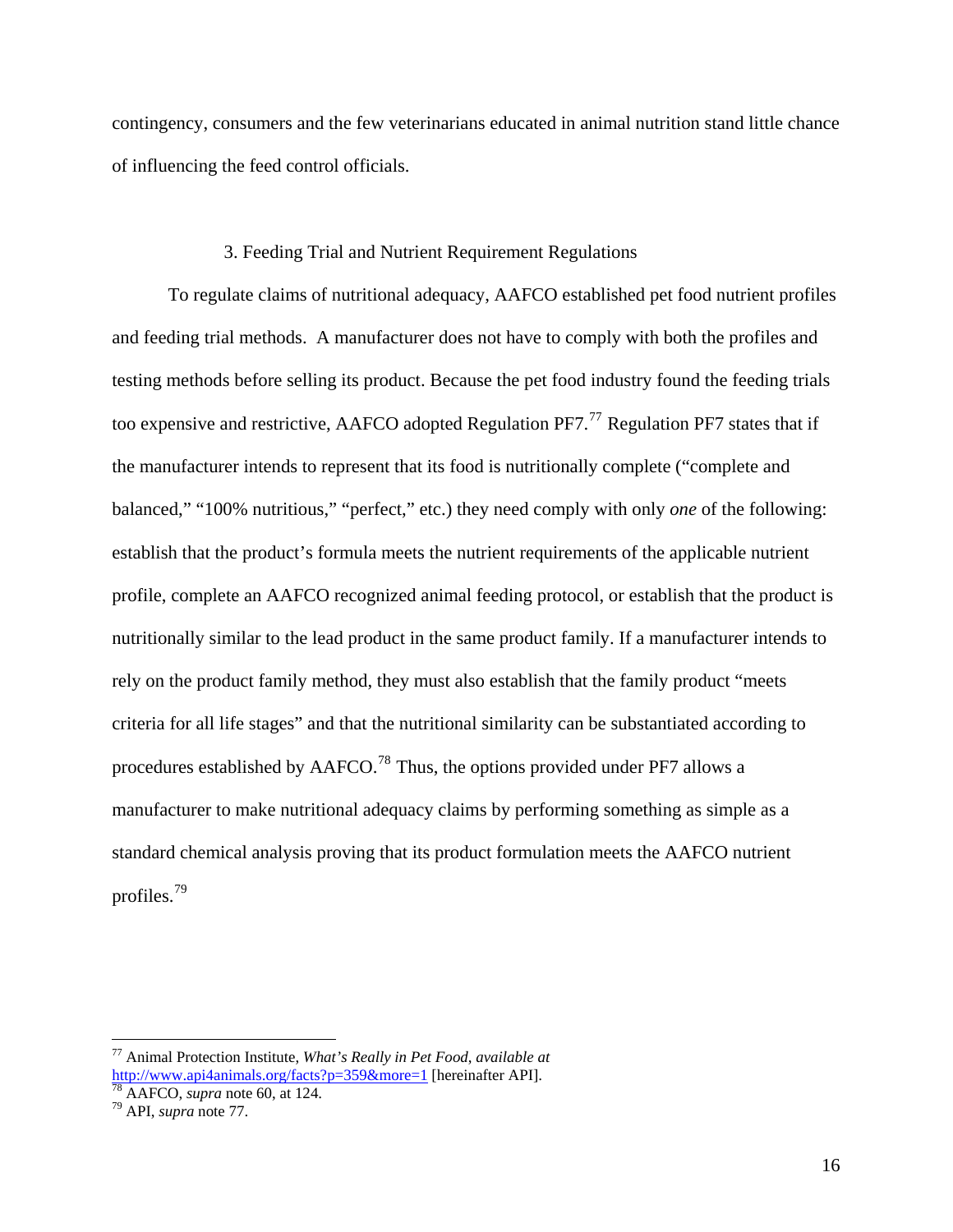AAFCO's nutrient profiles are based on those created by the National Research Council Committee on Animal Nutrition (hereinafter "NRC").<sup>[80](#page-19-0)</sup> The NRC establishes minimum nutrient requirements for growth based on diets with extremely high digestibility, yet AAFCO modified the NRC profiles for practicality purposes. "Values for specific nutrient requirements were added or modified…supported by recent scientific publications, practical experience, and *unpublished data*."[81](#page-19-1) In other words, AAFCO believes that an organization with close ties to the pet food manufacturing industry is sufficiently qualified to alter nutrient profiles created by NRC scientists. One example of AAFCO's tinkering is the reduction in the amount of recommended protein from 22% to 18% for adult maintenance in dogs. $82$  Considering that protein is among the most expensive ingredients in pet foods, it's worth questioning AAFCO's motivation behind these "practical" alterations. According to a veterinarian within CVM, "the formulation [testing] method does not account for…the *availability* of nutrients."[83](#page-19-3) Meaning, that although the formulation physically contains protein, the testing does not ensure that such protein is digestible (and therefore available) by your pet.

As an alternative to formulating a product in accordance with AAFCO's nutrient profiles, a manufacturer wishing to claim the nutritional adequacy of its food may conduct feeding trials in accordance with AAFCO standards. The trials for dog and cat foods are relatively similar. Each requires a minimum of eight animals and the trial must last  $26$  weeks.<sup>[84](#page-19-4)</sup> The same

<span id="page-19-3"></span><span id="page-19-2"></span>

<span id="page-19-1"></span><span id="page-19-0"></span><sup>&</sup>lt;sup>80</sup> AAFCO, *supra* note 60, at 131.<br><sup>81</sup> *Id.* emphasis added. 82 *Id.* at 133.<br><sup>83</sup> Knueven, *supra* note 75. The failure of AAFCO to consider the digestibility of protein sources used in pet foods bothered the American Animal Hospital Association and the American Veterinary Medical Association to such an extent that the two groups proposed independent testing of pet foods. However, AAFCO agreed to revise its standards to include procedures showing the digestibility of a pet food's nutrients. *See* John Eckhouse, *Why Pet Food Labels Baffle Most Consumers*, The San Francisco Chronicle, Feb. 20, 1990 at B1. However, a thorough review of the AAFCO 2006 Official Publication revealed no mention of a requirement that foods bearing nutritionally "complete" claims prove the digestibility of their nutrients.

<span id="page-19-4"></span><sup>84</sup> AAFCO, *supra* note 60, at 147.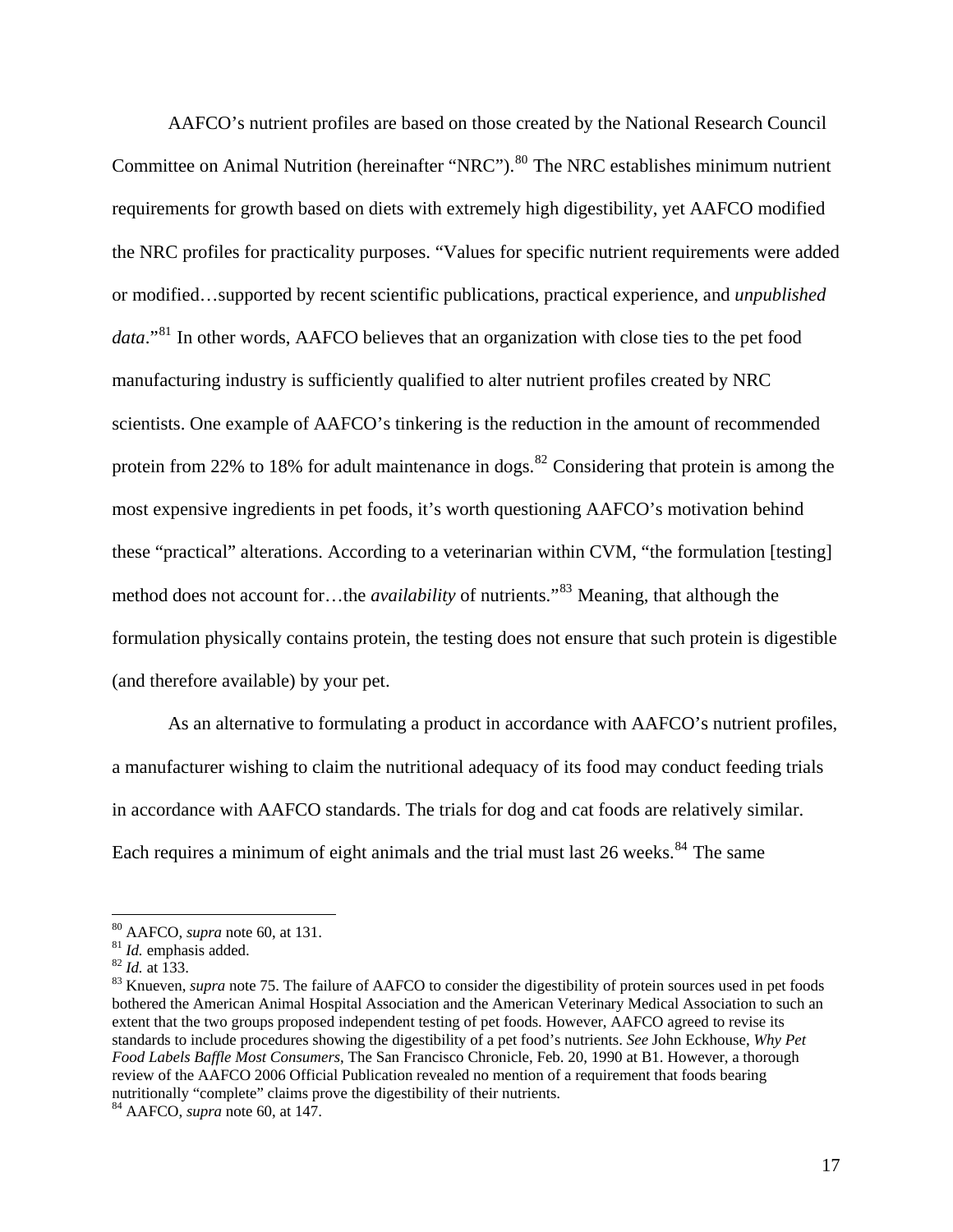formulation of food must be fed throughout the trial, although different production batches may be used.<sup>[85](#page-20-0)</sup> AAFCO permits up to 25% of the animals starting the study to be removed from the study for "non-nutritional reasons or poor food intake."[86](#page-20-1) Data recorded from the dispatched animals does not have to be included in the final reports.<sup>[87](#page-20-2)</sup> Finally, even if an animal loses  $15\%$ of its initial body weight throughout the course of the trial, the feeding trial is still considered a success.<sup>[88](#page-20-3)</sup> It is worth recognizing that there are no limits to the amount of weight an animal can *gain* during the trial. This is how AAFCO assures consumers that the pet food label exclaiming "nutritionally adequate!" managed to sustain eight dogs for an entire six month period. Growth food testing is similar to maintenance food testing, except that growth food testing need only run for 10 weeks.<sup>[89](#page-20-4)</sup> Never mind that most pet foods designed for growth recommend feeding such formulas for the first 49 to 52 weeks of the animal's life. $90$ 

Manufacturers disagree as to which method, animal testing or nutrient profiles, is superior.<sup>[91](#page-20-6)</sup> Realistically, both methods have shortcomings. The nutrient profile method does not test nutrient bioavailability in the same way as the "feeding test" method. Nor does it test the palatability of the foods. In contrast, the "feeding test" method doesn't always test the actual product sold. Because of the AAFCO "family member" rule, products that are nutritionally similar to other products tested under the "feeding test" method do not need to be tested themselves.<sup>[92](#page-20-7)</sup> Since these family member products aren't directly tested, they suffer the same

 $\overline{a}$ 

<span id="page-20-6"></span>91 Dzanis, *supra* note 53.

<span id="page-20-0"></span><sup>&</sup>lt;sup>85</sup> *Id. See infra*, Section IV(B) which shows that due to the rendering practice, different production batches contain different sources of protein and varying amounts of potentially harmful substances.

<span id="page-20-2"></span><span id="page-20-1"></span><sup>86</sup> AAFCO*, supra* note 60*,.* at 148. 87 *Id.* <sup>88</sup> *Id*. 89 *Id.* at 151.

<span id="page-20-3"></span>

<span id="page-20-5"></span><span id="page-20-4"></span><sup>90</sup> *See* Iams Kitten Food, which suggests feeding its growth formula for the first 49 weeks of the feline's life. Purina Kitten Chow encourages exclusive feeding of their growth formula for the first year.

<span id="page-20-7"></span><sup>92</sup> *See* Reg. PF7(c)(1)(C). AAFCO, *supra* note 60, at 125.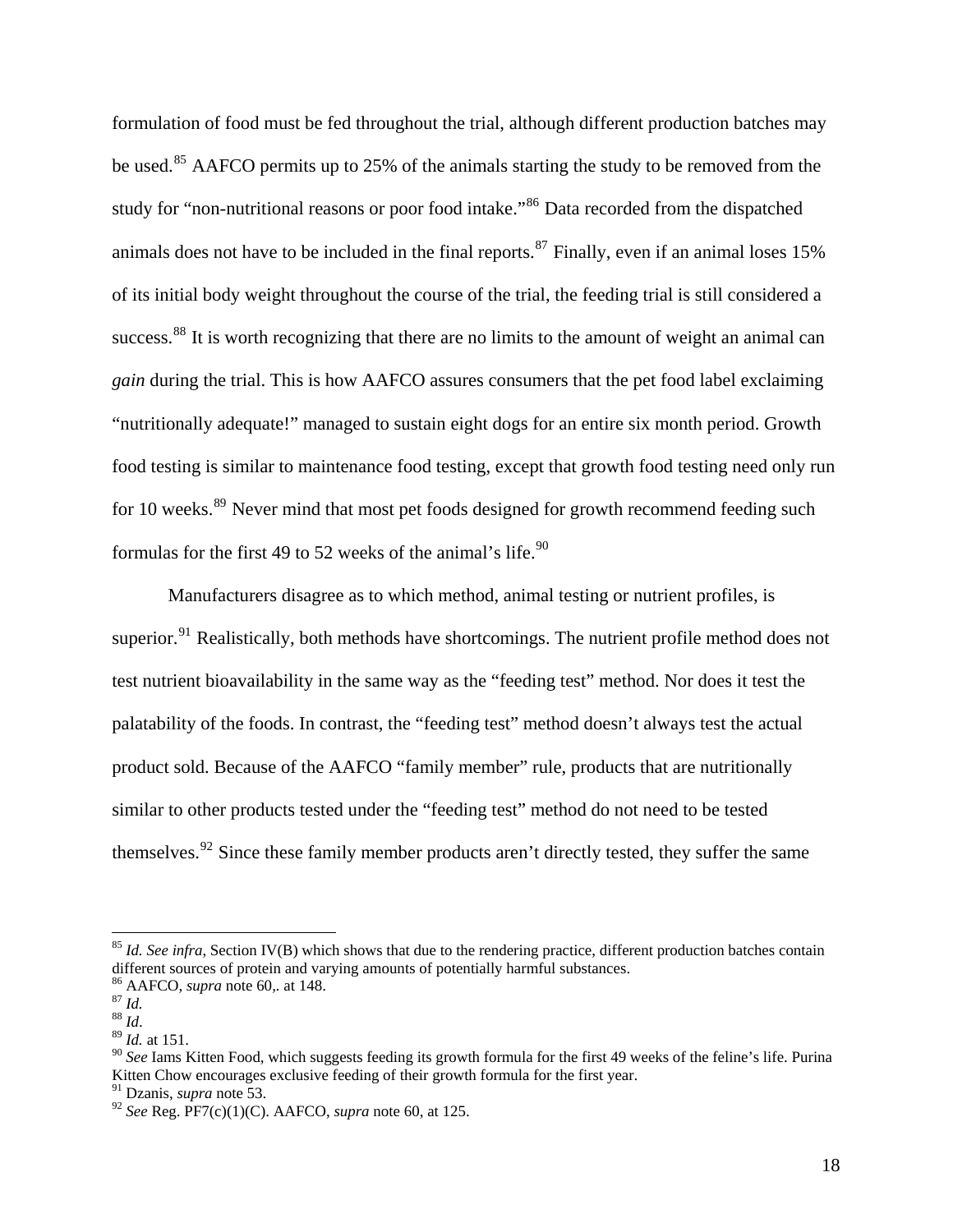<span id="page-21-0"></span>problems as those undergoing the nutrient profile method: uncertain nutrient bioavailability and palatability.[93](#page-21-1)

# 4. Label Regulations

To understand the impact of the gaps in pet food regulation, it is necessary to review AAFCO's labeling requirements in detail. To comply with AAFCO Regulation PF2, "Label Format and Labeling," a manufacturer must list their name and address, brand name, product name, quantity statement, species statement (specifying for which species the food is intended), guaranteed analysis, ingredient statement and, if required, a statement of nutritional adequacy and feeding directions.<sup>[94](#page-21-2)</sup> While this sounds like a comprehensive list of requirements, in reality it proves quite fallible. For example, the listing of the ingredient statement is not as straight forward as the moniker implies. "Federal regulations require ingredients be listed on the product label by their common or usual name in descending order of predominance according to weight. A common or usual name is one that accurately identifies or describes the basic nature of the ingredient."[95](#page-21-3) The FDA recognizes only the AAFCO ingredient definitions as the "common or usual name." Thus, if an ingredient is not recognized by AAFCO, then it has no AAFCO ingredient definition and no common or usual name, thereby prohibiting use of the ingredient in pet food.

Such a requirement might seem logical, but consider Dr. Wysong's account of trying to include organic ingredients in his pet food. Because AAFCO's list of approved ingredients excludes "organic," attempting to label a pet food product organic requires "third party

<sup>93</sup> Dzanis, *supra* note 53.

<span id="page-21-2"></span><span id="page-21-1"></span><sup>94</sup> Regulation PF2. AAFCO, *supra* note 60, at 119-20.

<span id="page-21-3"></span><sup>95</sup> Center for Veterinary Medicine, *supra* note 29.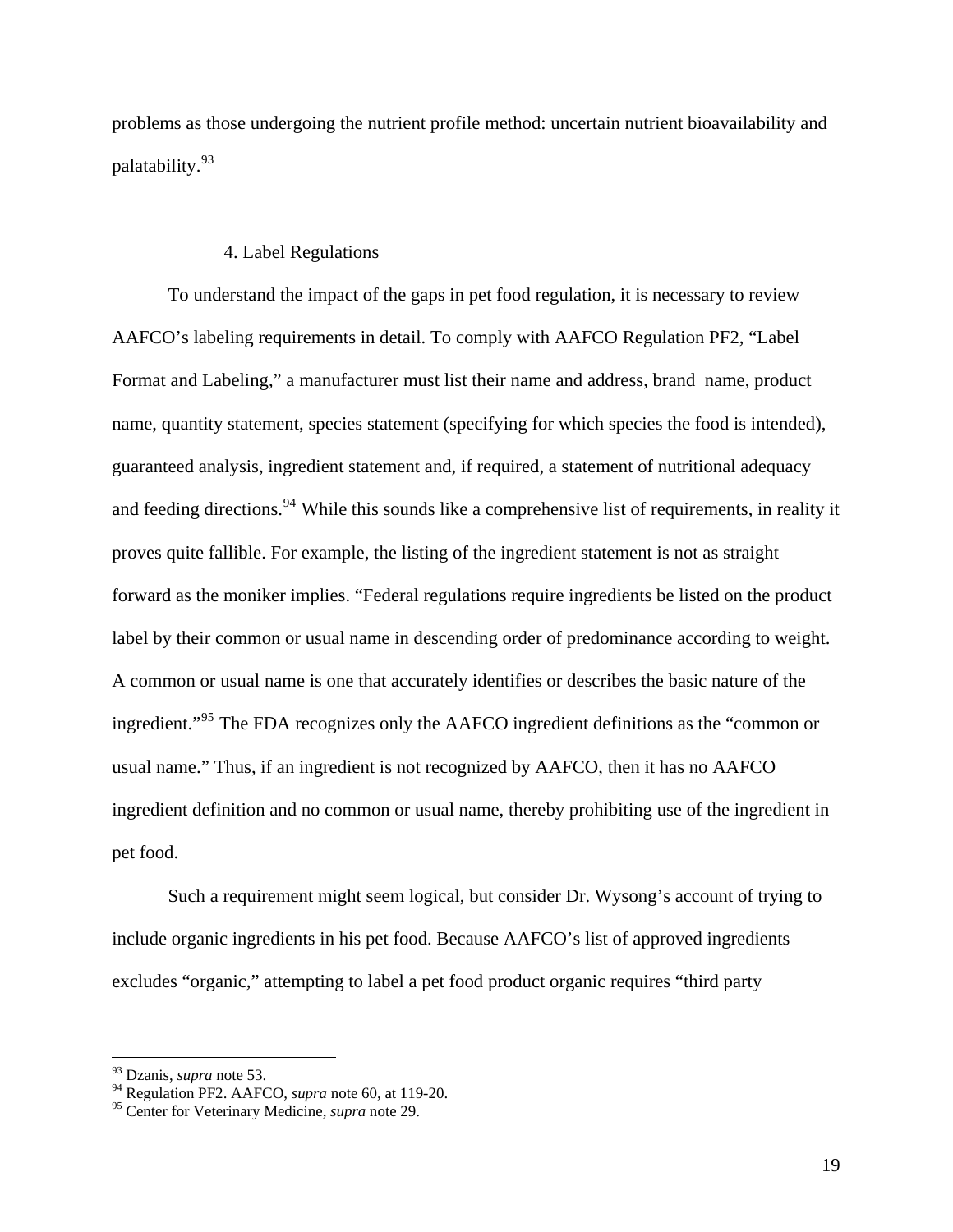confirmations, affidavits, and proofs like those needed in some kind of criminal case."[96](#page-22-0) Costly and time-consuming requirements such as these necessitate Dr. Wysong's listing of his organic ingredients as simply "meat." These organic products are then sold on the same shelf as a mass market pet food containing inferior ingredients such as chicken beaks and cow intestines, yet also labeled "meat."[97](#page-22-1) AAFCO allows no distinction.

Some of the most common ingredients found on commercial pet food labels, such as meat meal and animal by-product meal, reveal almost nothing of their true nature through such cryptic, yet FDA approved, "common or usual" names. Meat meal is "the rendered product from mammal tissues, exclusive of any added blood, hair, hoof, horn, hide trimmings, manure, stomach and rumen contents *except in such amounts as may occur unavoidably in good processing practices*."[98](#page-22-2) Animal by-product meal is defined as "the rendered product from animal tissues, exclusive of any added hair, hoof, horn, hide trimmings, manure, stomach and rumen contents, *except in such amounts as may occur unavoidably in good processing practices*."[99](#page-22-3) Rendering, the melting down of animal parts, is discussed in detail below. But it is important to recognize that the AAFCO definition leaves much to be desired. Until AAFCO defines "good processing practices" in specific terms, it takes little imagination to wonder how much hair and stomach contents are included in bone meals, considering the time and cost it would take to remove such items in mass quantities.

<span id="page-22-1"></span><span id="page-22-0"></span><sup>&</sup>lt;sup>96</sup> Wysong, *supra* note 25.<br><sup>97</sup> Wysong, *supra* note 25, at 59. Dr. Wysong notes that not all food ingredients that have been approved by AAFCO are necessarily "beneficial" for your pet. Among the long list of questionable approved ingredients are dehydrated garbage, hydrolyzed hair, peanut skins and hulls, ground clam shells and poultry, cow and pig feces and litter. *Id*. at 8. While one has to wonder why on earth anyone would even consider putting such items into pet food, remember that pet food is often the outlet for the waste of large manufacturers. Conglomerates like Nestle and Mars Inc. don't produce just pet foods. As Wysong so aptly puts it "'approved' ingredient regulations cannot be trusted. Banning nutritious natural ingredients and approving dehydrated garbage and feces makes it clear that the agenda of regulation is something different than encouraging optimal nutrition." *Id*. at 10.

<span id="page-22-3"></span><span id="page-22-2"></span><sup>&</sup>lt;sup>98</sup> *See* Ingredient Definition 9.40. AAFCO, *supra* note 60, at 259, emphasis added. <sup>99</sup> See Ingredient Definition 9.42. AAFCO, supra note 60, at 259.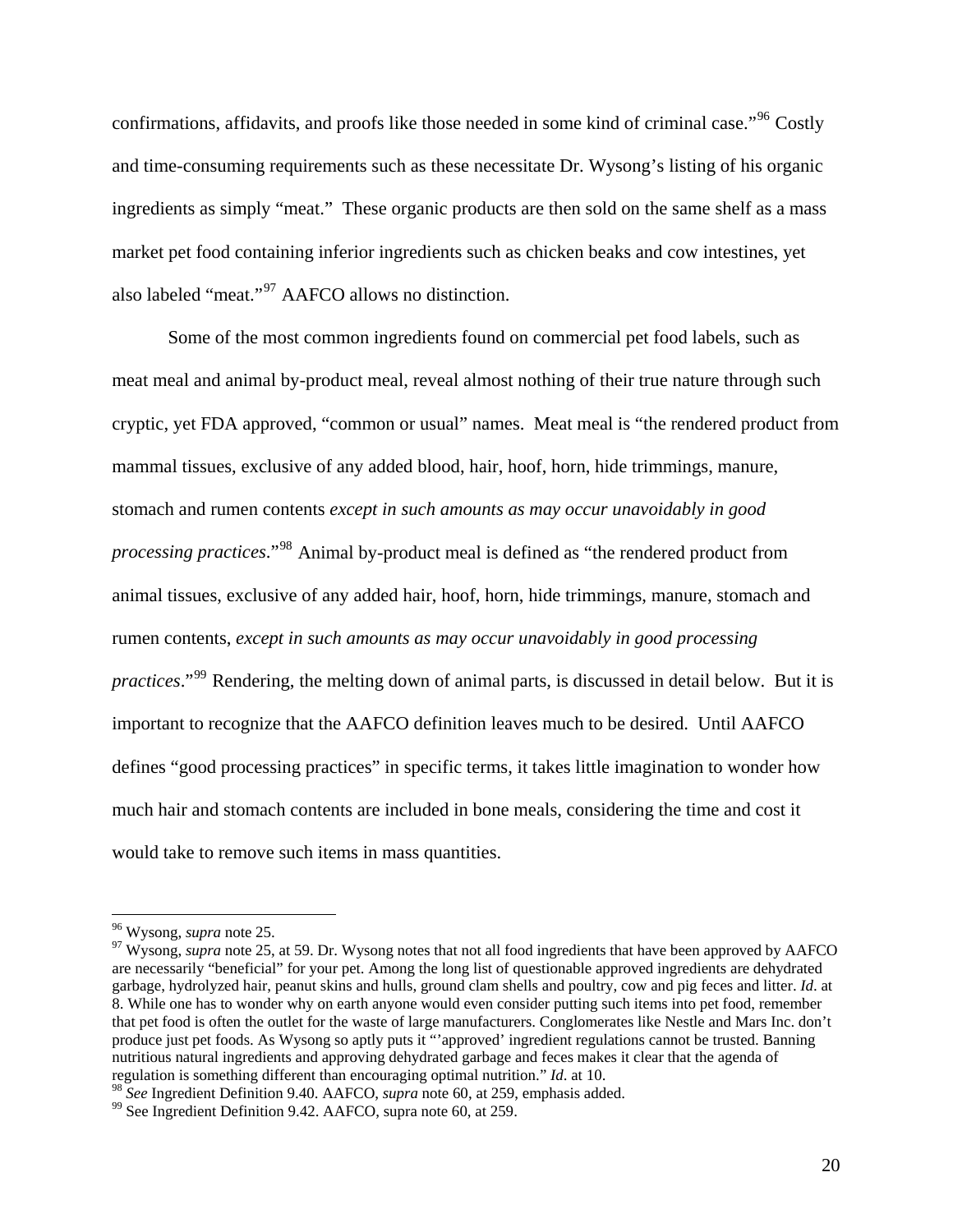# D. State Regulation

<span id="page-23-0"></span> Each state, if it so chooses, has the power to enact its own regulation regime for pet food manufacturing in the form of Feed Control Laws, Food and Drug Acts, and Weights and Measures Acts.<sup>[100](#page-23-1)</sup> If in place, such regulations apply to all foods sold or manufactured within the state. This includes foods sold in veterinary offices, feed stores and grocery stores.<sup>[101](#page-23-2)</sup> Many states simply adopt the AAFCO regulations in their entirety.<sup>[102](#page-23-3)</sup> Other states adopt parts of the AAFCO regulations while also enacting their own pet food regulations for labeling and ingredients. Massachusetts, for instance, adopted the AAFCO ingredient definitions in their entirety but enacted its own separate regulations for pet foods which contain some distinctions from AAFCO.<sup>[103](#page-23-4)</sup> For example, the Massachusetts pet food regulations require that the labels of pet foods prominently display the words "Dog Food" or "Cat Food,"<sup>[104](#page-23-5)</sup> but until recently the AAFCO regulations proposed no such requirement. Massachusetts also requires that all manufacturers register with the Department of Food and Agriculture prior to distributing commercial pet foods within the Commonwealth.<sup>[105](#page-23-6)</sup> The Massachusetts regulations are fairly comprehensive and comparable to those of AAFCO, but not all states have been so diligent. At least Florida, Alaska and Nevada have no pet food regulations at all.<sup>[106](#page-23-7)</sup> Some states without

<sup>&</sup>lt;sup>100</sup> Hillestad, *supra* note 33.

<span id="page-23-3"></span><span id="page-23-2"></span><span id="page-23-1"></span><sup>101</sup> *Id.* 102 Billestad, *supra* note 33.<br><sup>101</sup> *Id.* 20 Over half of the states have adopted AAFCO's model regulations. *See* Dr. J.C. Hofve D.V.M., *Pet Supplements: Can This Industry be Saved?*, available at http://ww

<span id="page-23-4"></span><sup>&</sup>lt;sup>103</sup> See generally Mass. Regs. Code tit. 330 §13.00 (2006).. Massachusetts adopted the AAFCO ingredient definitions, but has separate provisions governing registration, labeling, brand and product names, expression of guarantees, ingredients, drugs and pet food additives, and statements of calorie content.<br><sup>104</sup> Mass. Regs. Code tit. 330 §13.03(6).<br><sup>105</sup> Mass. Regs. Code tit. 330 §13.02.<br><sup>106</sup> Hofve, *supra* note 102.

<span id="page-23-6"></span><span id="page-23-5"></span>

<span id="page-23-7"></span>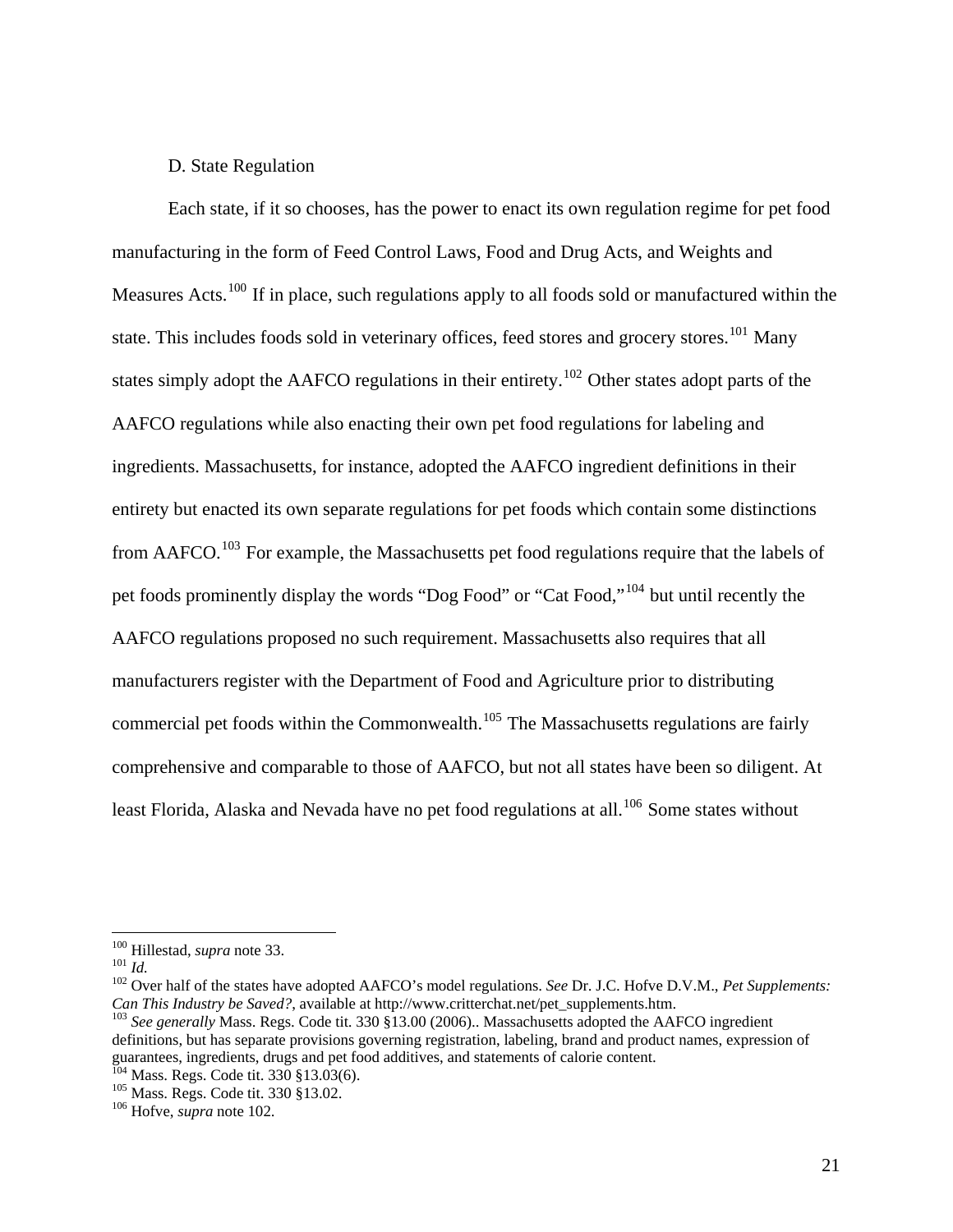<span id="page-24-0"></span>specific pet food regulations consider pet food to fall within their general animal feed regulations. [107](#page-24-1)

#### E. Pet Food Institute

 The Pet Food Institute (hereinafter "PFI") serves as the "voice" of the U.S. pet food manufacturing industry.<sup>[108](#page-24-2)</sup> Founded in 1958, PFI is "the industry's public education and media relations resource, representative before the U.S. Congress and state and federal agencies, organizer of seminars and educational programs, and liaison with other organizations."[109](#page-24-3) Active members of PFI include every major pet food manufacturer in the country, from Natural Balance Pet Foods Inc. to Nestle Purina PetCare Company.<sup>[110](#page-24-4)</sup> PFI members constitute 97% of domestic pet food production.<sup>[111](#page-24-5)</sup>

 PFI lists laudable goals on its website, such as supporting research in pet nutrition and informing and educating the public on proper pet feeding and care.<sup>[112](#page-24-6)</sup> But one of its mandates also includes serving as the "voice" of the industry in front of the U.S. Department of Agriculture, FDA, FTC, AAFCO and Congress. Members of PFI such as Steve Wawrzyniak and Angele Thompson serve on AAFCO advisory boards including the Ingredient Definitions and the Pet Foods Committees.<sup>[113](#page-24-7)</sup> Surely an organization made up entirely of pet food manufacturers exists to promote its own interests, namely, opposing potentially costly legislation. Indeed, PFI claims to have been "instrumental" in opposing state legislation that would have imposed taxes

<span id="page-24-1"></span> $107$   $Id.$ 

<span id="page-24-2"></span><sup>&</sup>lt;sup>108</sup> Pet Food Institute, *supra* note 26.<br><sup>109</sup> Id.

<span id="page-24-5"></span>

<span id="page-24-7"></span><span id="page-24-6"></span>

<span id="page-24-4"></span><span id="page-24-3"></span><sup>110</sup> *Id.*<br>
111 *Id.*<br>
<sup>112</sup> *Id.*<br>
<sup>113</sup> AAFCO, *supra* note 60, at 15-16.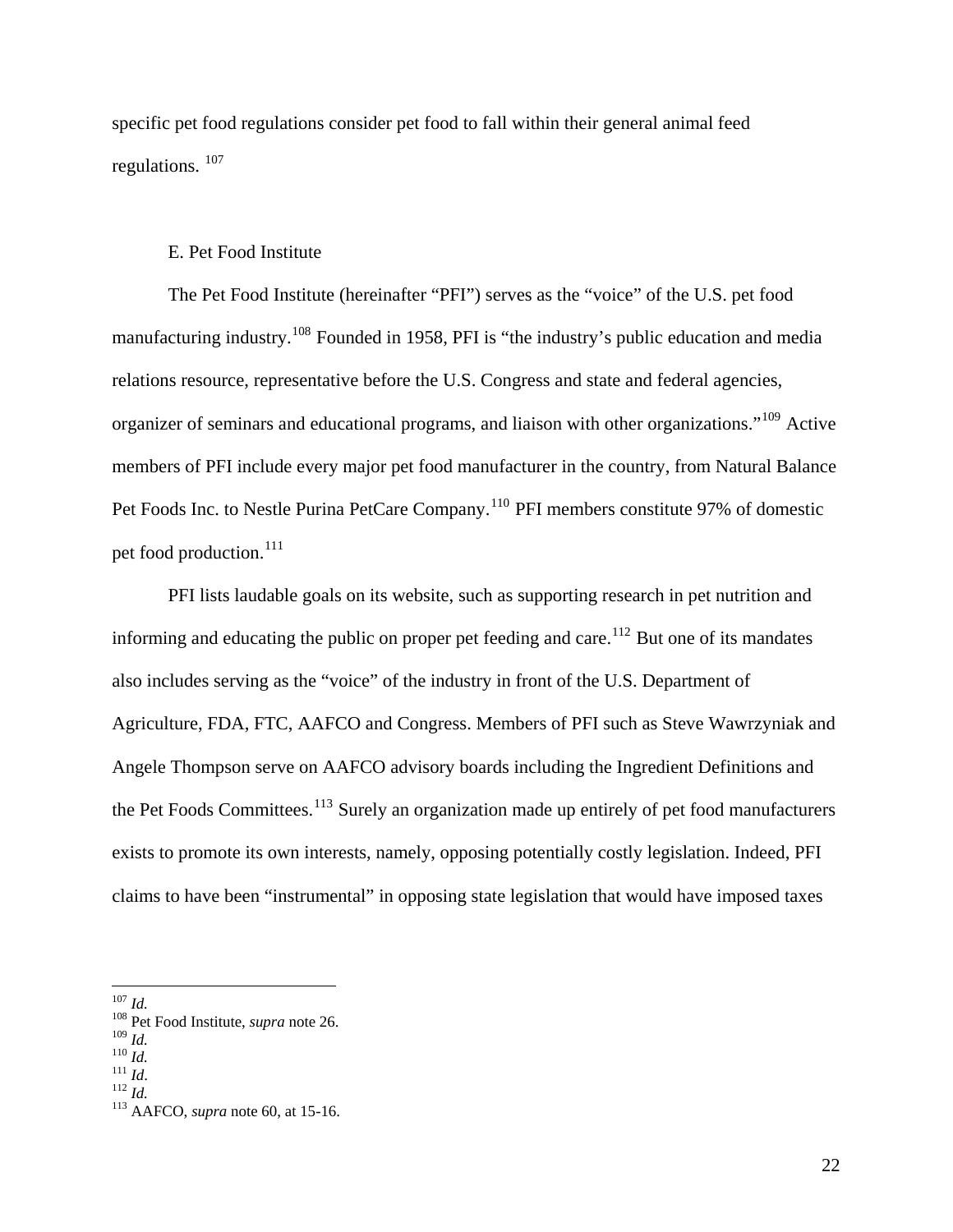<span id="page-25-0"></span>on pet foods.[114](#page-25-1) PFI cites this as a victory for the consumer, saving them from being "penalized."<sup>[115](#page-25-2)</sup> But such a victory depends upon the purpose for which the tax dollars were intended. If the tax dollars were meant to provide increased resources for food sample testing and plant inspections, then perhaps this was simply a victory for an industry seeking to avoid stricter regulations. One has to wonder, if PFI is serving as the voice of the industry, who is serving as the voice of the consumer?

# F. American Pet Products Manufacturers Association

 The American Pet Products Manufacturers Association (hereinafter "APPMA") also founded in 1958, consists of over 850 pet product manufacturers, importers and livestock suppliers. <sup>[116](#page-25-3)</sup> Unlike the PFI, the APPMA contains members from around the globe. This diverse group constitutes a not-for-profit trade association dedicated to promoting the pet products industry and providing "the services necessary to help its members prosper."<sup>[117](#page-25-4)</sup> Such services consist of conducting its own research and holding education seminars and conferences which includes the Global Pet Expo, the largest annual pet industry trade show.<sup>[118](#page-25-5)</sup> APPMA also has its own Government and Regulatory Affairs Department, dedicated to identifying and responding to regulations and legislation.<sup>[119](#page-25-6)</sup>

 Similar to PFI, the APPMA places representatives on a variety of important AAFCO advisory committees. Gina Valeri, the director of legislative affairs and general counsel to

<span id="page-25-1"></span><sup>&</sup>lt;sup>114</sup> Pet Food Institute, *supra* note 26.

<span id="page-25-3"></span><span id="page-25-2"></span><sup>115</sup> *Id..*<br><sup>115</sup> American Pet Products Manufacturers Association, *APPMA Backgrounder, available at* [http://www.appma.org/about\\_backgrounder.asp](http://www.appma.org/about_backgrounder.asp) [hereinafter AAPMA].<br><sup>[117](http://www.appma.org/about_backgrounder.asp)</sup> *Id.* <sup>118</sup> *Id.* <sup>118</sup> *Id.* 

<span id="page-25-4"></span>

<span id="page-25-6"></span><span id="page-25-5"></span><sup>119</sup> *Id.*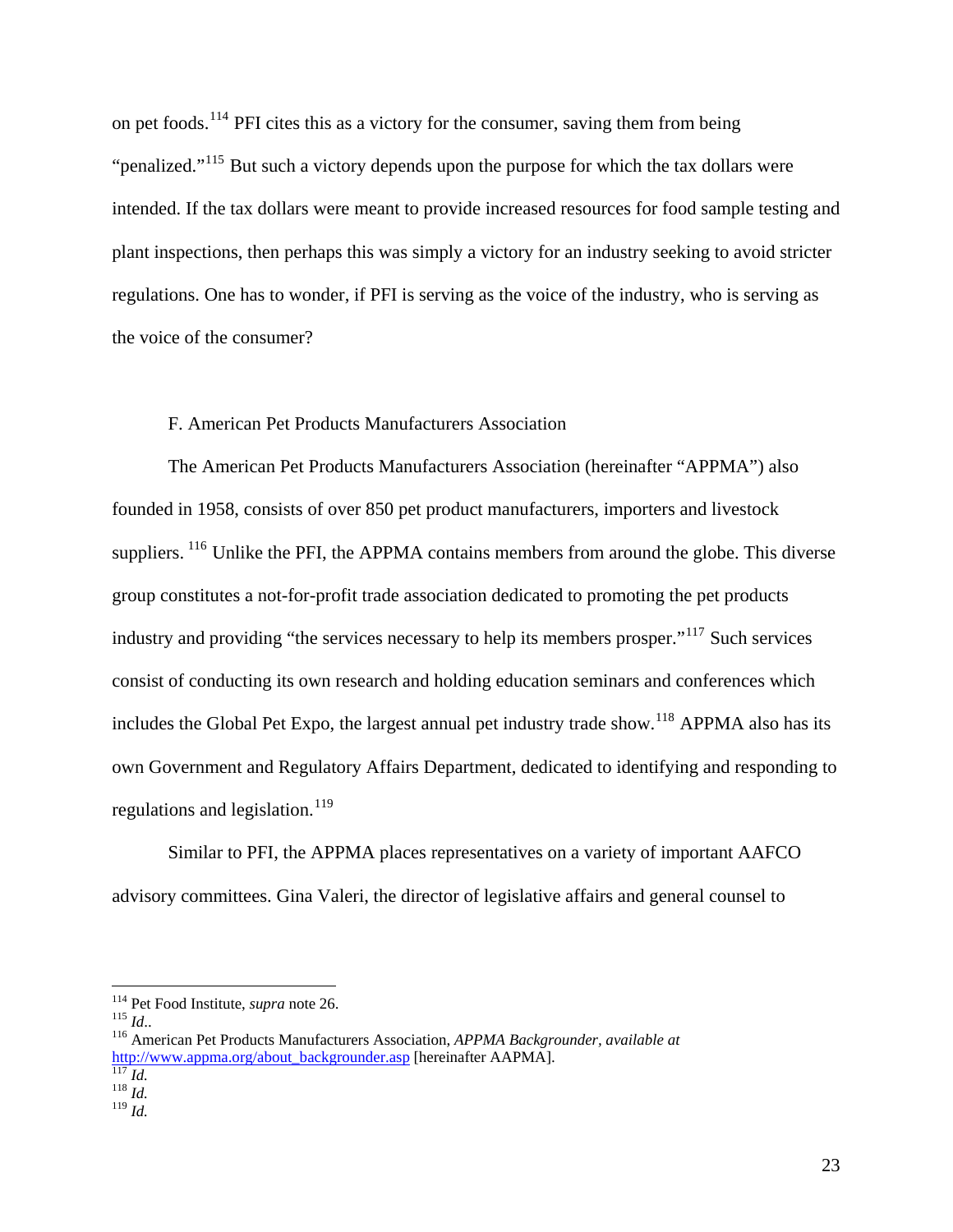<span id="page-26-0"></span>APPMA, is currently serving on the Pet Food Advisory Committee as well as the Model Bill and Regulations Advisory Committee.<sup>[120](#page-26-1)</sup>

 With so many regulatory bodies and non-governmental organizations attempting to participate in the process of regulating pet food it is no wonder that the resulting regime leaves gaping holes and allows confused consumers to buy shiny bags containing the equivalent of junk food for their pets. If the CVM will not, or cannot, fulfill its responsibilities regarding pet food and if AAFCO continues to lack enforcement power, then the industry has no one to fear except the consumer. Unfortunately for pets, the industry has proven effective at confusing their owners to the point of insuring that few consumers possess the information necessary to challenge the industry's shoddy practices.

#### IV. How Current Regulations Result in Confused Owners and Diseased Pets

 Despite the overabundance of labeling requirements and regulations, the majority of commercial pet foods fail pets and their owners; the myriad of rules serving only as obstacles too easily cleared. While the American public buys bags of pet food plastered with appetizing pictures of chicken and fish, the contents themselves often contain anything but the chicken and fish we envision. This section reveals the true contents of most commercial pet foods, and proves that the current system of regulation is slowly killing our nation's pets via confusing labels, misleading ingredient names, and inadequate regulation of the manufacturing process. The final

<span id="page-26-1"></span><sup>&</sup>lt;sup>120</sup> AAFCO, *supra* note 60, at 16. I.J. Shenkir is also listed on these AAFCO committees, but his exact role in the APPMA could not be determined. *Id*.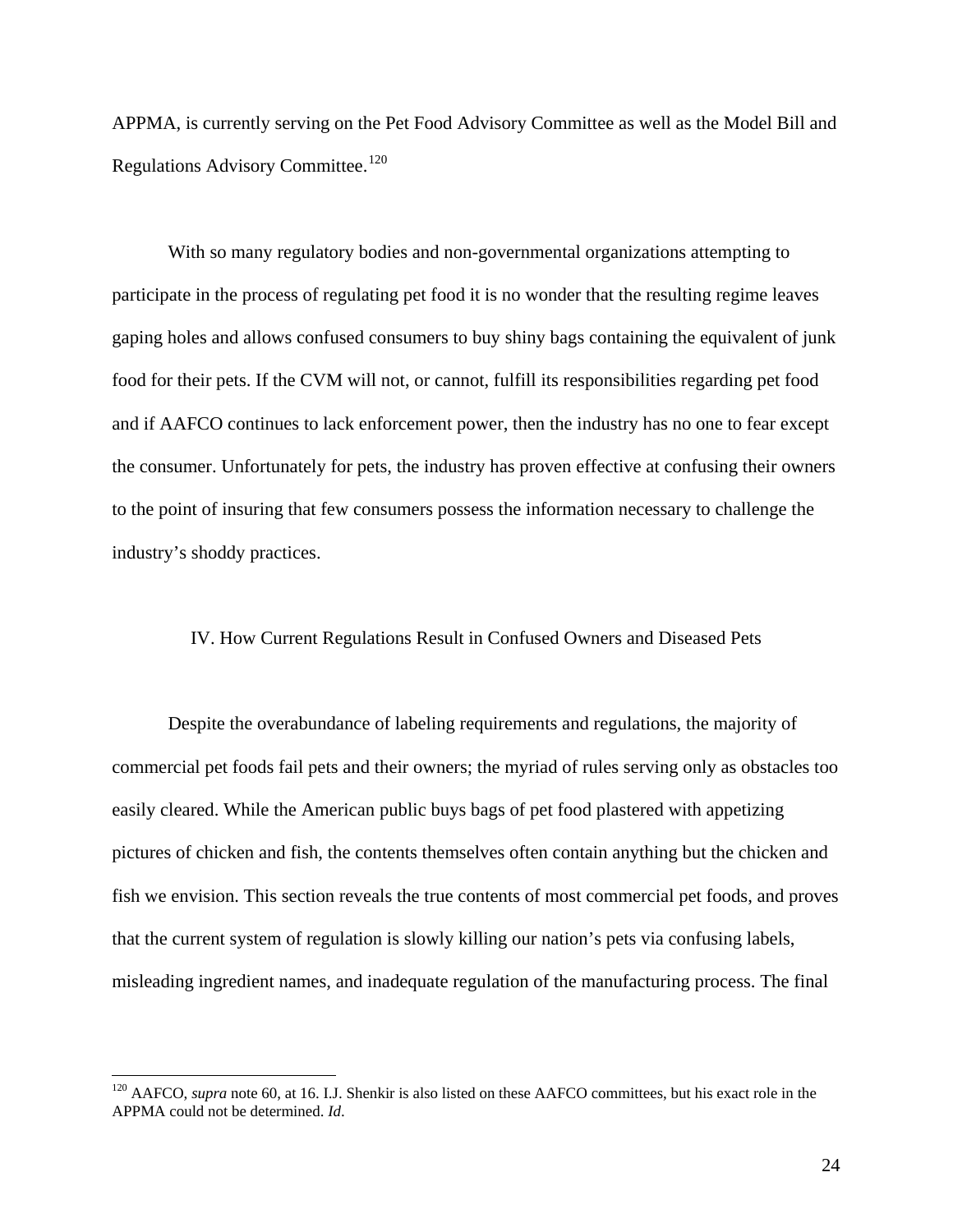<span id="page-27-0"></span>portion of this section discloses how the missteps of AAFCO and the industry result in malnourished pets suffering from a variety of diseases.

#### A. Confusing the Consumer at Every Turn

#### 1. Pet Food Labels

Although AAFCO's labeling requirements appear modest, the complexities of the rules, such as the different "percent" rules, often result in confusion over the product's ingredients. Consider the "95 percent" rule and the "3 percent" rule. The "95 percent" rule applies to products that primarily consist of meat, poultry or fish.<sup>[121](#page-27-1)</sup> The rule requires that if an ingredient is to be used in the name of the product, such as "Beef for Dogs" then the named ingredient must constitute at least 95% of the product.<sup>[122](#page-27-2)</sup> Seems simple enough. Compare the "3 percent" rule; originally the 3 percent rule applied only to ingredients highlighted on the food container, but not included in the name of the product.<sup>[123](#page-27-3)</sup> Under the "3 percent" rule if the manufacturer wished to include a side statement of "with cheese" then at least 3% of the product must contain cheese. However, recent amendments to AAFCO regulations now permit manufacturers to use "with" as part of the product name. The result? It is now perfectly legal for a manufacturer to name a product "Cat Food with Tuna" even if the product only contains 3% tuna. Even more confounding, this product sits on the grocery shelf next to a product named "Tuna Cat Food" which consists of 95% tuna.

After navigating the 95% rule and the 3% rules, the consumer then faces the perplexing 25% rule, or the "dinner" rule. A manufacturer wishing to include an ingredient name in its

<span id="page-27-1"></span><sup>121</sup> David A. Dzanis, *Interpreting Pet Food Labels – Part 1: General Rules*, FDA Veterinarian Newsletter Vol. XIII, No. VI (1998).

<span id="page-27-2"></span><sup>&</sup>lt;sup>122</sup> AAFCO, *supra* note 60, at 120.<br><sup>123</sup> Dzanis *supra* note 121.

<span id="page-27-3"></span>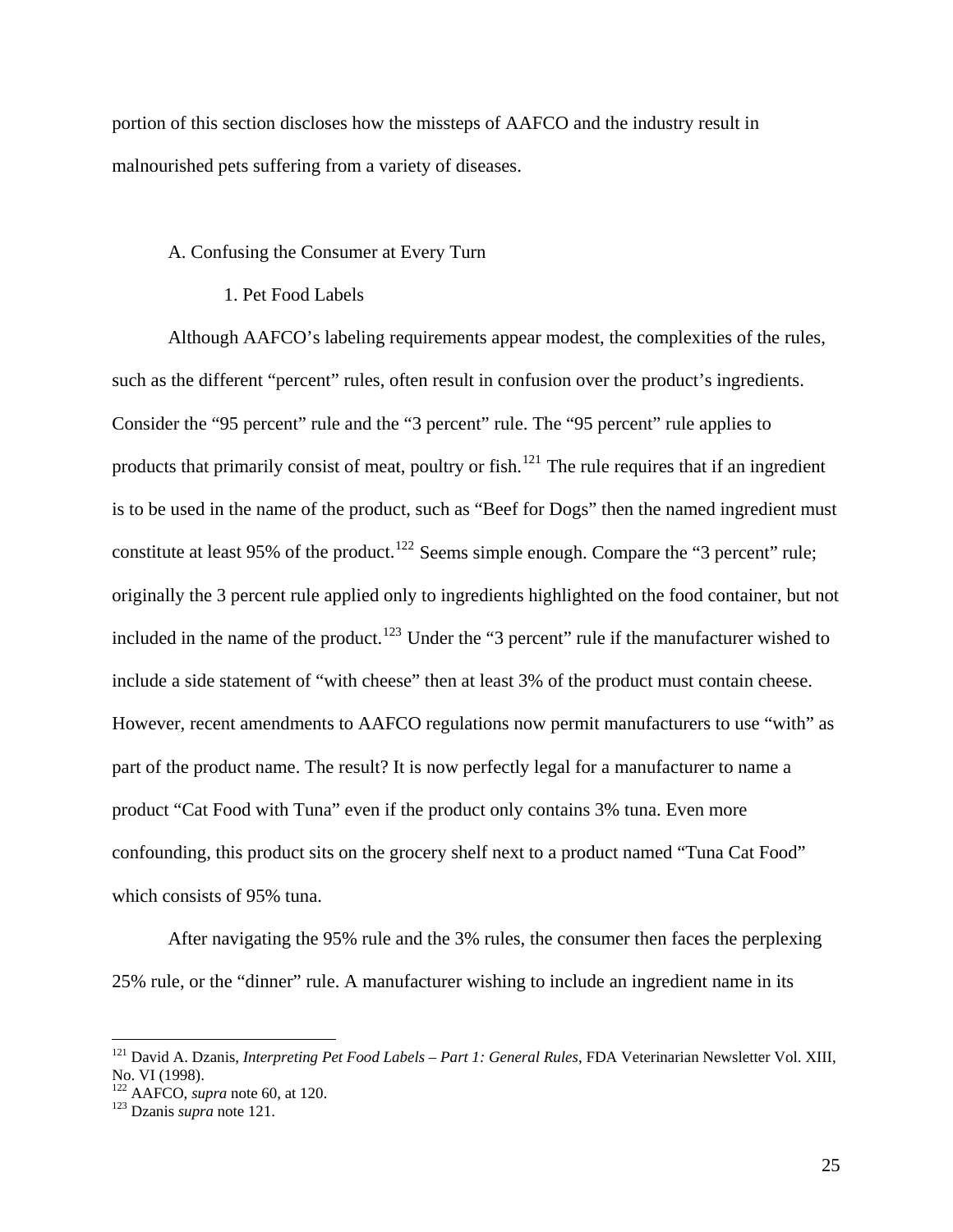product name (i.e. "Chicken Formula Cat Food") must comply with the 25% rule, which requires that the ingredient constitute at least 25% of the product (excluding water for processing) and that the label include a qualifying descriptive term such as "dinner" or "formula".<sup>[124](#page-28-0)</sup> The purpose of the descriptive term is to imply to the consumer that the product contains other ingredients.<sup>[125](#page-28-1)</sup> Confusion arises due to the fact that the "named" ingredient on the label can constitute as little as one quarter of the ingredients. Moreover, such a rule permitting the product name to include something other than the *primary* ingredient results in a confusing ingredient list. It is perfectly plausible that a consumer will find that "Beef Dinner for Dogs" lists beef as the third or fourth ingredient on the list, after corn, grain, and rice.<sup>[126](#page-28-2)</sup> The results are even more perplexing when one considers the fact that "Chicken Formula Cat Food" could contain salmon or beef or liver as its primary ingredient. Since many pet owners do not understand pet food labels, $127$  this 25 percent rule can have damaging results if a pet has an allergy to any of these ingredients. For example, the owner of a cat with a lamb allergy could feasibly purchase Chicken Formula under the logical assumption that the product contained only chicken. But under AAFCO's rules, it is permissible for a product labeled Chicken Formula to contain 25% chicken, and 50% lamb or beef or fish.

Past the product name, the consumer must decipher the nutritional adequacy statements found on labels indicating for which life stages the product is suitable. Examples include "for maintenance," "for growth," and "for all life stages." While the "for maintenance" and "for

<span id="page-28-1"></span>

<span id="page-28-0"></span><sup>&</sup>lt;sup>124</sup> *See* PF3, Brand Name and Product Names. AAFCO, *supra* note 60, at 120-21.<br><sup>125</sup> One has to wonder how many consumer perceive this implication when they read the word "dinner" on a bag of pet food.

<span id="page-28-2"></span><sup>&</sup>lt;sup>126</sup> Dzanis, *supra* note 121. Recall from above that AAFCO Regulation PF5(a)(2) requires the listing of ingredients in order of predominance by weight. AAFCO, *supra* note 60, at 123.<br><sup>127</sup> A recent survey of 200 pet owners shows that while most read ingredient lists and health claims, the information

<span id="page-28-3"></span>is virtually meaningless to the average consumer who has no knowledge of AAFCO's labeling rules. The survey, conducted at various Pet Supplies Plus stores in the Pittsburgh, PA area, revealed that although 79% of those surveyed read the label, only 17% grasped what the ingredient list was telling them about protein content.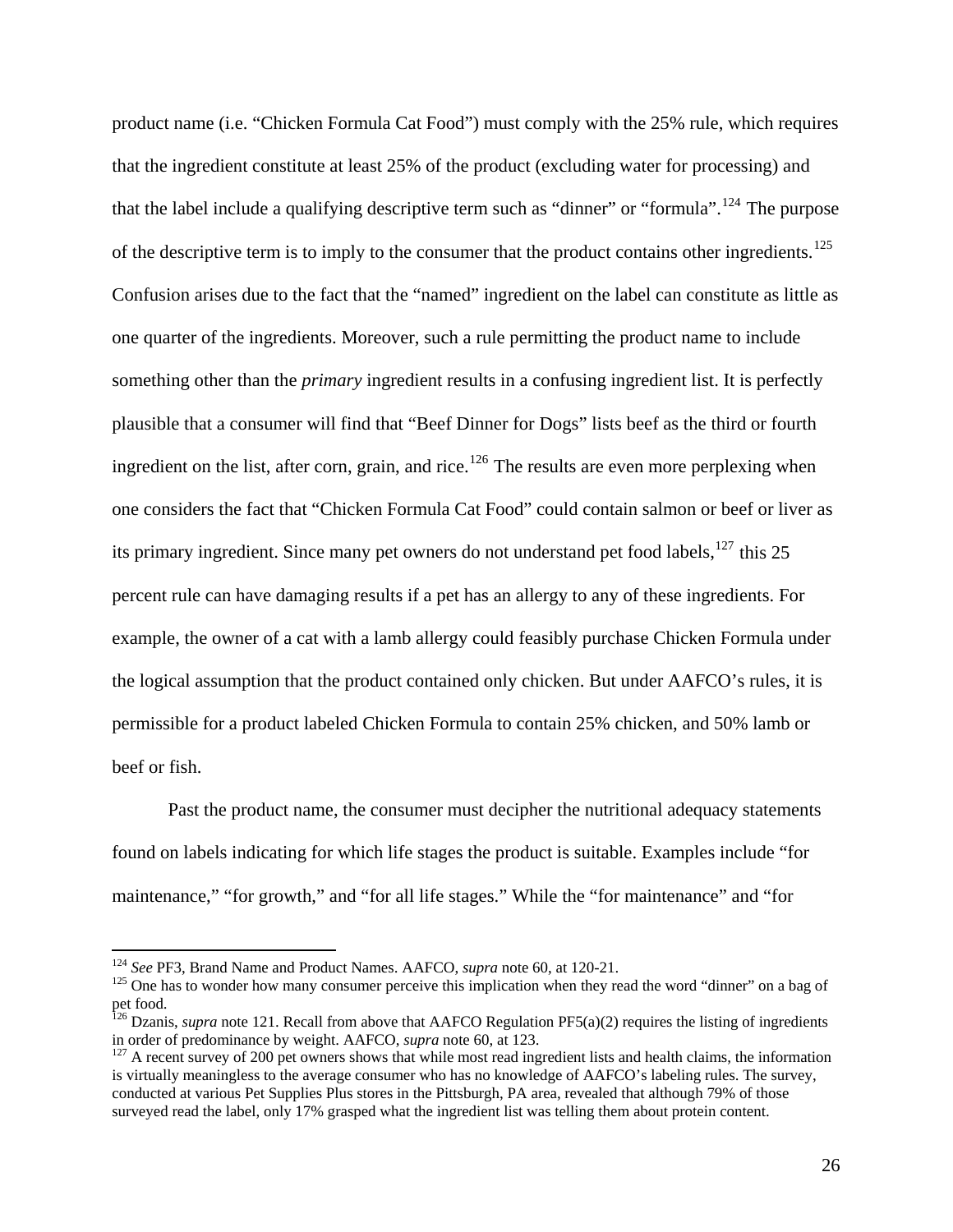<span id="page-29-0"></span>growth" claims must meet strict nutritional AAFCO standards, the labels claiming that a product is intended for "senior" animals or specific breeds of dogs have no such requirements.<sup>[128](#page-29-1)</sup> The result is that a consumer buying a dog food "for seniors" could be buying something that is either exactly the same formula as the "for maintenance" product at a higher price, or even worse, something that is of a lesser quality and actually accelerates the onset of related maladies such as arthritis and hip dysplasia.

# 2. Ingredient Names

All ingredients must be listed according to AAFCO's "common or usual" names; labels list "poultry meal," "meat meal," and "animal by-product meal" as ingredients, rather than poultry guts, feet and beaks. These common and usual names leave consumers asking: what the heck are meals and by-products? Are they good or bad for pets? Are some of them better than others?

According to the AAFCO ingredient definitions, poultry meal is "the dry rendered product from a combination of clean flesh and skin with or without accompanying bone, derived from the parts of whole carcasses of poultry…exclusive of feathers, heads, feet and entrails."<sup>[129](#page-29-2)</sup> Notice this definition says nothing about the muscle of the poultry; thus, "chicken meal" does not necessarily contain even an ounce of chicken meat as conceptualized by humans.<sup>[130](#page-29-3)</sup> Meat meal is "the rendered product from mammal tissues, exclusive of any *added* blood, hair, hoof, horn, hide trimmings, manure, stomach and rumen contents except in such amounts as may occur unavoidably in good processing practices."<sup>[131](#page-29-4)</sup> Animal by-product is "the rendered product from

<u>.</u>

<span id="page-29-2"></span><span id="page-29-1"></span><sup>&</sup>lt;sup>128</sup> Dzanis, *supra* note 121.<br><sup>129</sup> Feed Ingredient Definition 9.71. AAFCO, *supra* note 60, at 262.

<span id="page-29-3"></span><sup>&</sup>lt;sup>130</sup> Kathie Jenkins, *Pet food special; It's on the Bag*, LA Times, June 22, 1995 at H23.<br><sup>131</sup> Feed Ingredient Definition 9.40. AAFCO, *supra* note 60, at 259, emphasis added.

<span id="page-29-4"></span>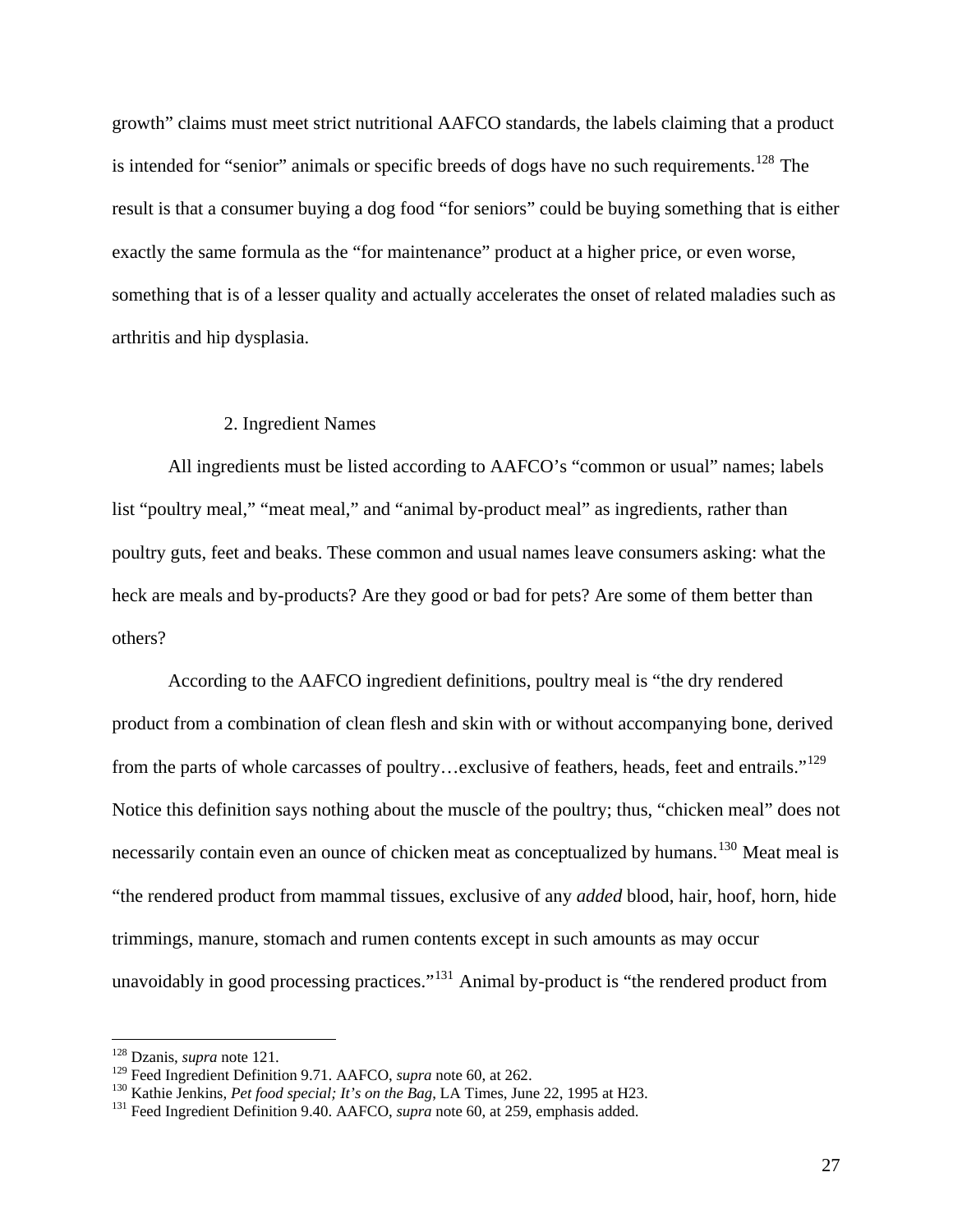animal tissues, exclusive of any *added* hair, hoof, horn, hide trimmings, manure, stomach and rumen contents, except as may occur unavoidably in good processing practices…this ingredient definition is intended to cover those individual rendered animal tissue products that cannot meet the criteria as set forth elsewhere in this section."[132](#page-30-0) Thus far, we know that each of these ingredients comes from an animal, but what parts of the animal are actually "rendered" and therefore comprise these meal and by-product ingredients? Only about 50% of every food producing animal is used in human foods.<sup>[133](#page-30-1)</sup> All components not ingested by humans (bones, blood, intestines, lungs, ligaments etc.) are used in pet foods, animal feed, and other products.<sup>[134](#page-30-2)</sup>

However, before we blame the pet food industry for selling our pets these rejected parts in glossy packages adorned with pictures of wholesome chickens (which arguably constitutes misbranding under the FFDCA),<sup>[135](#page-30-3)</sup> consider that by-products might be good for your pet. The heart, liver, lung and brain of animals are considered high quality food ingredients by animal nutritionists.<sup>[136](#page-30-4)</sup> Furthermore, a cat or dog in the wild most certainly eats these "by-products" every time it consumes its meals. A wild cat doesn't selectively remove the meaty muscle parts of the mouse while carefully discarding the bones and liver.

Unfortunately, also included in these "other parts" are the so-called 4D tissues, or "meat that came from animals that were dead, dying, diseased or disabled before they reached the packing plant."[137](#page-30-5) Such animals are rejected for human consumption and shipped to rendering

<span id="page-30-1"></span>

<span id="page-30-3"></span><span id="page-30-2"></span>

<span id="page-30-0"></span><sup>&</sup>lt;sup>132</sup> Feed Ingredient Definition 9.42. AAFCO, supra note 60, at 259, emphasis added.<br><sup>133</sup> API, *supra* note 77.<br><sup>134</sup> *Id.*<br><sup>135</sup> See 21 U.S.C. §343 (2006) which states that any food bearing a false or misleading label s misbranded food. If placing a picture of a plumb chicken on a bag of food containing only chicken beaks is not misleading, then it is at least a violation of AAFCO Model Regulation PF2(c), which requires that a graphic or pictorial representation on a pet food label not misrepresent the contents of the package. *See* AAFCO, *supra* note 60, at 119-20.

<span id="page-30-4"></span><sup>136</sup> Burton Patrick, *Complete and Balanced Pet Food?,* Pet Supplies "Plus" January Newsletter *available at* www.petsuppliespluspittsburgh.com.

<span id="page-30-5"></span><sup>&</sup>lt;sup>137</sup> Eckhouse, supra note 83.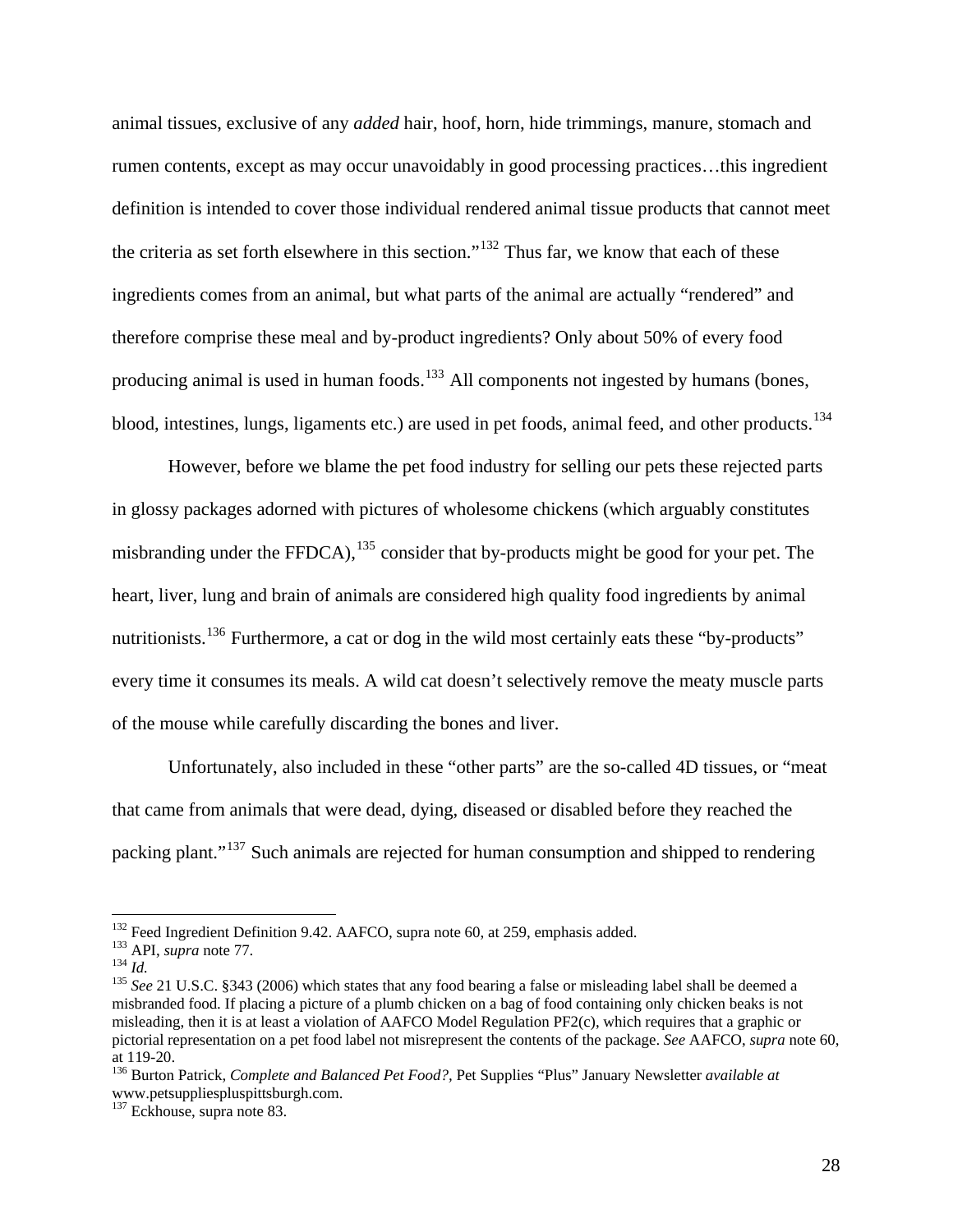plants where they are made into bone and meat meals.<sup>[138](#page-31-0)</sup> More importantly, the inclusion of such tissues in pet foods violates the FFDCA. Such items are diseased and therefore "adulterated" under 21 U.S.C.  $\S$  342. <sup>[139](#page-31-1)</sup> So why doesn't the FDA bring an enforcement action for the industry's blatant violation of the FFDCA? Most likely, the pet food industry uses such ingredients because they are cheap and while consumers remain oblivious to the inclusion of these diseased ingredients into their pets' foods, the industry faces no opposition. Until the FDA feels external pressure, either from consumers or the industry itself, the FDA lacks incentive to enforce its own regulations. Comparatively, the FDA stringently enforces its human food regulations where it faces informed and vocal consumers and industries fearful of negative publicity.

Beyond the issue of the quality of the ingredients is the processing of the "meat and bone meals" themselves. Dr. Wysong, a veterinarian who has researched pet foods extensively and produces his own pet foods, notes that "processing is the wild card in nutritional value..."<sup>[140](#page-31-2)</sup> This is because the nutritional quality of meat and poultry by-products, meals and digests can vary from batch to batch due to the inconsistency of the raw materials used by rendering plants.[141](#page-31-3) Even assuming that the by-products possess nutrients pets need, there is no proof that modern pets are able to digest these ingredients after the harsh rendering and cooking

<span id="page-31-0"></span><sup>&</sup>lt;sup>138</sup> *Id.* See 21 U.S.C. §644 (2006) which prohibits the purchase or sale of 4D animals unless such transaction complies with regulations promulgated by the Secretary of Agriculture to ensure that the 4D animals will be prevented from being used for human foods.<br><sup>139</sup> See 21 U.S.C. §342 (2006).

<span id="page-31-2"></span><span id="page-31-1"></span><sup>&</sup>lt;sup>140</sup> API, *supra* note 77 quoting Dr. Wysong. Another reason processing is considered the "wild card" is because many forms of processing used by pet food manufacturers reduce the nutritional value of the original raw materials through extreme cooking temperatures. Nevertheless, such harmful processing persists because cooking increases the digestibility of grains – a substantial component in today's pet foods. In his book, *The Truth about Pet Foods*, Dr. Wysong notes that cold processing is the only form of processing that does not destroy important raw natural food attributes. Wysong, *supra* note 25, at 111.<br><sup>141</sup> API, *supra* note 77. Rendering plants fill up their rendering vats with whatever raw materials arrive, they do not

<span id="page-31-3"></span>carefully distribute the 4D animals, for example, between several different vats throughout the week. This means that by-product meals produced on any given day can contain higher quality protein than a by-product meal produced two days later if the latter rendering vat contained mostly 4D animals.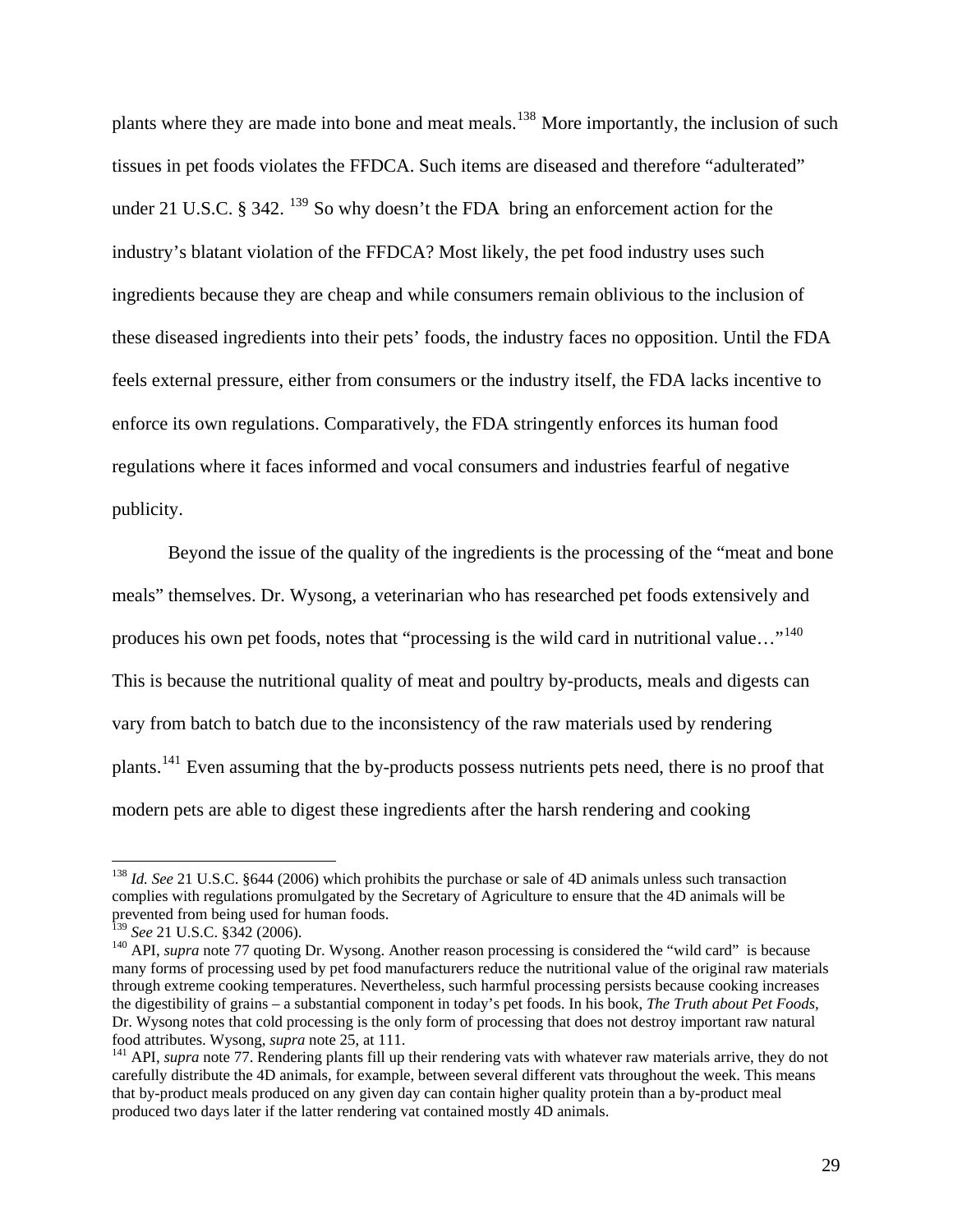processes.<sup>[142](#page-32-0)</sup> Thus, there is no proof that pets are able to obtain any nutrients from these cooked ingredients.

Furthermore, rendering does not necessarily destroy the hormones fed to livestock or the antibiotics, drugs, and even barbiturates used to euthanize animals.<sup>[143](#page-32-1)</sup> Over time defenseless Fido ingests a significant amount of antibiotics and euthanization drugs. It doesn't take a veterinarian to conclude that the presence of such "extras" can't be good for your pet. It is important to recognize that AAFCO's "common or usual name" regulations hide the truly dangerous components of your pet's diet in benign sounding ingredients such as "meat meal" and "animal by-product."

Finally, listed after the protein sources and grains are the "chemical-sounding" names which are, incredibly, the "common or usual" names for vitamins and minerals, as well as artificial colors and preservatives.<sup>[144](#page-32-2)</sup> Such ingredients are technically food additives that require pre-market approval under the FFDCA.<sup>[145](#page-32-3)</sup> However, the definition for food additives provides that any substance generally recognized as safe (GRAS) under the condition of its intended use, is not a "food additive" and therefore is exempt from pre-market approval.<sup>[146](#page-32-4)</sup>

But a "GRAS substance is GRAS only for an intended purpose"<sup>[147](#page-32-5)</sup> and the GRAS determination can only be made based on the views of "experts qualified by scientific training and experience to evaluate the safety of the substance."<sup>[148](#page-32-6)</sup> An example of one such GRAS

<span id="page-32-0"></span><sup>&</sup>lt;sup>142</sup> As two professors from the University of California at Davis Veterinary School of Medicine explained, "there is virtually no information on the bioavailability of nutrients for companion animals in many of the common dietary ingredients in pet foods." API, supra note 77.

<span id="page-32-3"></span>

<span id="page-32-4"></span>

<span id="page-32-6"></span><span id="page-32-5"></span>

<span id="page-32-2"></span><span id="page-32-1"></span><sup>&</sup>lt;sup>143</sup> *Id.*<br>
<sup>144</sup> Dzanis, *supra* note 121.<br>
<sup>145</sup> Benz, *supra* note 23.<br>
<sup>146</sup> 21 U.S.C. §201 (2006).<br>
<sup>147</sup> Benz, *supra* note 23.<br>
<sup>147</sup> Benz, *supra* note 23.<br>
<sup>148</sup> *Id.* Before a substance can be GRAS, two require the substance is safe for use as a component of food. Second, the expert consensus must be based on either a)generally available data and information showing common use of the substance prior to 1958 or b)scientific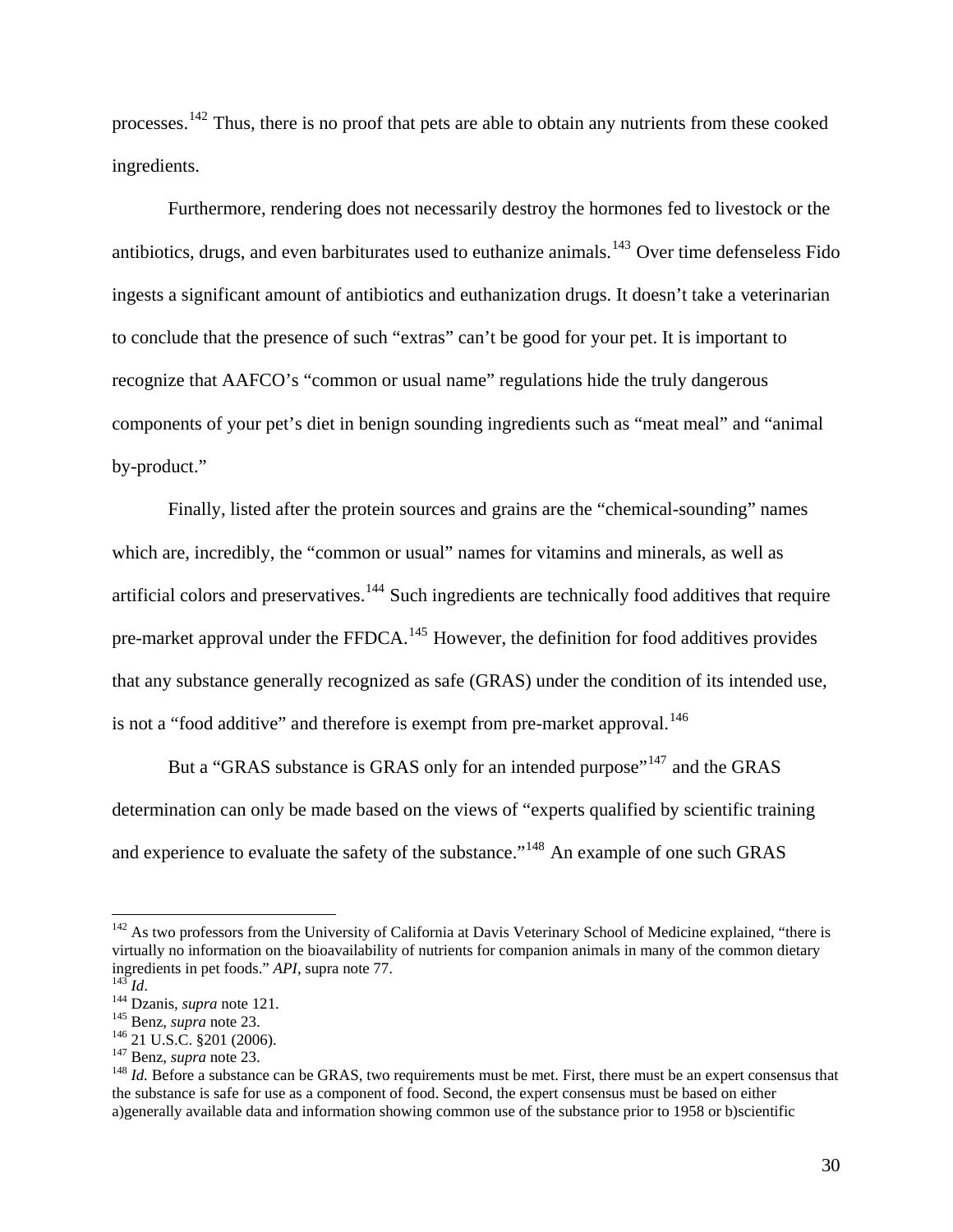<span id="page-33-0"></span>substance is propylene glycol, commonly used in soft-moist pet foods for its ability to retain water and provide the semi-moist foods with their unique texture.<sup>[149](#page-33-1)</sup> Propylene glycol is a second cousin to anti-freeze (a substance that is extremely toxic to pets),  $150$  and propylene glycol is known to cause Heinz Body formation, or the clumping of proteins, in the red blood cells of cats.[151](#page-33-3) However, for years there was no evidence that Heinz Body formation caused anemia or any other recognizable clinical effect.<sup>[152](#page-33-4)</sup> But recent studies show that propylene glycol "reduces" the red blood cell survival time, renders red blood cells more susceptible to oxidative damage, and has other adverse effects in cats."<sup>[153](#page-33-5)</sup> In response, the CVM prohibited the use of propylene glycol in cat foods. A strong response, but for many pets and owners the damage is already done. A dangerous, yet GRAS, substance remained in cat foods for 15 years, causing countless health problems and costly vet bills to owners.<sup>[154](#page-33-6)</sup> Dog owners should not rest easy, as the debates over ethoxyquin, an antioxidant chemical preservative, continue despite being linked to allergies, organ failure, cancer and behavioral problems.<sup>155</sup>

# B. The Rendering Industry – Exposing Pet Food Processing

The processing of many ingredients used in pet foods, a practice known as rendering, adds another layer of complexity to the confusion surrounding the common or usual names found on pet foods. By including the word "rendered" in the official ingredient definitions of such

procedures requiring the same quantity and quality of scientific data needed for FDA approval of the substance as a food additive. The scientific procedures and data must be published in scientific literature. Dzanis, *supra* note 121.

<span id="page-33-5"></span><span id="page-33-4"></span>

<span id="page-33-6"></span>

<span id="page-33-3"></span><span id="page-33-2"></span><span id="page-33-1"></span><sup>&</sup>lt;sup>150</sup> Martin, *supra* note 69, at 85.<br>
<sup>151</sup> Dzanis, *supra* note 122.<br>
<sup>152</sup> *Id.*<br>
<sup>152</sup> *Id.*<br>
<sup>153</sup> *Id.*<br>
<sup>153</sup> Martin, *supra* note 69, at 85.<br>
<sup>154</sup> Martin, *supra* note 69, at 85. 14, 1997 the FDA issued a request to the industry that the levels of ethoxyquin be voluntarily reduced to a level of 75 parts per million (ppm). Prior to the CVM issuing this request, ethoxyquin had been permitted at levels up to 150 ppm. *See* CVM Update, *FDA Requests that Ethoxyquin Levels be Reduced in Dog Foods, available at* http://www.fda.gov/cvm/CVM\_Updates/dogethox.html.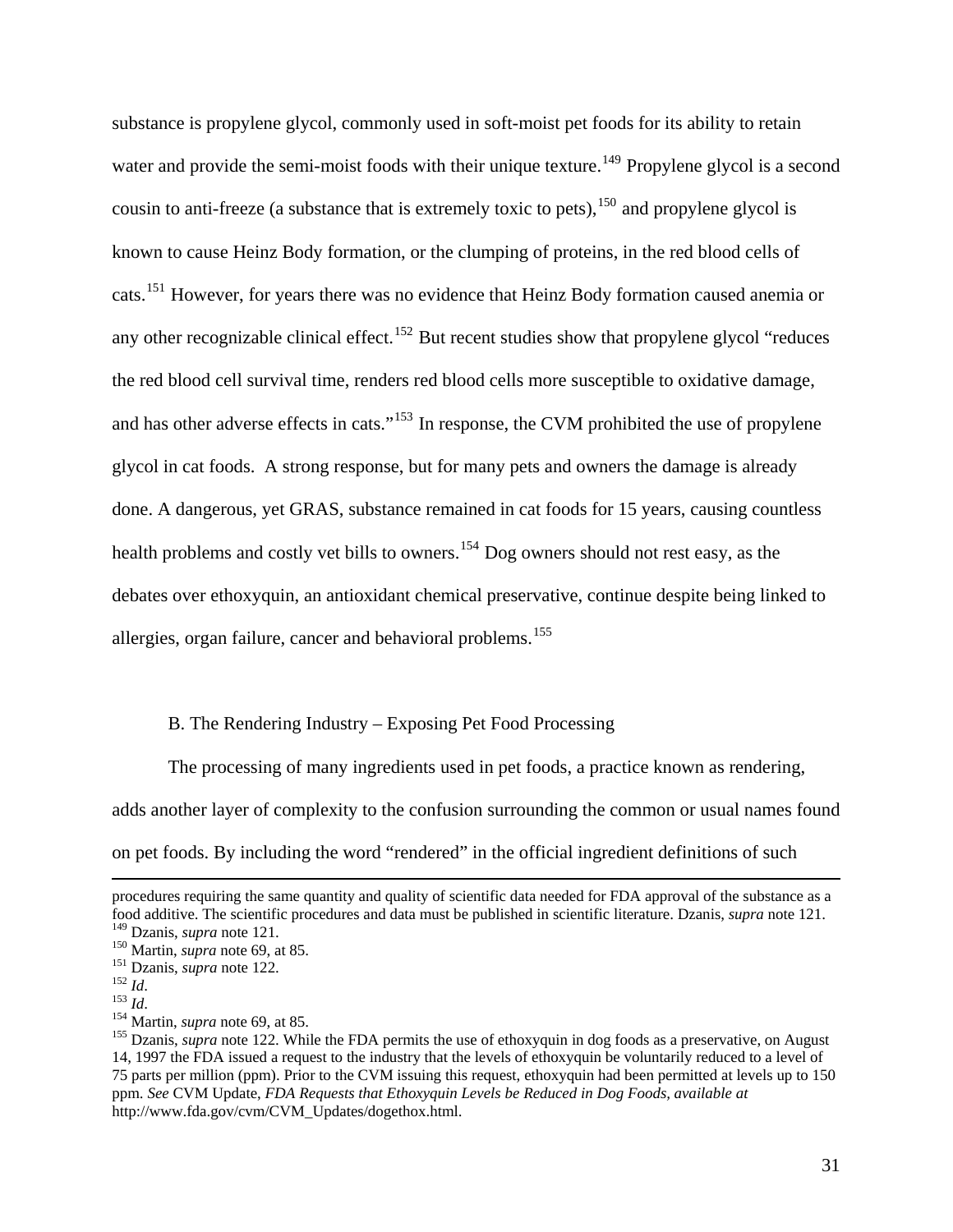items as meat and bone meal, AAFCO has approved the rendering industry's participation in the manufacturing of pet foods. But if AAFCO intends to permit the inclusion of rendered products in pet foods, they bear the responsibility of assuring pet owners that such ingredients will not harm their pets. This section shows that such assurance is not provided, and that the FDA, AAFCO, and rendering industry share the blame.

Webster's dictionary defines rendering as "to extract by melting; to treat so as to convert into industrial fats, oils or fertilizer."[156](#page-34-0) Basically, rendering separates the fat soluble ingredients from water soluble and solid materials. [157](#page-34-1) The process kills most bacterial contaminants, but the valuable natural enzymes and proteins contained in the raw materials are also destroyed or altered.[158](#page-34-2)

Rendering dates back to the days of the early Egyptians, but today it has been reduced to operating in the "shadows of polite society.<sup>[159](#page-34-3)</sup> The rendering process begins with a large machine slowly grinding a vat of raw materials.<sup>[160](#page-34-4)</sup> After the materials are shredded, they are cooked at 220 degrees F to 270 degrees  $F<sup>161</sup>$  $F<sup>161</sup>$  $F<sup>161</sup>$  Cooking times vary depending on the raw materials and their intended use.<sup>[162](#page-34-6)</sup> Once the material is cooked, the grease rises to the top where it is removed and used as a source of fat in pet foods, soaps and personal care products.<sup>[163](#page-34-7)</sup> The

<span id="page-34-2"></span>

<span id="page-34-1"></span><span id="page-34-0"></span><sup>&</sup>lt;sup>156</sup> Merriam Webster's Collegiate Dictionary 990 (10th ed. 1996).<br><sup>157</sup> API, *supra* note 77.<br><sup>158</sup> *Id.*<br><sup>159</sup> Sandra Blakeslee, *Fear of Disease Prompts New Look at Rendering*, N.Y. Times, March 11, 1997 at C1.

<span id="page-34-7"></span><span id="page-34-6"></span>

<span id="page-34-5"></span><span id="page-34-4"></span><span id="page-34-3"></span><sup>&</sup>lt;sup>160</sup> Martin, *supra* note 69, at 50-51.<br><sup>161</sup> *Id.* at 51.<br><sup>162</sup> *Id.*<br><sup>162</sup> *Id.* The rendering industry considers this fat to be extremely beneficial to pets for several reasons: providing <sup>163</sup> *Id.*. The rendering in high energy density at a low cost, improving palatability and appearance (that stench you smell when you first open a bag of dog food is attributable to the use of fat to make the puffed up nuggets of food tasty for your pet), improving pets coats. More noteworthy, is that the list of benefits the attributable to the use of these rendered fats in pet food manufacturing includes several items that have absolutely nothing to do with the health of the pet. Among these are reducing "dustiness" of pet foods, reducing transportation costs, and reducing wear on machinery. From this, it is fair to conclude that pet owners are supposed to be thankful that their bag of pet food is cheaper and less dusty, despite the fact that their pet is eating food covered in grease in order to make it palatable. *See* Tim Philips DVM, *Rendered Products Guide*, PetFood Industry Magazine, Volume 36, Number 1 (1994).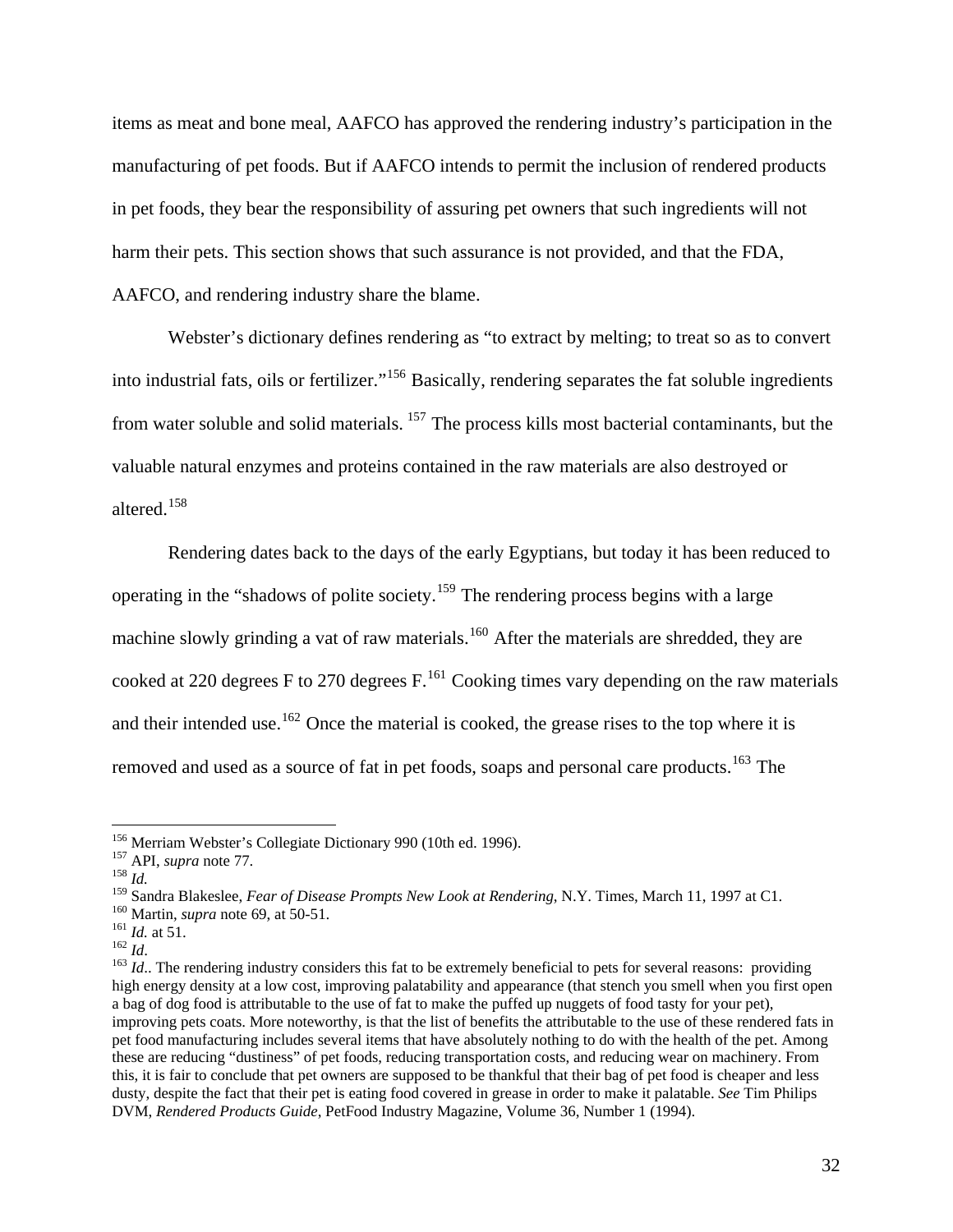moisture is eliminated from the remaining material by putting it through a press, and the finished product is sold to pet food manufacturers as meat and bone meal.

What goes into the rendering vat? The pet food (and rendering industry for that matter) would have consumers think the rendering plants are full of plump chickens, fresh fish and healthy cows. Such images are routinely depicted on pet food packaging. Unfortunately, this couldn't be less accurate of the true contents of a rendering vat. In fact, rendering persists because it provides an essential service: disposing of millions of pounds of dead animals.<sup>[164](#page-35-0)</sup> Proponents of rendering claim that there is no other way to dispose of these dead animals. Dr. William Heuston, formerly associate dean of the Virginia-Maryland College of Veterinary Medicine, argues that disposing of animals via landfills would create a "colossal public health problem," because dead animals are the ideal medium for bacteria.<sup>[165](#page-35-1)</sup> Cost and potential air pollution problems preclude burning the animal carcasses.<sup>[166](#page-35-2)</sup>

Instead, United States rendering companies pick up 100 million pounds of "waste material" every single day. This "waste material" includes: heads, feet, stomachs, intestines, spinal cords, tails, restaurant grease, feathers, bones, and dead or diseased animals rejected from slaughterhouses.[167](#page-35-3) Remember that under FDA and USDA regulations half of every cow and at least one third of every swine is not consumable by humans. Cancerous tissue, tumors, contaminated blood, injection sites and any tissues treated with a substance not permitted by or in excess of FDA or EPA limits is also rendered.<sup>[168](#page-35-4)</sup> The inclusion of such items in pet food violates the FDA's requirement regarding unadulterated food. Recall that foods containing "any

<sup>&</sup>lt;sup>164</sup> Blakeslee, *supra* note 159.

<span id="page-35-3"></span><span id="page-35-2"></span>

<span id="page-35-1"></span><span id="page-35-0"></span><sup>165</sup> *Id.*<br><sup>166</sup> *Id.* 166 *Id.* 166 *Id.* 167 *Id. See also* Martin, *supra* note 69, at 49. 168 Martin, *supra* note 69, at 50.

<span id="page-35-4"></span>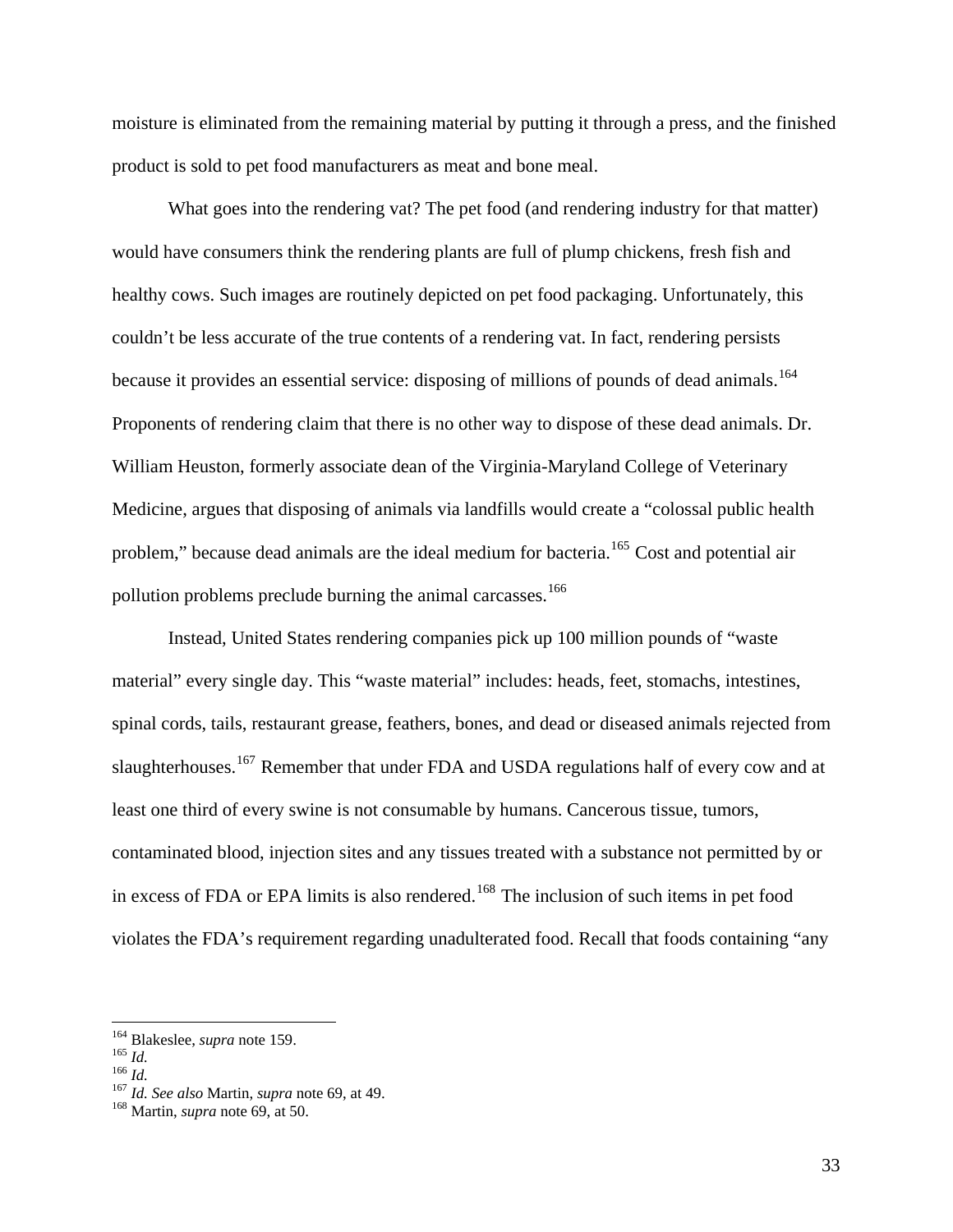part of a diseased animal" is deemed adulterated. <sup>[169](#page-36-0)</sup> With an understanding of the rendering process and its ingredients, it is then unclear how AAFCO (and thereby the FDA) approves ingredients such as meat and bone meal for use in pet foods.

In addition to the "waste material," six to seven million dogs and cats killed every year in animal shelters make their way into rendering vats.<sup>[170](#page-36-1)</sup> The city of Los Angeles alone sends  $200$ tons of dogs and cats to a local rendering firm every month.<sup>[171](#page-36-2)</sup> Road kill that is too large to be buried roadside, expired grocery store meats, and dead zoo animals are also thrown into the  $mix<sup>172</sup>$  $mix<sup>172</sup>$  $mix<sup>172</sup>$  Recall from the discussion of the AAFCO ingredient definitions that meat and bone meal must exclude hair and stomach contents "except as may occur in good manufacturing processes."[173](#page-36-4) Considering that a 40 lb bag of dog food costs only \$15-\$17, that price cannot possibly cover the amount of time necessary to remove all the hair and stomach contents from the thousands of diseased and euthanized animals thrown into the rendering vats, not to mention the Styrofoam and saran wrap packaging from expired grocery store meats.<sup>[174](#page-36-5)</sup> In fact, it seems downright impossible. The rendering industry readily admits that meat wrappers are mixed in with its raw materials, their inclusion betrayed by the presence of polyethylene (used to make saran wrap) in rendered products.<sup>[175](#page-36-6)</sup>

<span id="page-36-0"></span><sup>&</sup>lt;sup>169</sup> See 21 U.S.C. §342 which states that a food shall be deemed adulterated if it is, "in whole or in part, the product of a diseased animal or of an animal which has died otherwise than by slaughter." Furthermore, introducing or delivering adulterated food into interstate commerce is a prohibited act under the FFDCA. 21 U.S.C. §331(a).<br>
<sup>170</sup> Blakeslee, *supra* note 159.<br>
<sup>171</sup> Id.<br>
<sup>172</sup> Martin, *supra* note 69, at 25-26.<br>
<sup>173</sup> AAFCO, *supra* n

<span id="page-36-2"></span><span id="page-36-1"></span>

<span id="page-36-3"></span>

<span id="page-36-5"></span><span id="page-36-4"></span>items are ignored. Meat and bone meal sells for as little as 12 cents (Canadian) a pound. Martin at 55. Moreover, one expert reasonably asks "can you imagine trying to remove the hair and stomach contents from 600,000 tons of dogs and cats prior to cooking them?" David C. Cooke, *Animal Disposal: Fact or Fiction*, Euthanasia of the Companion Animal, The Impact on Pet Owners, Veterinarians and Society 224 (Charles Press 1998).<br><sup>175</sup> While polyethylene melts at low temperatures, it does not stay soluble throughout the manufacturing process.

<span id="page-36-6"></span>This results in polyethylene sticking to the inside walls of pipes and flaking off while causing some blockages in soap manufacturing. *See* Tim Philips D.V.M, *Rendered Products Guide*, Petfood Industry Magazine, Volume 36 Number 1.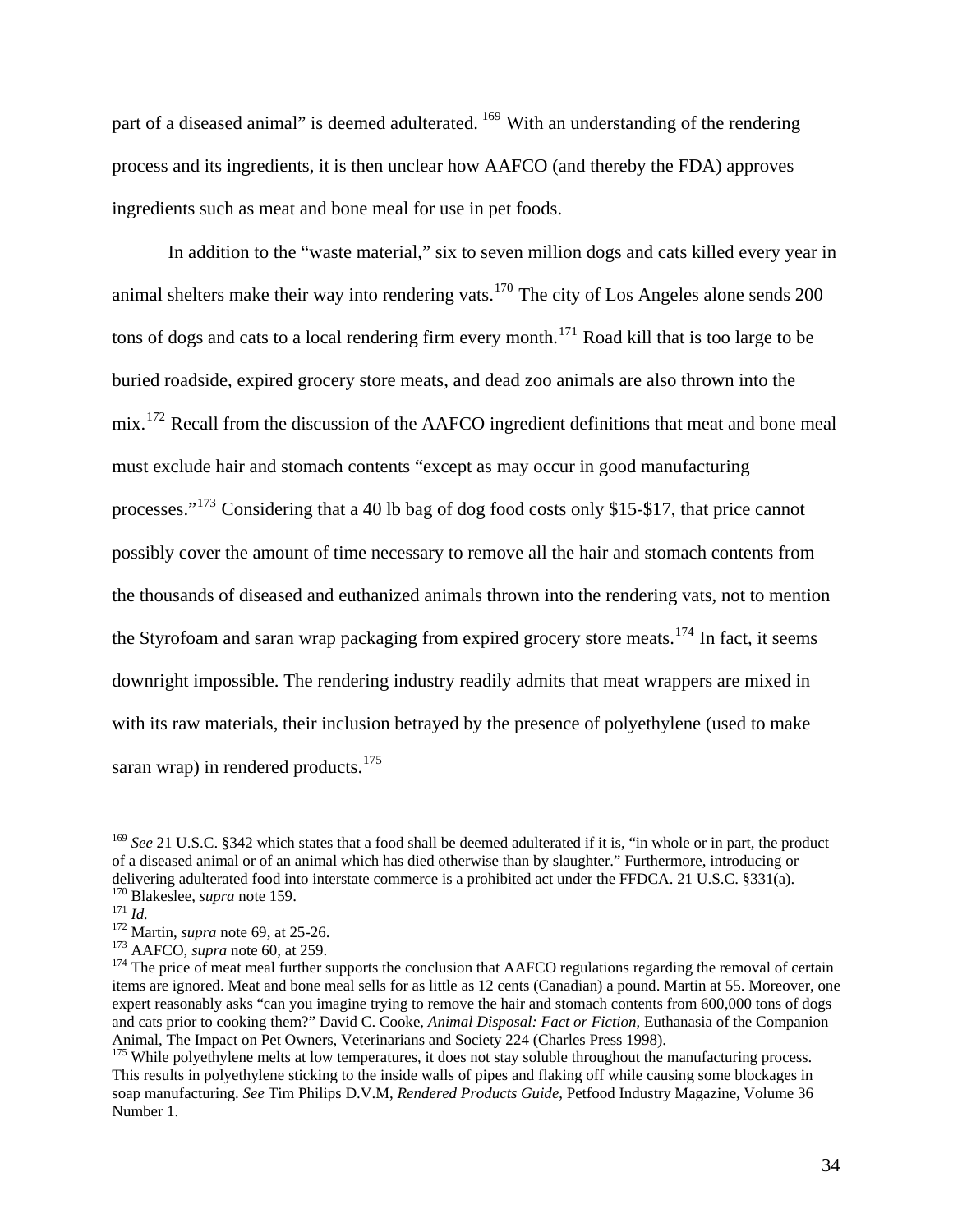Although pet food companies claim they don't buy meat and bone meal from rendering plants that accept cats and dogs, the rendering industry acknowledges it would be impossible for a manufacturer purchasing products from rendering firms to know the exact raw materials of what they're buying.<sup>[176](#page-37-0)</sup> An employee of the rendering industry points out that cats and dogs can easily be included in chicken by-product meals because of the similar protein content.<sup>[177](#page-37-1)</sup> Moreover, a rendering executive claims that Ralston purchased meat meal from his rendering facility for years, which included dogs and cats.<sup>[178](#page-37-2)</sup> Although somebody at the rendering plant finally revealed the true contents of the meat meal, the industry executive is quick to point out that only Ralston stopped purchasing from them, implying that the facility continues relationships with other pet product manufacturers.<sup>[179](#page-37-3)</sup>

The exact proportion of cats and dogs to cows and pigs in any given rendered production batch is difficult to determine. One rendering company estimated that it "rendered somewhere between 10,000 and 30,000 pounds of dogs and cats a day out of a total of 250,000 to 500,000 pounds of cattle, poultry, butcher scrap and other materials."<sup>[180](#page-37-4)</sup> Some states have attempted to establish precautions against this quasi-cannibalism. For example, California law requires that rendered dogs and cats be labeled as "dry rendered tankage," a product which is rarely used in pet food.<sup>[181](#page-37-5)</sup> However, due to the uncoordinated efforts of the pet food regulation system, such precautions are practically useless when pet food manufacturers operate on a national and often global scale. Consider that it is perfectly legal for tankage shipped outside of the state of

- <span id="page-37-4"></span><span id="page-37-3"></span><span id="page-37-2"></span>
- <span id="page-37-5"></span>

<span id="page-37-1"></span><span id="page-37-0"></span><sup>&</sup>lt;sup>176</sup> John Eckhouse, *How Dogs and Cats Get Recycled into Pet Food*, San Francisco Chronicle, Feb 19, 1990 at C1.<br><sup>177</sup> *Id*. <sup>178</sup> *Id*. <sup>178</sup> *Id*. <sup>179</sup> *Id*. <sup>180</sup> *Id*. <sup>180</sup> *Id*. <sup>180</sup> *Id*. <sup>180</sup> *Id*. <sup>181</sup> *Id*.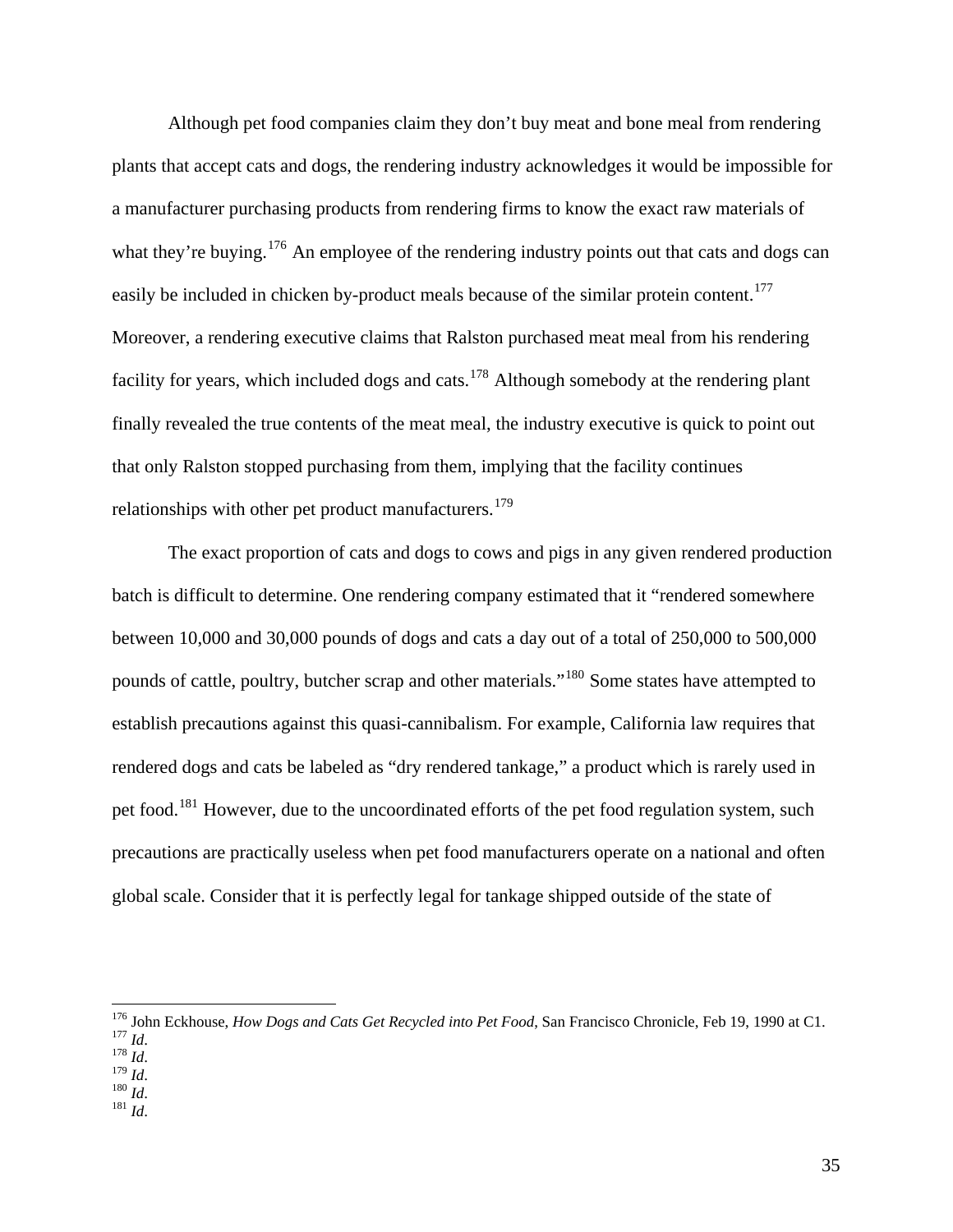California to be labeled as meat and bone meal.<sup>[182](#page-38-0)</sup> Moreover, California does not inspect meat and bone meals imported from outside the state.<sup>[183](#page-38-1)</sup>

While the rendering industry and even FDA officials defend the practice of rendering deceased pets as the most effective way to dispose of the animals and just another form of recycling, <sup>[184](#page-38-2)</sup> it is telling that none of the celebrated "benefits" seem to include nutrition for our pets. In fact, the exact opposite appears to be true. Despite claiming that the "pets probably constitute a very small percentage of a day's production at a renderer and an even lower percentage of the ingredients in a package of dry food," the practice of the rendering industry (grinding the materials as soon as the vat is full) ensure that production batches vary significantly. Furthermore, although the actual percentage in each individual bag of pet food might be low – the industry ignores the impact of its promotion of feeding pets the exact same product every day, 2-3 meals a day for its entire life. How much, then, is a "small percentage" when considered cumulatively?

Although "most scientists say the high temperatures and pressures used in rendering kill any viruses and bacteria,"<sup>[185](#page-38-3)</sup> this is not a risk that should be taken lightly. In 1996, an outbreak of paralysis in cats in Sweden and the Netherlands was traced to poultry intestines used in commercial pet foods. Since poultry livestock is often fed medications (overseas as well as in the US), the intestines contained all chemicals recently fed to the chickens, including Salinomycin

<span id="page-38-0"></span> $182$  *Id.* 

<span id="page-38-2"></span><span id="page-38-1"></span><sup>183</sup> *Id*.<br><sup>183</sup> *Id*. 184 Lea McGovern, chief of the animal feed safety branch of the FDA states "the pets serve a viable purpose by providing foodstuff for the animal feed chain." *Id*. But McGovern fails to note that dogs and cats are not necessarily inserted into the right portion of the food chain. Including dogs and cats in the rendered material results in livestock and domestic pets ingesting the rendered dogs and cats. What food chain is McGovern referring to that has cows, herbivores, eating dogs and cats? Or dogs and cats eating their own species? Nevertheless, a veterinarian and director of scientific services for a rendering trade group proudly declares, "we are the original recyclers." Blakeslee, *supra* note 159 quoting Dr. Don A. Franco. 185 Eckhouse, *supra* note 176.

<span id="page-38-3"></span>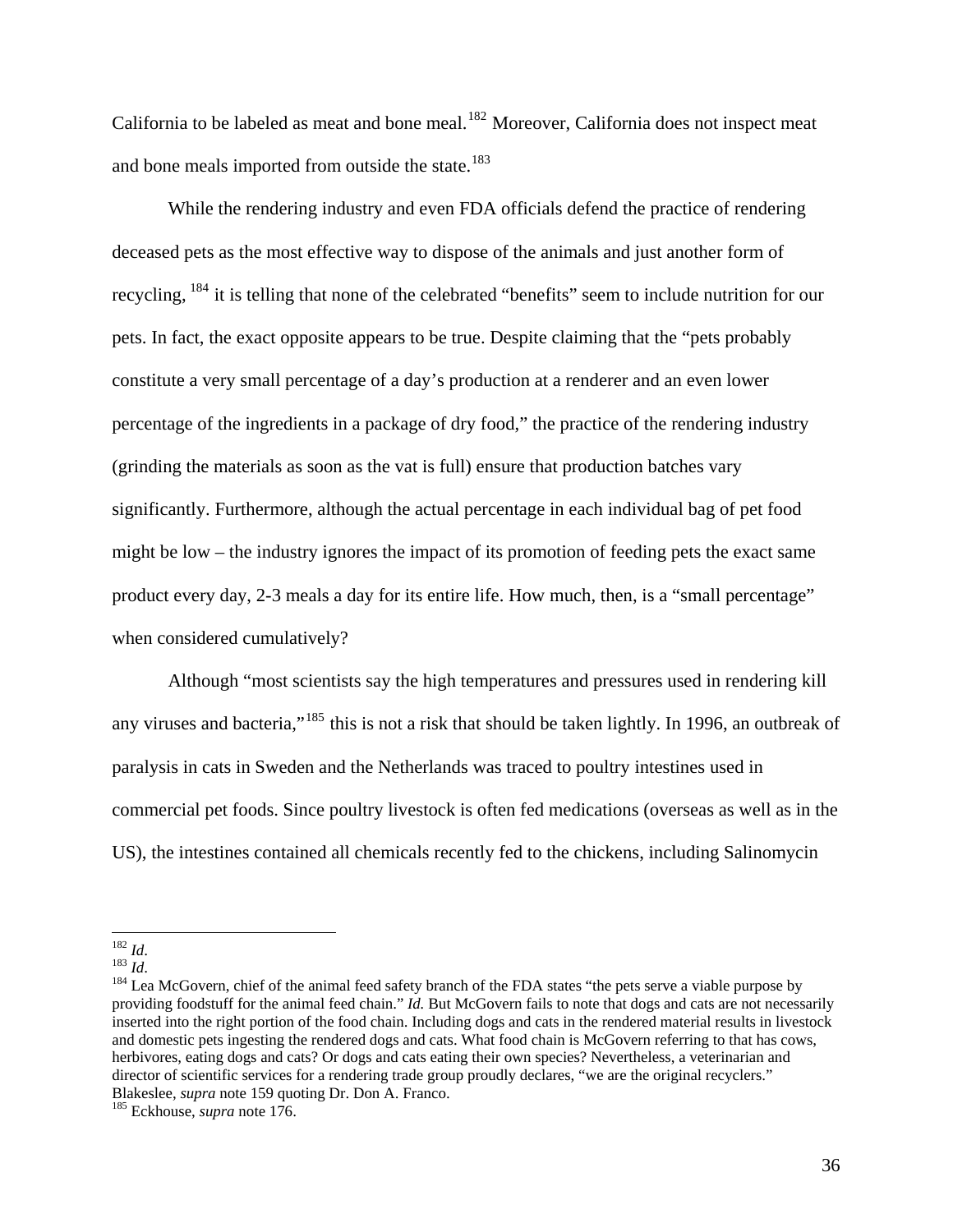which often causes severe heart problems in other animals.<sup>[186](#page-39-0)</sup> Despite high temperatures and other cooking processes, the Salinomycin had not been sufficiently eliminated. Most alarmingly, sodium pentobarbital, the drug used to euthanize dogs and cats, has also proven resilient to the cooking process. A study done by veterinarians at the University of Minnesota proved that the drug survived the rendering process.<sup>[187](#page-39-1)</sup> Despite their conclusion that the amount of residue would be too small to have an impact on animals eating the rendered product, the veterinarians based this deduction on the assumption that renderers mix the euthanized pets with other ingredients throughout production.<sup>[188](#page-39-2)</sup> The reality is that rendering companies mix whatever ingredients they have on hand, and the unregulated industry has no incentive to follow formulas. This means that the amount of sodium pentobarbital in any given batch of meat meal will fluctuate based on the particular number of euthanized animals included within the raw materials. In 2002 the FDA acknowledged that they have found "'very, very low levels' of sodium pentobarbital…in some brands of dog food."<sup>[189](#page-39-3)</sup> Rest assured though, the FDA is investigating whether the low levels are of any "significance."<sup>[190](#page-39-4)</sup> Pet owners should find it troubling that experts see little health risk because "temperatures in the rendering process kill *most* agents of disease,"<sup>[191](#page-39-5)</sup> just not the agent directly responsible for euthanizing pets. It is difficult to see how the FDA can continue to allow AAFCO and the pet food industry to selfregulate when they encourage pet owners to buy their products because *most* of the disease causing agents are dead. Shouldn't the standard at least be a food that contains *no* agents of

<span id="page-39-2"></span>

<span id="page-39-1"></span><span id="page-39-0"></span><sup>&</sup>lt;sup>186</sup> Tom Lonsdale, *Raw Meaty Bones* 97 (2001).<br><sup>187</sup> Eckhouse, *supra* note 176.<br><sup>188</sup> *Id*. But see Martin, *supra* note 69, at 31 (stating that the study cited a case in which a dog exhibited "pentobarbital toxicosis after eating the thoracic organs of a calf." The levels of pentobarbital had not decreased in the kidney of the calf despite being boiled for 20 minutes).

<span id="page-39-3"></span><sup>&</sup>lt;sup>189</sup> Stephanie Simon, *Outcry Over Pets in Pet Food*, LA Times, Jan. 6, 2002 at A21.<br><sup>190</sup> *M* 

<span id="page-39-4"></span>

<span id="page-39-5"></span><sup>&</sup>lt;sup>191</sup> *Id.* emphasis added.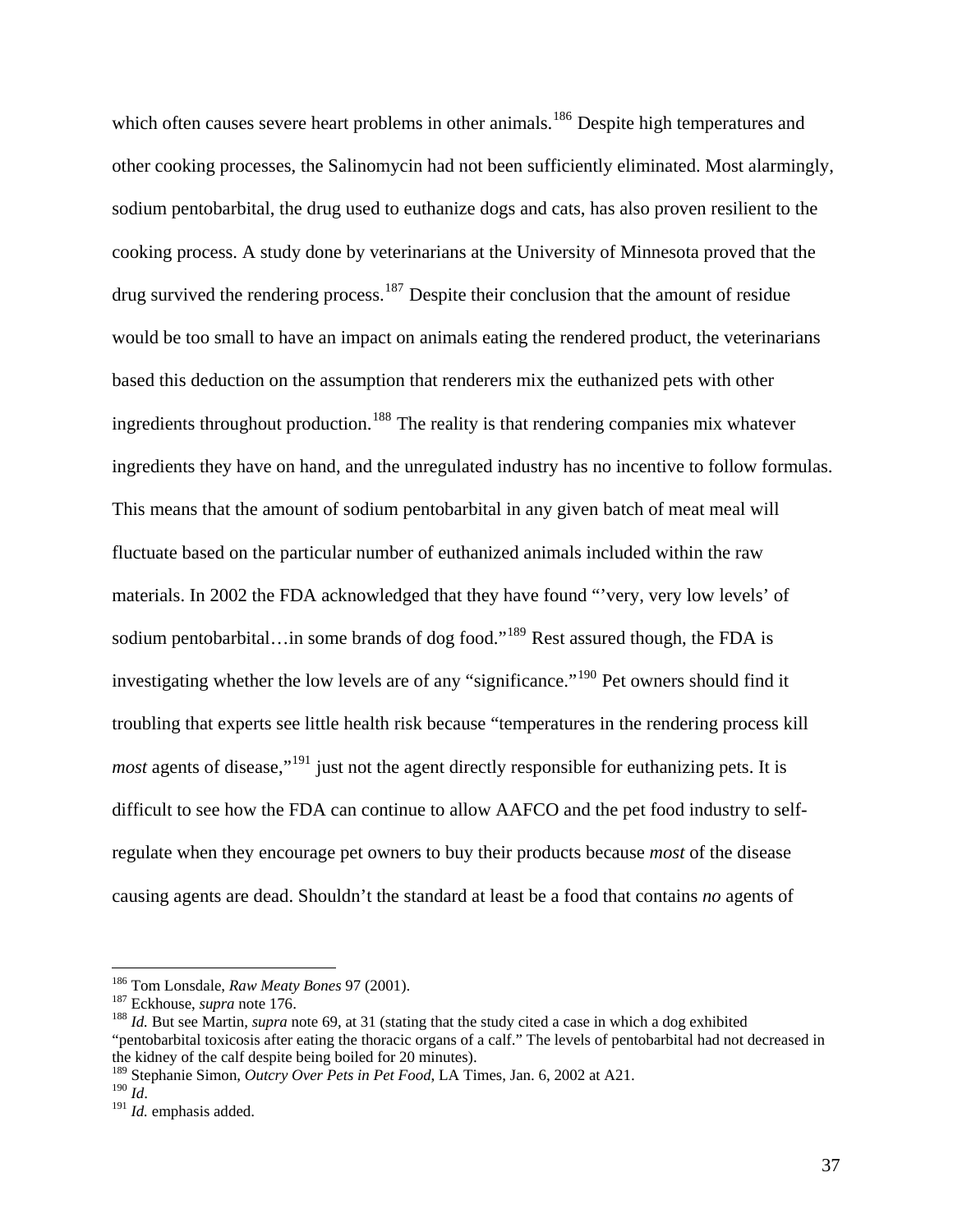<span id="page-40-0"></span>disease? If they're not going to sell the most nutritious product, it would be nice if they adhere d to consistent qu ality control regulations that protected our pets from disease.

#### C. Nutrition

#### 1. Overview of the Nutritional Needs of Dogs and Cats

 Before analyzing the nutritional adequacy claims of commercial pet foods, a basic understanding of the nutritional needs of cats and dogs is helpful. Cats first. No need for panic at the thought of a biology lesson, this can be achieved with simple logic. We'll start with cats. A cat's mouth represents that of a quintessential carnivore. Large fangs in the front, and a mouth full of shredding little grippers. Notice the lack of flat molars for grinding vegetation, found in cows and horses. Finally, consider the digestion system of a cat. Compared to a horse or cow, the cat's digestive track is relatively short (consider the length of the body). This means that the cat's digestive system doesn't have the "time" to break down grasses and grains into the beneficial vitamins it so desperately needs. Instead, wild cats get their vitamins from the remnants found in the digestive systems of their prey. For example, a cat in the wild would eat mostly rodents. Thus, his mouth is equipped to tear into meats and virtually swallow his bites whole, while his digestive system is designed to digest those meats while absorbing the already digested grasses, grains, and nuts found in the stomach of the prey. Dogs are a little different. Unlike cats, they prefer a little more variety in their diets. Dogs' mouths contain a variety of teeth (both canines and molars), so while they are able to enjoy their meats, they also have some teeth designed to crack into bones while chewing grains and veggies.

 Now use this background knowledge to analyze their current commercial diets. The ideal cat food should contain mostly meats along with some pre-digested grains and vegetables. Dog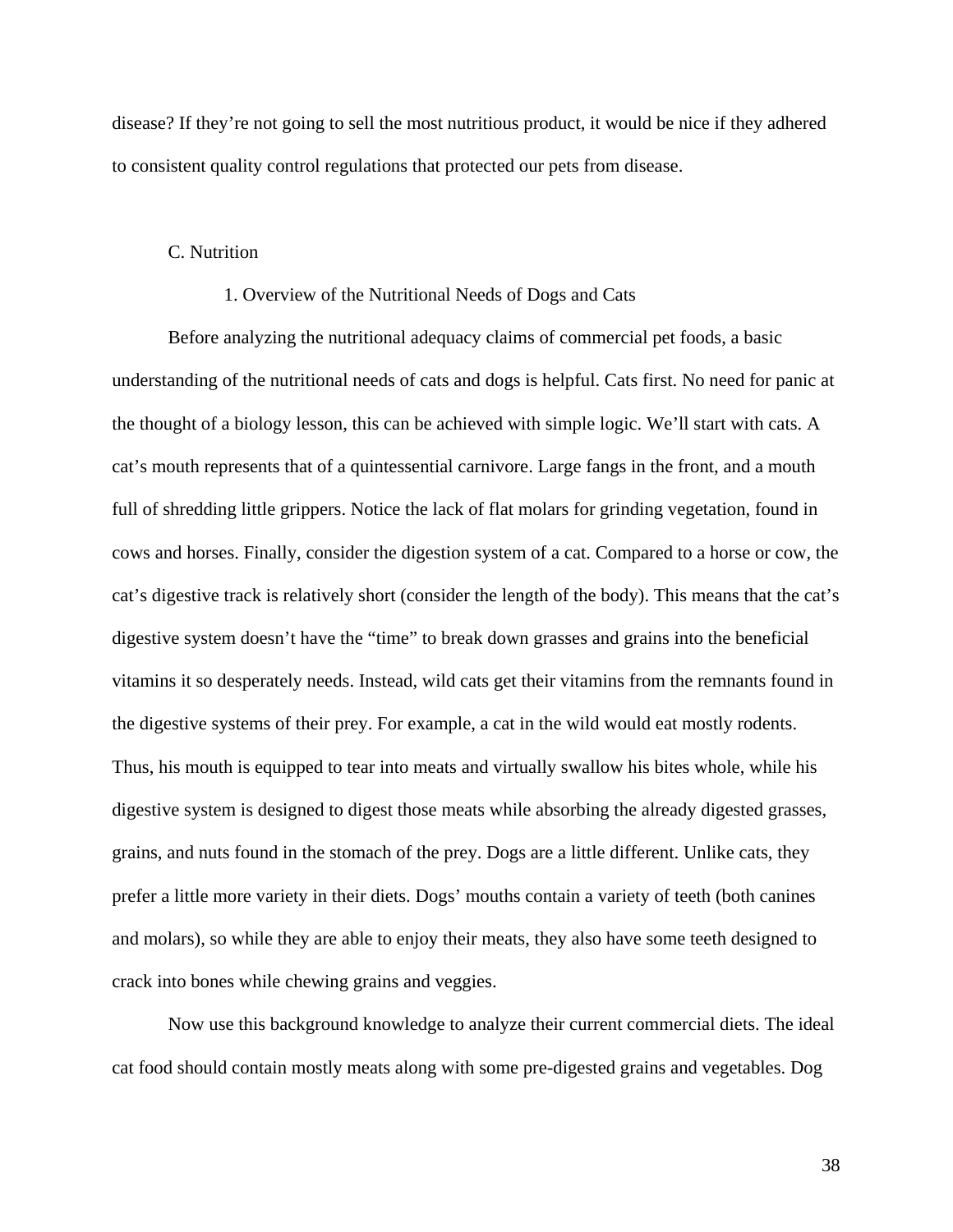food should contain meat but with a higher percentage of grains and vegetables. The key is balance. A wild animal instinctively knows when they're lacking a certain nutrient and will seek out foods containing the deficient nutrient.

 Look at the label of a commercial pet food. Labeling rules require that the ingredients be listed in descending order of predominance by weight (not overall % dry matter content) so that the heaviest ingredient, determined *before* the ingredient is cooked or processed,<sup>[192](#page-41-0)</sup> is listed first.<sup>[193](#page-41-1)</sup> This means that even if a label lists "chicken" first and "corn" second, it is possible that the product contains far more corn than chicken. This is because chicken is very high in moisture (75% water) and therefore heavier than corn. Thus, despite all the labeling rules, the average consumer has no idea how much chicken serves as the main protein source for the product. While some AAFCO officials and even veterinarians would argue that it doesn't matter if the protein source is true "chicken" as opposed to "meat meal" or "soy" – this issue is hotly debated and far from resolved. For now, it is sufficient to recognize that not all dogs and cats will do well on soy as their main protein source, and that, as stated above, the nutritional adequacy of "meat meal" will vary significantly from batch to batch. Never mind that "soy-fed animals are prone to diarrhea and of course the room-clearing properties of their flatus is legendary."[194](#page-41-2)

 The rise in the use of grain and carbohydrate products over the last decade further contributes to the nutritional imbalance in commercial pet foods.<sup>[195](#page-41-3)</sup> "Once considered a filler by the pet food industry, cereal and grain products now replace a considerable proportion of the meat that was used in the first commercial pet foods."<sup>[196](#page-41-4)</sup> Why the change? Cost. Corn is a much

<span id="page-41-0"></span><sup>192</sup> Jenkins, *supra* note 130.

<span id="page-41-1"></span><sup>193</sup> Dzanis, *supra* note 121.

<span id="page-41-2"></span><sup>194</sup> Lonsdale, *supra* note 186, at 93.

<sup>195</sup> API, *supra* note 77.

<span id="page-41-4"></span><span id="page-41-3"></span><sup>196</sup> *Id.*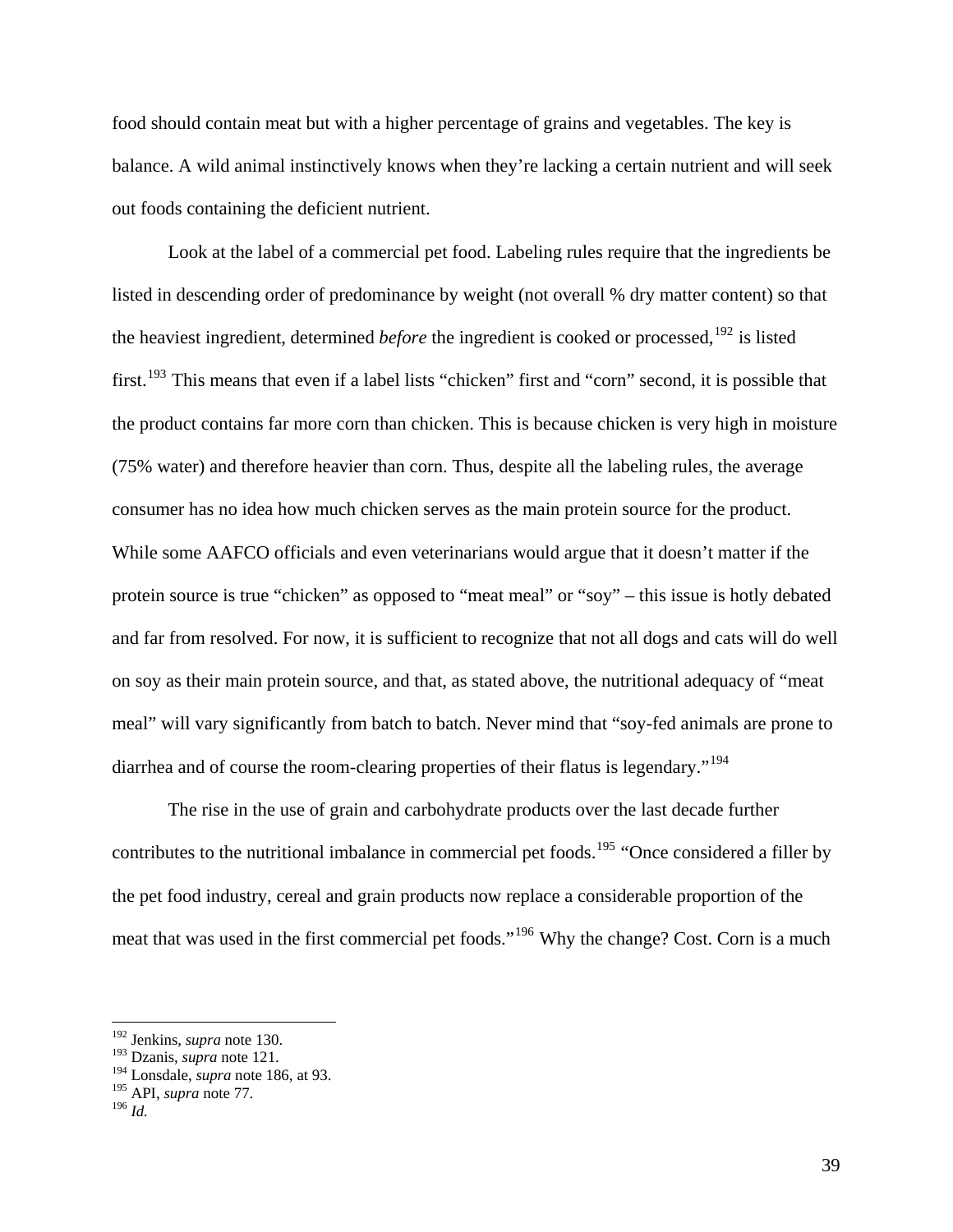cheaper energy source than meat.<sup>[197](#page-42-0)</sup> But the change in pet food formulas has a real impact on a pet's health. "Dogs have little evolved need for carbohydrates and cats have *no need* for this source of energy."<sup>[198](#page-42-1)</sup> Moreover, although dogs and cats can almost completely absorb the carbohydrates from some grains such as rice, the nutrient availability of wheat, beans, and oats is poor. [199](#page-42-2) Other ingredients, such as peanut hulls, have absolutely no significant nutritional value and are used strictly as filler.<sup>[200](#page-42-3)</sup> This news is even more disturbing where two of the top three ingredients in dry pet foods is almost always some form of a grain product.<sup>[201](#page-42-4)</sup> The result of ingredients with low nutritional value is a pet that is slowing starving to death and at the same time consuming more and more food. Also, since cats are true carnivores, one must wonder how pet food manufacturers justify feeding them substantial quantities of corn as part of their "balanced" diet.

 The buying habits of pet owners exacerbate the problem. Most pet owners select one pet food and feed it to their pets for a prolonged period of time, if not for the pet's entire life.<sup>[202](#page-42-5)</sup> This means the pet is eating a diet consisting primarily of carbohydrates (some of which they can't digest) with little to no variety. "[U]ndigested food arriving in the bowel provides nutrients for a teeming population of harmful bacteria."<sup>[203](#page-42-6)</sup> Thus, "chronic digestive problems, such as chronic

<sup>197</sup> *Id.*

<span id="page-42-1"></span><span id="page-42-0"></span><sup>198</sup> Londsdale, *supra* note 186, at 92 emphasis added.

<span id="page-42-4"></span><span id="page-42-3"></span><span id="page-42-2"></span><sup>&</sup>lt;sup>200</sup> *Id.*<br><sup>201</sup> *Id.* The labels of several different brands of pet foods revealed that common ingredients such as corn gluten meal, corn meal, brewers rice, oat meal, ground barley, and whole grain corn represent at least two the top three ingredients. Often three of the top four ingredients consist of grains. The surveyed brands include Iams, Purina, Science Diet, Purina One, Whiskas, and Meow Mix.

<span id="page-42-5"></span> $202$  The fact that pet owners often do this at the suggestion and/or insistence of their veterinarian is significant and will be discussed in Section V(C).

<span id="page-42-6"></span><sup>203</sup> Lonsdale, *supra* note 186, at 92.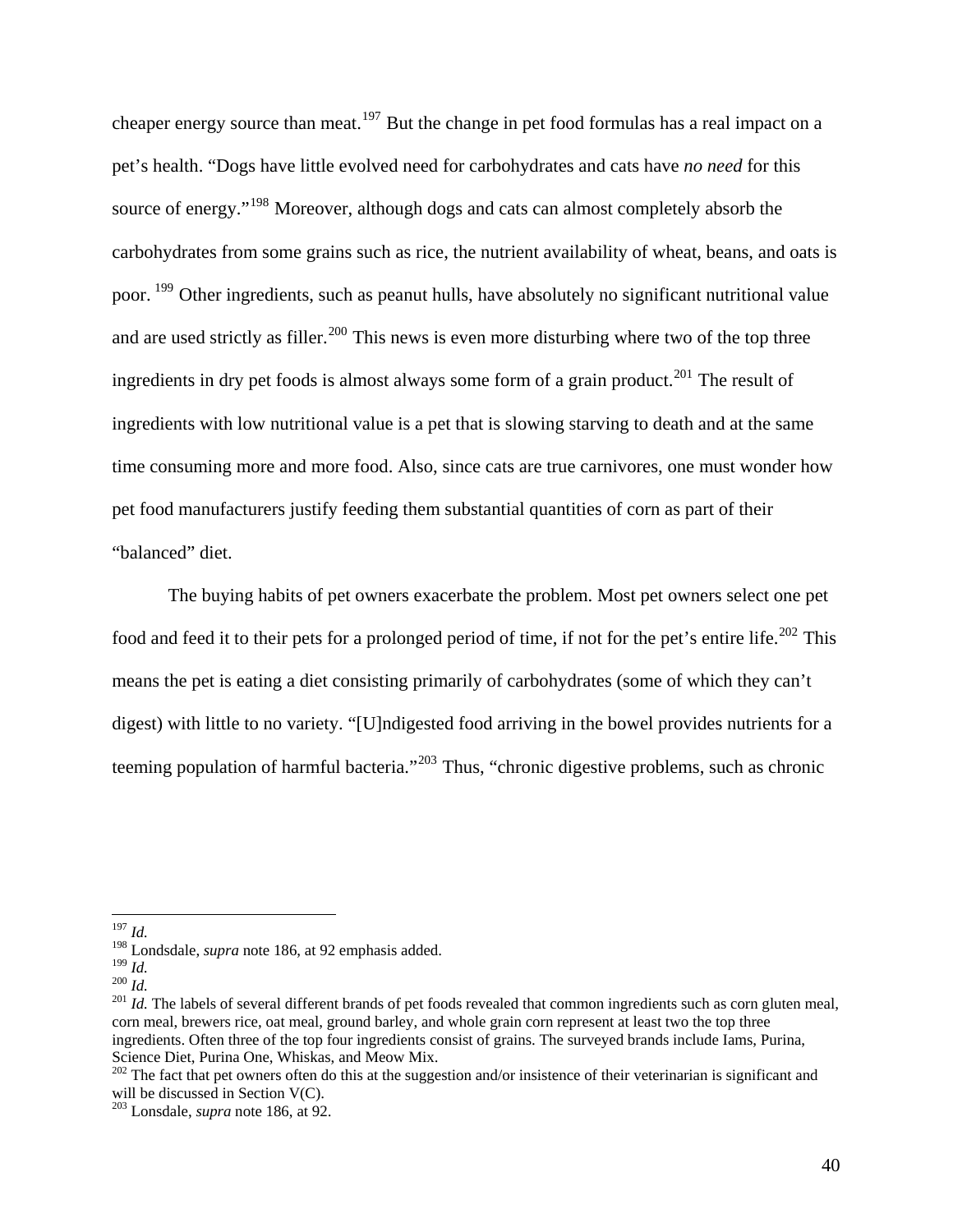<span id="page-43-0"></span>diarrhea, and inflammatory bowel disease" often result from such repetitive and indigestible diets.<sup>[204](#page-43-1)</sup>

 Some pet food manufacturers would argue that since grains contain protein, they provide a valuable nutrient to pets. But "the protein [in cooked grains is] low in quality to begin with, then further degraded to a variable degree by cooking…<sup>"[205](#page-43-2)</sup> Feeding low-quality commercial pet foods for a pet's entire life is comparable to feeding a child McDonald's three meals a day, every day, for the child's entire life. No parent would believe that this is a nutritious diet, or capable of sustaining a child's health. Yet regulatory choices made by FDA, CVM, and AAFCO, combined with efforts by the pet food industry to avoid stringent ingredient and processing regulations result in pet owners unknowingly feeding junk food to their furry friends.

#### 2. The Fallacy of the 100% Complete Claim

 AAFCO permits a pet food manufacturer to claim that its product is "100% complete" provided that the manufacturer has complied with AAFCO's feeding trial protocols or nutrient profiles.<sup>[206](#page-43-3)</sup> AAFCO's feeding trials last 6 months and are conducted, at a minimum, on a group of 8 animals. Yet, AAFCO holds this isolated and short-lived study sufficient proof that the tested product can sustain *all* similar-species for the duration of the animal's life. In other words, a food tested on 8 poodles for 6 months is considered 100% complete for all dogs. According to AAFCO, this same dog food can sustain Beagles, Bull Mastiffs and Boxers for their entire lives. That's quite an amorphous dog food. As Dr. Wysong points out, this "food could cause disease and destroy long term health, yet not be harmful and be 100% complete" because it managed to

<span id="page-43-2"></span><span id="page-43-1"></span><sup>204</sup> API, *supra* note 77. 205 Lonsdale, *supra* note 186, at 92 quoting David Kronfeld. 206 AAFCO, *supra* note 60, at 124-26.

<span id="page-43-3"></span>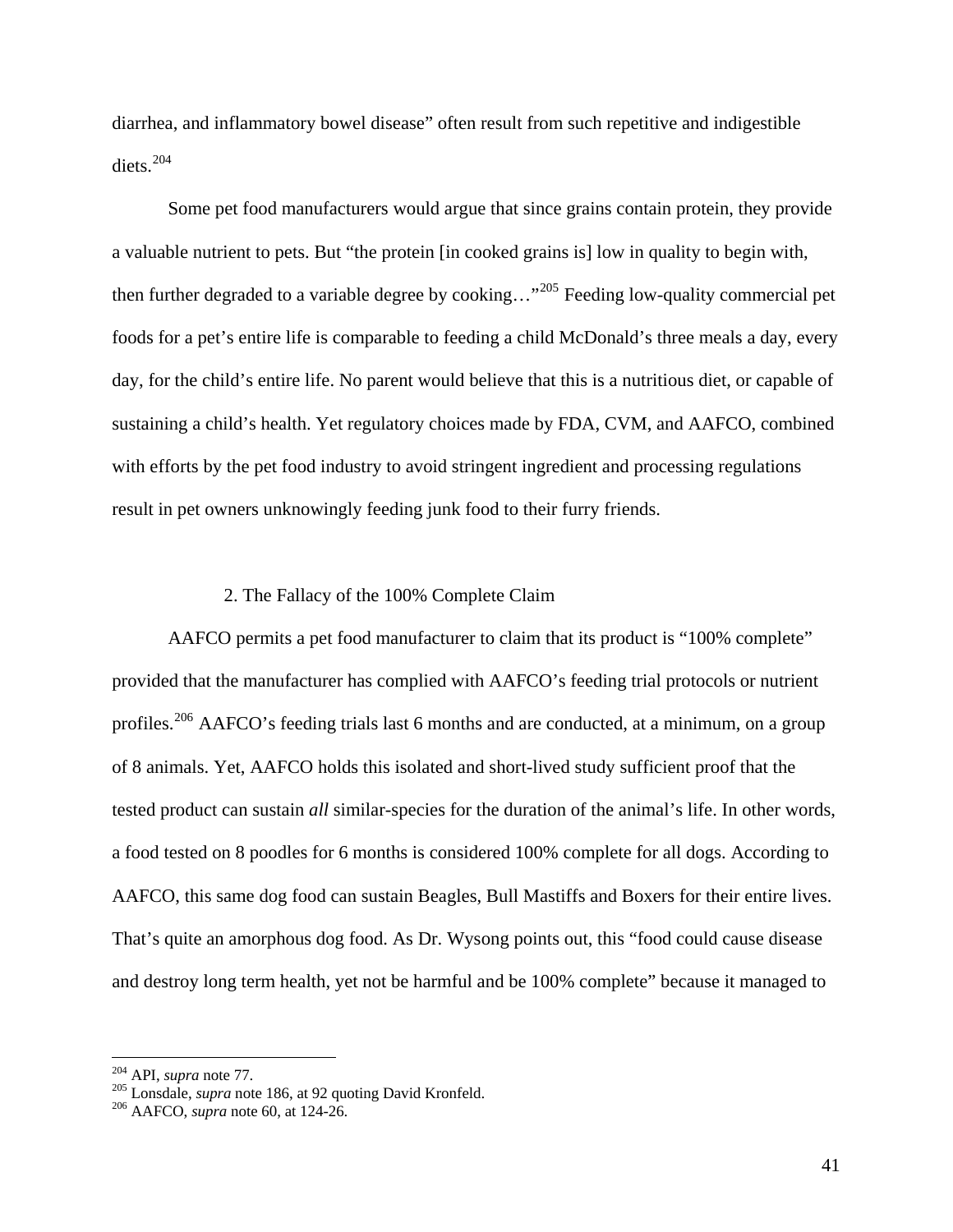sustain a dog for 6 months.<sup>[207](#page-44-0)</sup> Shouldn't the sustainability goal of the pet food industry be much longer than 6 months? Shouldn't the foods be tested on various breeds taking into consideration each breed's varied nutritional requirements?

 It is impossible for any pet food to be truly complete and balanced or 100% complete. To illustrate, consider the following example.  $^{208}$  $^{208}$  $^{208}$  For the sake of simplicity, assume an animal needs only four ingredients to have a "complete and balanced diet." If half of ingredient 1 is eliminated, the diet is still technically complete but is no longer balanced. If the animal is no longer getting enough of ingredient 1 in its diet, the animal's instinct is to eat more (of whatever food is available) to make up for the perceived deficiency.<sup>[209](#page-44-2)</sup> Thus, the imbalance of nutrients in pet foods often results in obesity. $^{210}$  $^{210}$  $^{210}$ 

The proof that commercial pet food is not necessarily balanced is found on the packages: consider the high level of carbohydrates (as discussed above) and the "wild card" of the rendering process. Plus, each time regulatory agencies meet, they debate all over again how much of which nutrients will constitute  $100\%$  complete.<sup>[211](#page-44-4)</sup> If this is so, then how could the previous balance of nutrients have been 100% complete? The most honest solution would be to cease the "complete and balanced" claims and start to educate the consumers about nutrition and their pets' specific needs. But this would not sell pet food; the American public is addicted to the convenience of commercial pet foods and judging by the reluctance to eliminate fast food from our own diet, our pets will likely fare far worse.

Today, one simple word can strike fear in the heart of the pet food manufacturer claiming that its product is "100% complete": taurine. Taurine is an essential amino acid found in most

<span id="page-44-0"></span><sup>207</sup> Wysong, *supra* note 25, at 15. 208 *See* Patrick, *supra* note 136.

<span id="page-44-3"></span>

<span id="page-44-4"></span>

<span id="page-44-2"></span><span id="page-44-1"></span><sup>209</sup> *Id.*<br><sup>210</sup> *Id.*<br><sup>211</sup> Martin, *supra* note 69, at 61 quoting Dr. Wysong.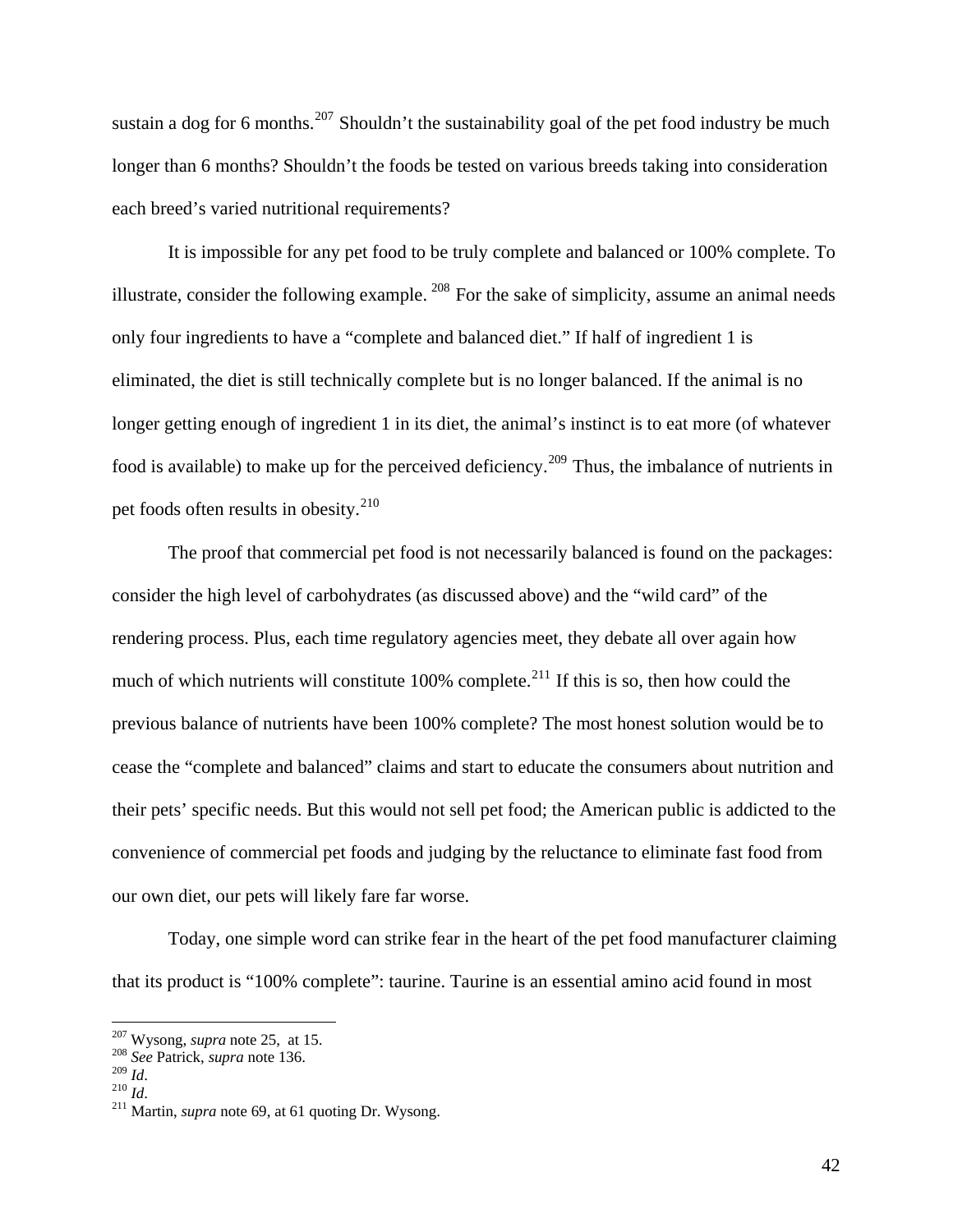animal protein sources.  $2^{12}$  Taurine regulates the amount of calcium entering the heart tissue. The calcium then triggers each heart beat.<sup>[213](#page-45-1)</sup> Thus, taurine deficiency can cause heart failure.<sup>[214](#page-45-2)</sup> Few mammals are unable to produce taurine, but cats and humans are among them.<sup>[215](#page-45-3)</sup> While the National Research Council did not issue a guideline regarding the minimal amount of taurine to be included in cat food until 1981, taurine was considered an *essential* nutrient as early as 1976.<sup>[216](#page-45-4)</sup> In August of 1987, researchers at the University of California at Davis, reported in *Science Magazine* that a taurine deficiency in commercial cat foods had resulted in the deaths of thousands of cats before manufacturers began supplementing their products with taurine. $217$ 

Upon the discovery of the link between the dying cats and their taurine deficiencies, pet food companies, such as Ralston-Purina and Hill's Pet Products, began reformulating their products to include additional taurine.<sup>[218](#page-45-6)</sup> Ralston Purina produces Purina Cat Chow, the best-selling brand of cat food.<sup>[219](#page-45-7)</sup> While no one will ever know exactly how many cats died as a result of eating nutritionally-inadequate pet food, there is little doubt that at least one (if not all) of the taurine-deficient brands bore the label "100% complete."

The upsetting death of thousands of cats serves as proof of the pet food industry's ignorance regarding what constitutes a 100% complete diet. The commercial pet food industry has been around since the early 1900s. Yet an apparently essential nutrient went undiscovered until 1976, and even then, only accidentally by an academic outside the industry.<sup>[220](#page-45-8)</sup> So why had

<span id="page-45-5"></span>

<span id="page-45-0"></span><sup>&</sup>lt;sup>212</sup> API, *supra* note 77.

<span id="page-45-1"></span><sup>213</sup> Thomas H. Maugh, *Thousands of Cat Deaths Traced to Pet Food Deficiency*, LA Times, August 14, 1987.<br>
<sup>214</sup> *Id.* 215 *Id.* 216 *Id.* 217 *Id.* 217 *Id.* 218 *Id.* 218 *Id.* 218 *Id.* 218 *Id.* 218 *Id.* 219 *Id* 

<span id="page-45-3"></span><span id="page-45-2"></span>

<span id="page-45-4"></span>

<span id="page-45-7"></span><span id="page-45-6"></span>

<span id="page-45-8"></span><sup>&</sup>lt;sup>220</sup> The discovery of the link between taurine deficiency and heart disease in cats was discovered by Paul D. Pion while researching blood clots in cats. One cat referred to Pion by a local veterinarian had dilated cardiomyopathy (DCM), a degenerative heart disease. The cat also had eye disease and had been diagnosed as "taurine deficient"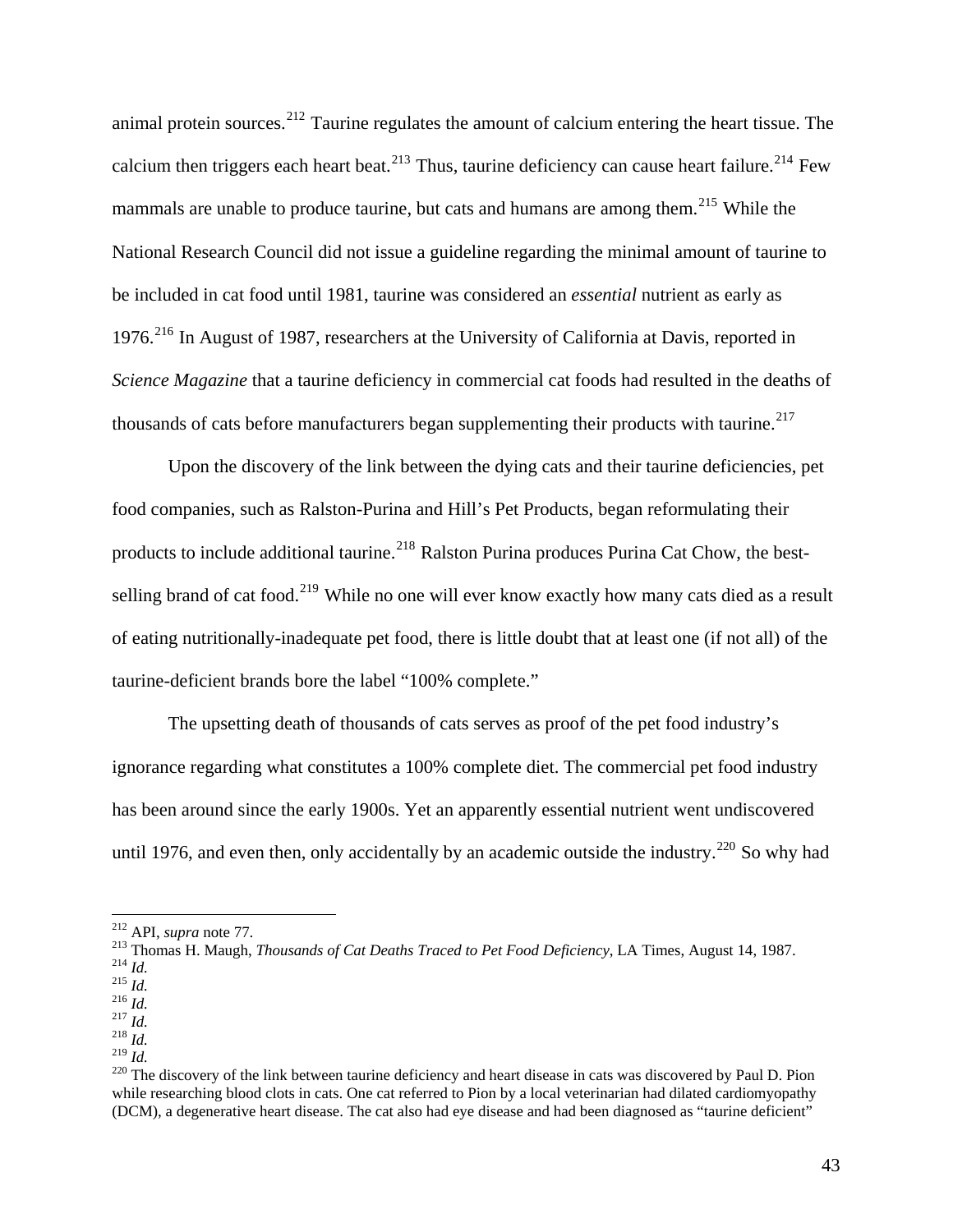<span id="page-46-0"></span>cats not been dying of taurine deficiency in such large numbers prior to this discovery in the early 1980s? The answer lies in the industry's shift from animal protein sources to an increased reliance on carbohydrates in their formulas. In other words, as long as the pet food industry included a significant amount of animal protein in their pet foods, the pets ingesting these products had no risk of developing a taurine deficiency.

 Not all animals suffer fatal disease from malnutrition – that much is obvious from the evidence of pets surviving for years on just one pet food product. But this doesn't mean that these other pets suffer no effects. On the contrary, such pets often suffer from allergies, obesity, or a host of other ailments, not to mention anything invisible to the owner's  $eye^{221}$  $eye^{221}$  $eye^{221}$ 

#### D. Diseases

# 1. Mad Cow Disease

 The same quasi-cannibalism that results from pets eating rendered products lies behind the British outbreak of bovine spongiform encephalopathy (BSE), or mad cow disease as it is known to the general public.<sup>[222](#page-46-2)</sup> Scientists generally believe that BSE resulted from cows eating rendered feed products made from the brains and spinal cords of sheep suffering from scrapie.<sup>[223](#page-46-3)</sup> Scrapie is a degenerative brain disease found in sheep.<sup>[224](#page-46-4)</sup> Scrapie causes severe itching in sheep to the point where the animal actually scrapes off its hair and wool.<sup>[225](#page-46-5)</sup> Scrapie is caused by

 <sup>(</sup>taurine deficiency also causes degeneration of the retina). By "pure coincidence" Pion had been reading about taurine and began examining the eyes of the other cats and analyzing their taurine levels. Upon discovering that every cat with DCM also had low levels of taurine, Pion began treating them with taurine supplements. Soon the cats began making "miraculous recoveries." *Id.* 

<span id="page-46-4"></span><span id="page-46-3"></span>

<span id="page-46-5"></span>

<span id="page-46-2"></span><span id="page-46-1"></span><sup>&</sup>lt;sup>221</sup> Patrick, *supra* note 136.<br><sup>222</sup> Blakeslee, *supra* note 159.<br><sup>223</sup> *Id.* <sup>225</sup> Martin, *supra* note 69, at 37.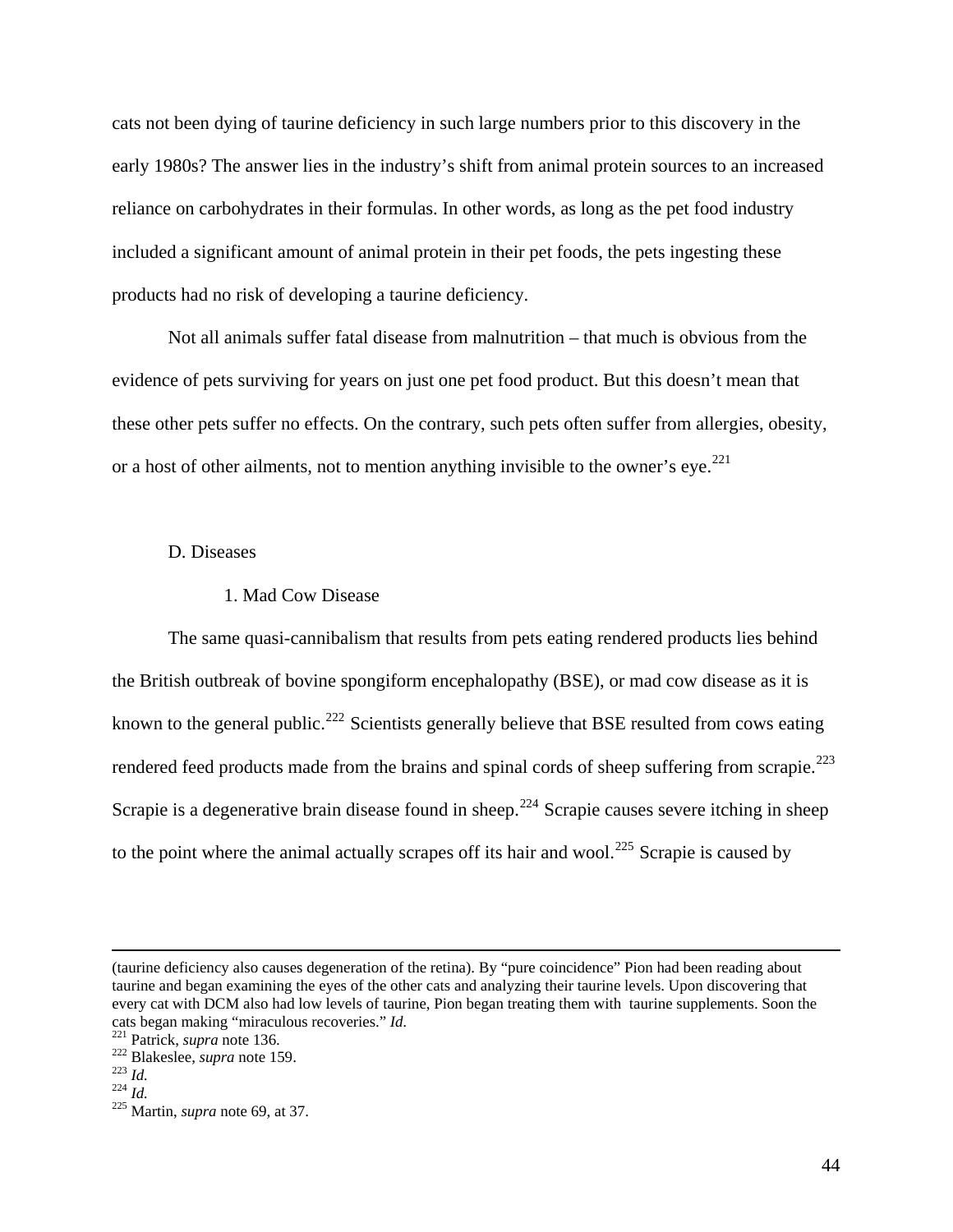prions, an infectious protein that has no detectable DNA or RNA.<sup>[226](#page-47-0)</sup> Alarmingly, prions are virtually indestructible and can survive freezing, cooking, radiation, sterilization, bleach and formaldehyde. $227$ 

Scientists believe that scrapie crossed the species barrier and infected cows.<sup>[228](#page-47-2)</sup> While some argue that it is unlikely the US will experience a mad cow epidemic because few ranchers "feed meat and bone meal to young cows," there is some evidence that the cow epidemic in Britain may have had nothing to do with scrapie or the processing techniques used by British renderers which did not break down the scrapies-causing prions.<sup>[229](#page-47-3)</sup> Take for example the outbreak of mink encephalopathy, a malady similar to mad cow disease, in Stetsonville, Washington. A mink farmer fed his mink meat from a fallen cow that could not get up, also known as a downer cow.<sup>[230](#page-47-4)</sup> Dr. Richard F. Marsh, a veterinarian at the University of Wisconsin in Madison notes that it is possible that the downer cow had a spontaneous case of mad cow disease that was passed to the mink.<sup>[231](#page-47-5)</sup>

 Why should pet owners worry about diseased mink and a single downer cow? Because Dr. Joseph Gibbs, a leading expert at the National Institute of Neurological Disorders and Stroke (NINDS) in Bethesda Maryland, points out that spontaneous cases of mad cow may occur as frequently as one cow out of every million cows each year.<sup>[232](#page-47-6)</sup> While the odds might seem favorable, there are 150 million cows in the US alone, which means that according to the NINDS calculations, 150 cows can develop spontaneous mad cow disease without even eating tainted

<span id="page-47-0"></span> $^{226}$  *Id.* 

<span id="page-47-1"></span><sup>&</sup>lt;sup>227</sup> *Id.* .at 37-38.<br><sup>228</sup> Blakeslee, *supra* note 159.<br><sup>229</sup> *Id* 

<span id="page-47-6"></span>

<span id="page-47-5"></span><span id="page-47-4"></span><span id="page-47-3"></span><span id="page-47-2"></span><sup>229</sup> *Id.* 230 *Id.* 231 *Id.* 232 *Id.*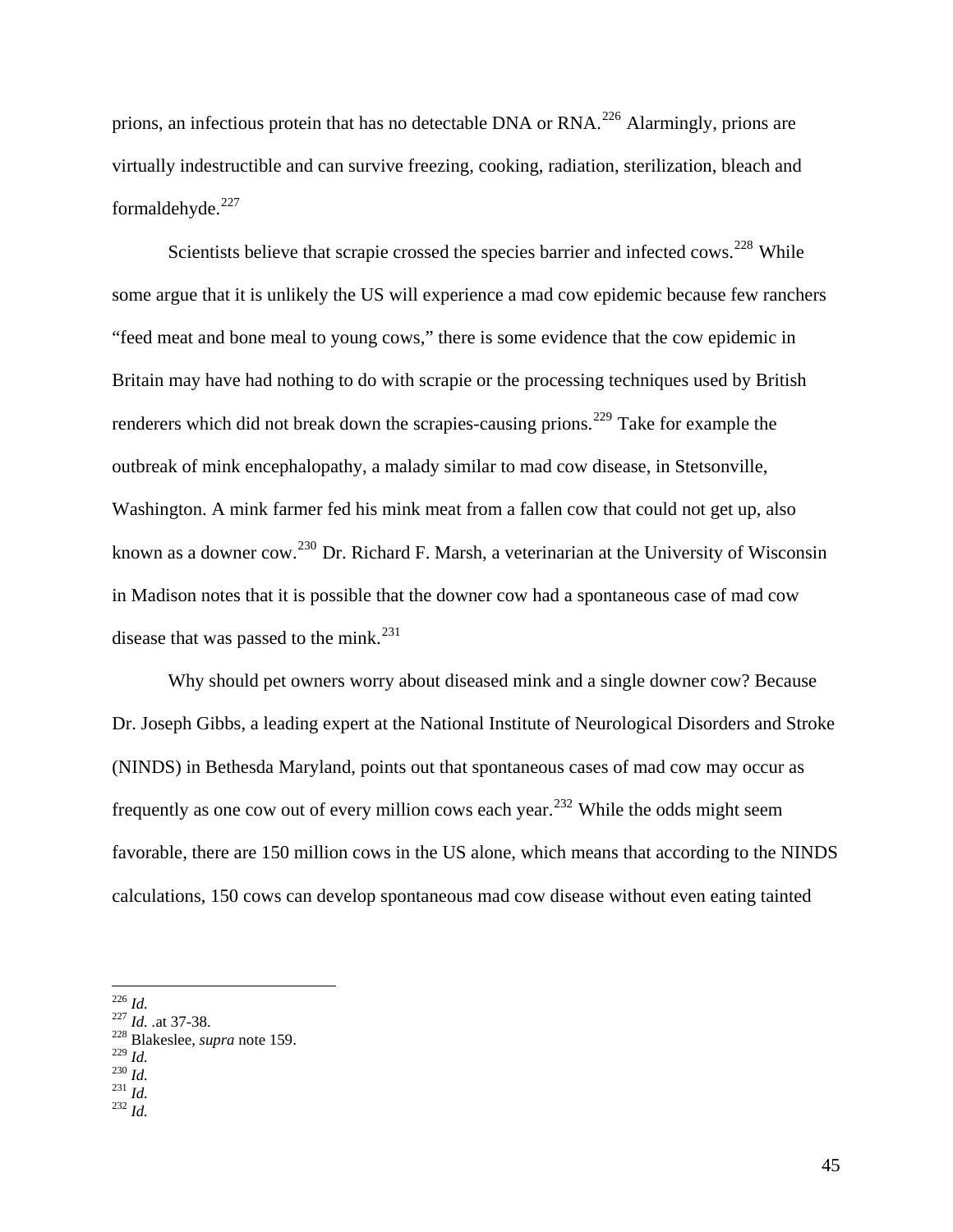<span id="page-48-0"></span>feed.[233](#page-48-1) For pet owners, this means that 150 downer cows can find their way into rendering plants every year.[234](#page-48-2) While the Agriculture Department attempts to test downer cows for mad cow disease, only a sample of downer cows are actually tested.<sup>[235](#page-48-3)</sup> As if cows weren't enough to worry about, deer and elk are also prone to a spontaneous mad-cow-like disease.<sup>[236](#page-48-4)</sup> Such animals can be killed on roads and sent to rendering plants. Although there is no evidence of mad-cowlike disease in domestic pets, it is disturbing to remember that there is evidence that the disease twice before crossed the species barrier: once from sheep to cows, and again from cows to mink. If renderers continue to accept downer cows without testing each for mad cow disease, the risk of introducing the disease through its indestructible agent, the prion, into the animal feed and pet product industry remains significant.

# 2. Obesity and Other Diseases

While not as emotionally charged as the debate over mad cow disease, obesity is currently the most common nutritional problem among domestic pets.<sup>[237](#page-48-5)</sup> Over half of dogs are overweight, though significant disagreement exists over what constitutes canine obesity.<sup>[238](#page-48-6)</sup> The currently accepted cure, is placing the pudgy pooches on the "diet" version of whatever pet food the owner's veterinarian recommends.<sup>[239](#page-48-7)</sup> This approach seems somewhat more logical

<span id="page-48-2"></span><sup>234</sup> The USDA prohibits the use of disabled (*downer*) cows in products intended for human consumption. *See BSA/Mad Cow Disease FAQ*, Rutgers Cooperative Research and Extension *available at* [http://www.rcre.rutgers.edu/bse/mcd-faq.asp.](http://www.rcre.rutgers.edu/bse/mcd-faq.asp) Such animals, rejected by slaughterhouses and manufacturing facilities, are sent to rendering plants as 4D animals.<br><sup>235</sup> Blakeslee, *supra* note 159.

<span id="page-48-1"></span> $^{233}$  *Id.* 

<span id="page-48-7"></span><span id="page-48-6"></span>

<span id="page-48-5"></span><span id="page-48-4"></span><span id="page-48-3"></span><sup>236</sup> Blakeslee, *supra* note 125.<br><sup>236</sup> *Id.*<br><sup>237</sup> Dzanis, *supra* note 53. 238 Stephen J. Ackerman & Judith Levine Willis, *Galloping Gourmet*, FDA Consumer Magazine, March 1991 at 32. <sup>239</sup> *Id*.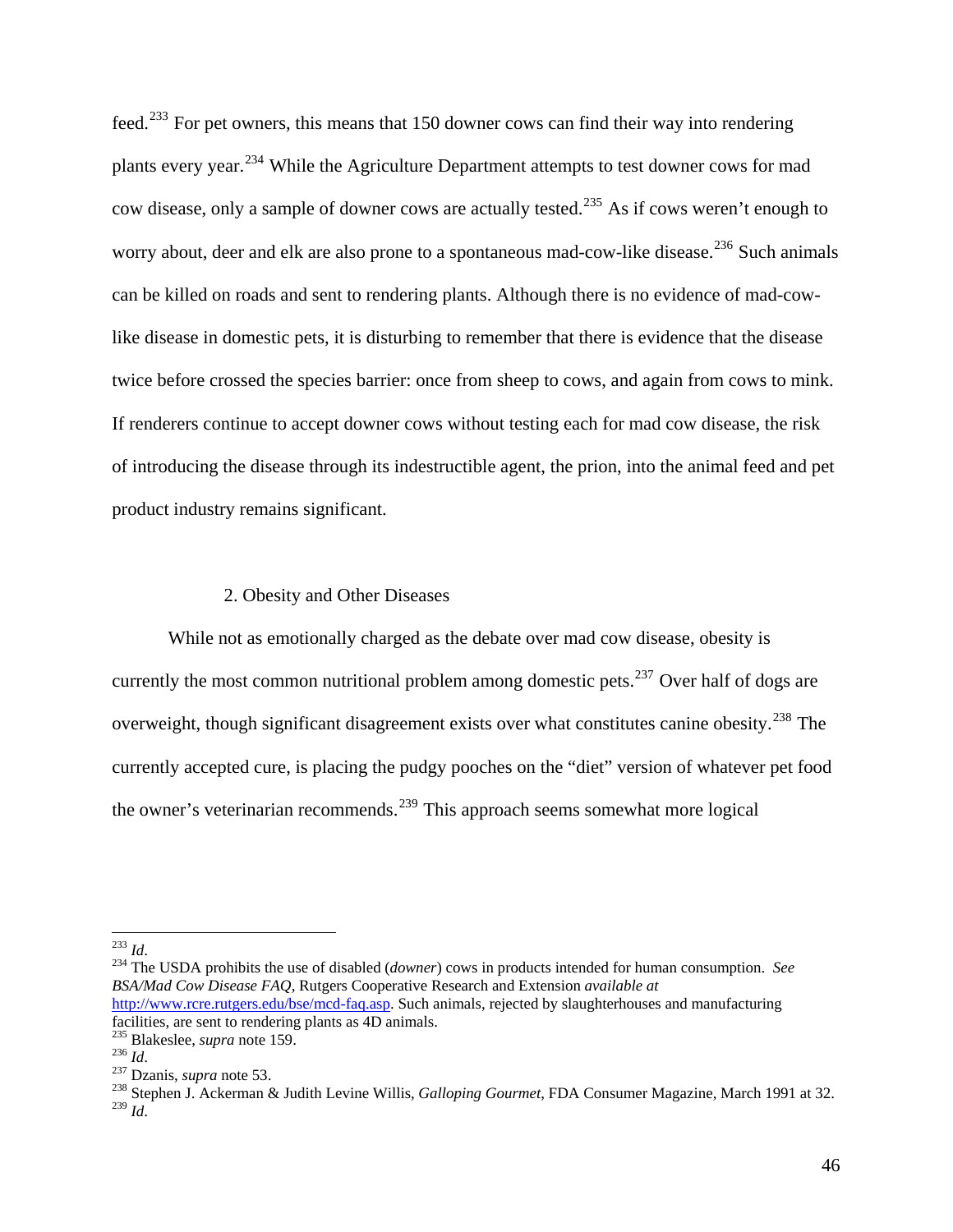<span id="page-49-0"></span>considering that the "cure" used to be putting the dog in a hospital and starving it. $^{240}$  $^{240}$  $^{240}$  Shockingly, this practice is "rarely done" today because "it's now known to be extremely dangerous."<sup>[241](#page-49-2)</sup>

Obesity often results from animals overeating to compensate for a nutritionally deficient diet. Recall from above that an animal that is not getting enough of a nutrient in its diet will overeat to compensate for the deficiency. Thus, all it takes for a dog or cat to overeat is the exclusive feeding of a commercial pet food that lacks one essential nutrient. Given the variation of production batches, the risk of a deficiency is significantly higher than many pet owners might think. Moreover, placing the animal on a nutritionally inadequate diet food will not rectify the animal's problem, if anything it may exacerbate the underlying problem of incomplete nutrition. If the regular version of the pet food is nutritionally deficient, why would the "diet" version containing fewer calories be any different?

 Countless other diseases can result from commercial pet foods that have excess levels of sodium<sup> $242$ </sup> (used to increase palatability), or deficient levels of essential nutrients such as taurine.<sup>[243](#page-49-4)</sup> Feline urological syndrome (FUS) is caused by excessive amounts of ash, phosphorus and magnesium in pet foods.<sup>[244](#page-49-5)</sup> FUS is extremely common and can be fatal if left untreated for even a short period of time.<sup>[245](#page-49-6)</sup> Other diseases linked to commercial pet foods include gum disease, arthritis, eye and ear problems, dry and dull coats, heart disease, diabetes and cancer to name a few.

#### E. Toxins in Pet Foods

<span id="page-49-1"></span> $^{240}\,Id.$ 

<span id="page-49-3"></span><span id="page-49-2"></span><sup>&</sup>lt;sup>241</sup> *Id.*<br><sup>242</sup> Some dog foods contain 20 times the amount of sodium a dog requires. Martin, *supra* note 69, at 60.<br><sup>243</sup> See infra, the discussion in Section IV.(C)(2) regarding taurine.<br><sup>244</sup> Martin, *supra* note 69,

<span id="page-49-5"></span><span id="page-49-4"></span>

<span id="page-49-6"></span>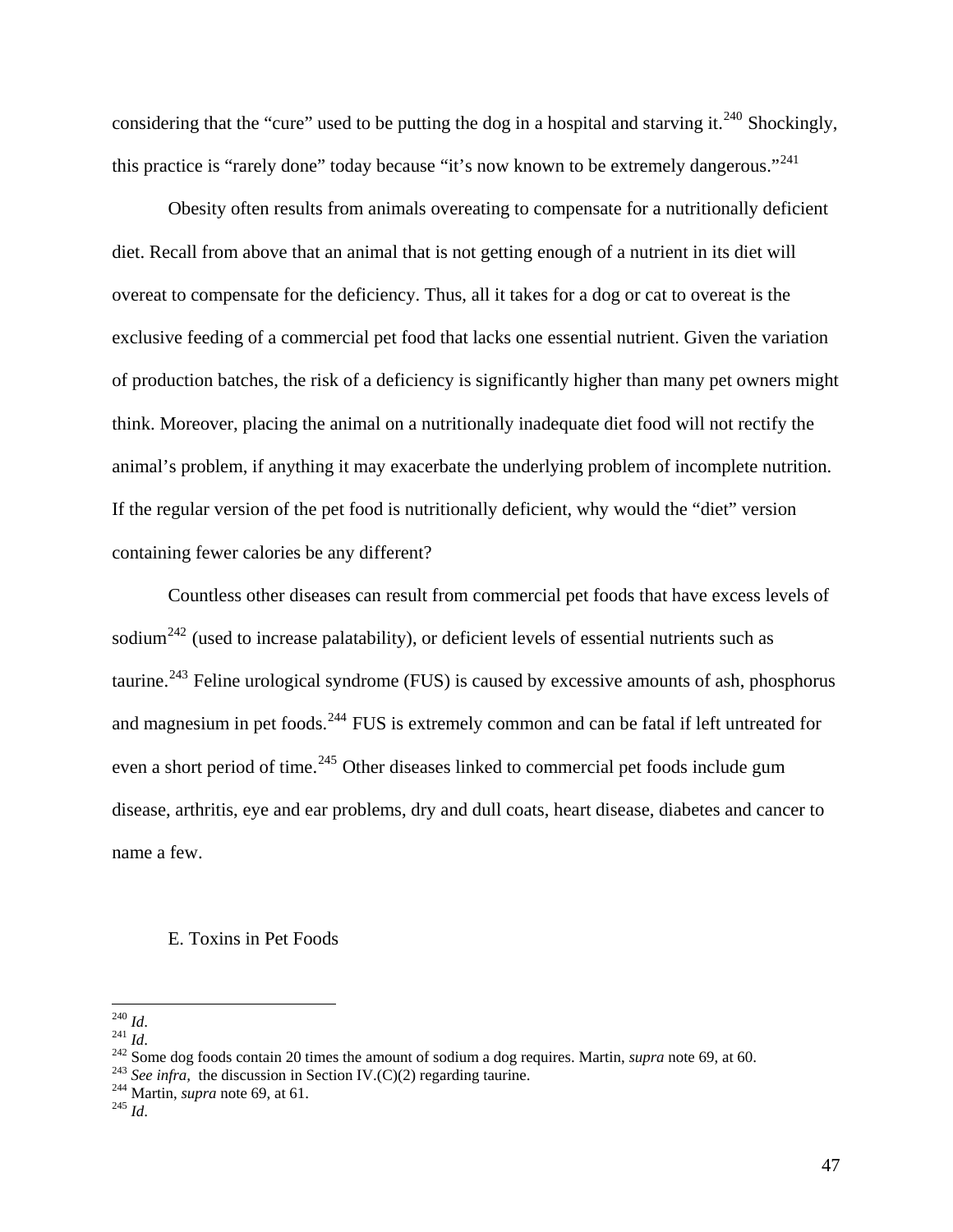<span id="page-50-0"></span> The danger of the rising use of grains goes beyond simple malnutrition. Contaminated grain ingredients have resulted in at least three dog food recalls in the last ten years. In 1995, Nature's Recipe pulled thousands of tons of dog food after discovering the presence of a fungus that produced the toxic substance vomitoxin.<sup>[246](#page-50-1)</sup> In 1999, Doane Pet Care recalled dry dog food made at one of its plants, including the Walmart Brand, Ol' Roy, after discovering another fungal toxin that ultimately killed 25 dogs.<sup>[247](#page-50-2)</sup> Most recently, Diamond Pet Food recalled several brands of its dog food in 23 different states after at least 76 dogs were killed and dozens severely ill after ingesting aflatoxins caused by contaminated corn ingredients.<sup>[248](#page-50-3)</sup>

Poisoned and diseased animals are not the product of an effective regulation system. Pet foods containing excessive amounts of grains, inadequate protein and euthanized animals serve only to starve our pets, not sustain their health. Minimal testing methods provide unwarranted assurance that commercial pet foods are nutritious, while convoluted pet food labels confuse owners unfamiliar with the truths hidden behind common or usual ingredient names.

#### V. Failing the Pets: Who is at Fault

 The current system of pet food regulation proves ineffective at informing consumers and protecting pets. The question is, how did it go wrong? Some consumers point to the FDA for its lack of oversight regarding the manufacturing process and setting nutritional standards. While the FDA rightly bears some of the blame, by no means are they the sole contributors to current

<span id="page-50-1"></span><sup>&</sup>lt;sup>246</sup> Vomitoxin causes vomiting, diarrhea and feed refusal in dogs. API, *supra* note 77.

<span id="page-50-3"></span>

<span id="page-50-2"></span> $\frac{247}{10}$  *Id.*<br><sup>248</sup> Aflatoxin causes vomiting, diarrhea, and acute liver disease in dogs. The severity of the illness will depend on the dose of aflatoxin ingested. *Toxic Pet Food Limited To Eastern States, supra* note 40.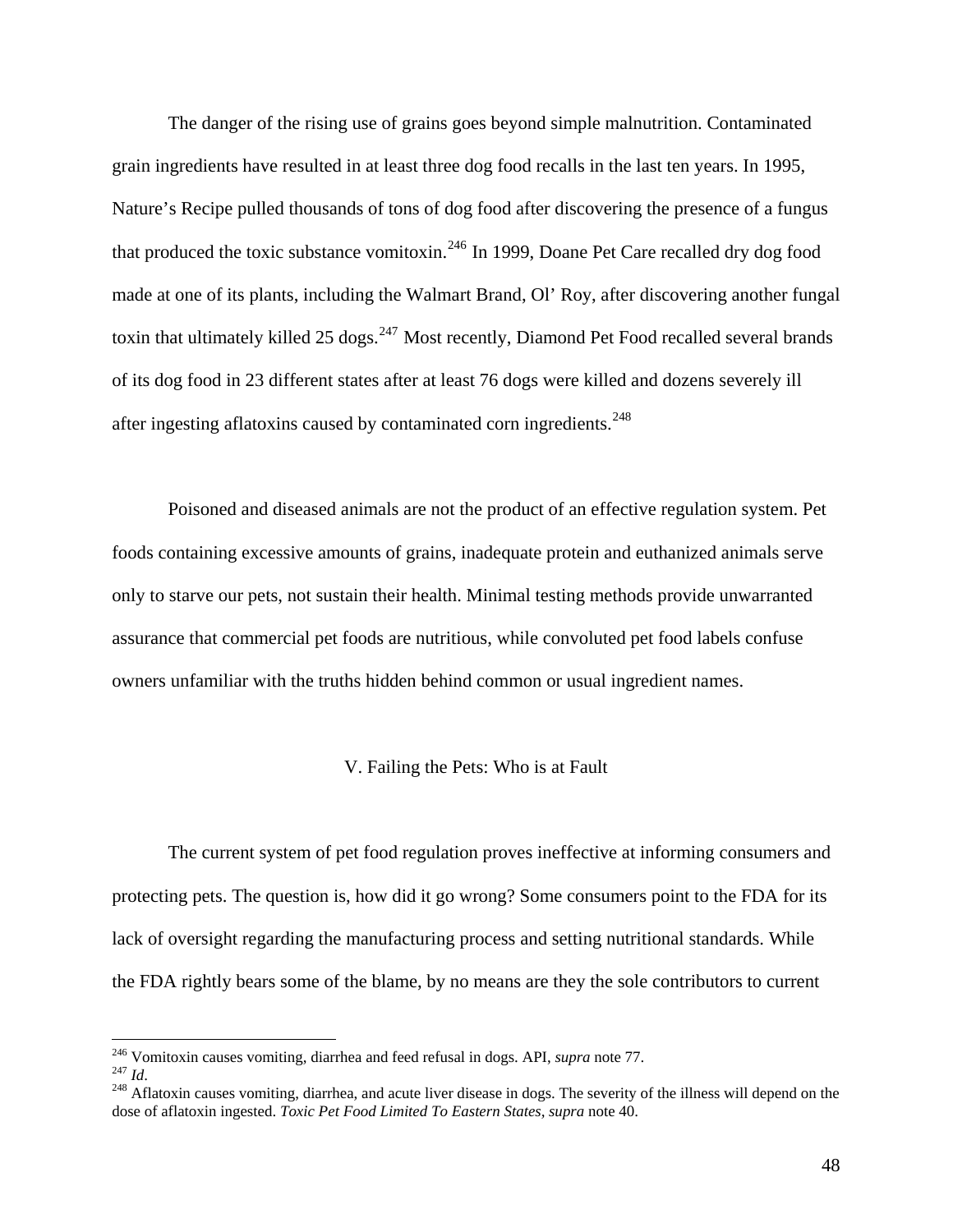<span id="page-51-0"></span>regulation's disappointing state. The industry's influence on AAFCO, the billions of dollars involved, the structure of the veterinary industry, and the lack of consumer involvement are at least as blameworthy as the FDA's lack of concern.

#### A. FDA Missteps

 The FDA regulates 25% of every dollar spent in the American economy. In addition to food regulation, the FDA also oversees cosmetics and pharmaceuticals. And in contrast to food and cosmetics, drugs require pre-market approval.<sup>[249](#page-51-1)</sup> The average time it takes to formulate, test and obtain FDA approval for a new drug is 7 to 13 years.<sup>[250](#page-51-2)</sup> This spreads the FDA's limited resources and 8000 employees thin before food and cosmetics become a concern. Imagine then, how far down pet food falls on the list of priorities.

Statements by CVM reveal the low priority allocated to pet food regulation. CVM states that although some ingredients and food additives used in pet foods "may not meet the criteria needed to be recognized as GRAS" the FDA "has not objected to the listing of [these] ingredients in the AAFCO Official Publication…provided there were no apparent safety concerns about the use or composition of the ingredient."<sup>[251](#page-51-3)</sup> In other words, until the threat of such non-GRAS ingredients is revealed, probably through dead or dying pets, the FDA will not devote the time necessary to enforce its own rule that all foods contain only food additives recognized as GRAS. $^{252}$  $^{252}$  $^{252}$ 

<span id="page-51-1"></span><sup>&</sup>lt;sup>249</sup> Any product that falls within the definition of "new drug" under §321(p) requires pre-market approval. Hutt & Merrill, *supra* note 34, at 475.<br>
<sup>250</sup> *Id.* at 514.<br>
<sup>251</sup> Center for Veterinary Medicine, *supra* note 29.<br>
<sup>251</sup> The FFDCA requires pre-market approval for food additives whose safety is not generally recognized (i.e.

<span id="page-51-2"></span>

<span id="page-51-3"></span>

<span id="page-51-4"></span>GRAS food additives). *See infra*, III(B) for a discussion of the new food additive petition process. Foods containing unapproved food additives are deemed unsafe and adulterated. *See* 21 U.S.C. §342 (a)(2)(C) (2006).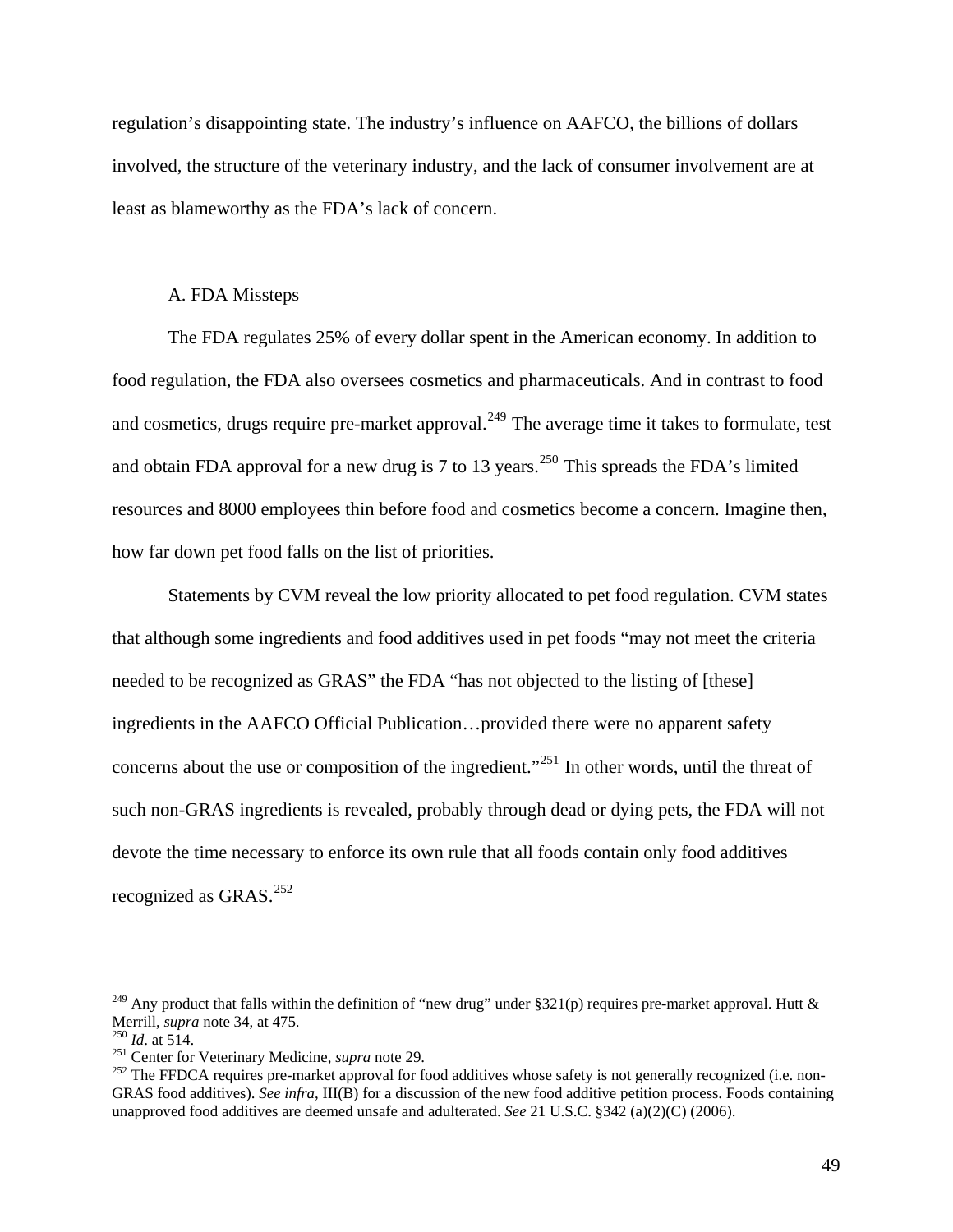<span id="page-52-0"></span>While some pet owners might find this unacceptable, this passionate group would be well served to take a step back to acknowledge the concerns of the "non-pet owners" of the world, lest they become no better than their adversary. Although over 50% of American households have at least one pet, [253](#page-52-1) this means that almost 50% of American households do not own any pets. However, the FDA seems to forget that pet owners pay taxes too. By making a choice that the non-pet owners deserve their time and money more than the pet-owners, the FDA has effectively told pet owners (over 50% of the country) through their inaction that they're on their own.

Most pet owners believe that the FDA regulates all commercial pet foods. While most consumers have never even heard of AAFCO (the only regulatory body mentioned on the labels of pet food) those who have heard of AAFCO assume that it is part of the federal government. Although the FDA didn't exactly drop the ball by forming a partnership and entrusting pet food regulation and standards to  $AAFCO$ ,<sup>[254](#page-52-2)</sup> they certainly didn't keep  $AAFCO$  on a short leash.

# B. AAFCO, Again

 AAFCO's deficiencies regarding label regulations, feeding trials, and ingredient definitions have already been discussed at length in this paper.<sup>[255](#page-52-3)</sup> AAFCO's decision to recognize the existence of the rendering industry while not requesting FDA enforcement of permissible raw materials cannot continue. Moreover, AAFCO's willingness to permit 100% nutritionally complete claims on pet foods while annually debating what constitutes 100% nutrition misleads owners and endangers pets' health. Not only do they not understand nutrition,

<span id="page-52-1"></span><sup>&</sup>lt;sup>253</sup> Deutsch, *supra* note 2.

<span id="page-52-2"></span><sup>&</sup>lt;sup>254</sup> It is worth noting that anyone trying to discover the source of pet food regulation faces an uphill battle of solving inconsistencies. The FDA website currently lists CVM as the source of pet food regulation. Interestingly, the CVM website states that CVM is only responsible for foods containing drugs and additives. Who then, is responsible for Purina Dog Chow?

<span id="page-52-3"></span><sup>255</sup> *See infra*, sections II(C)(3-4) & IV(A)(1-2).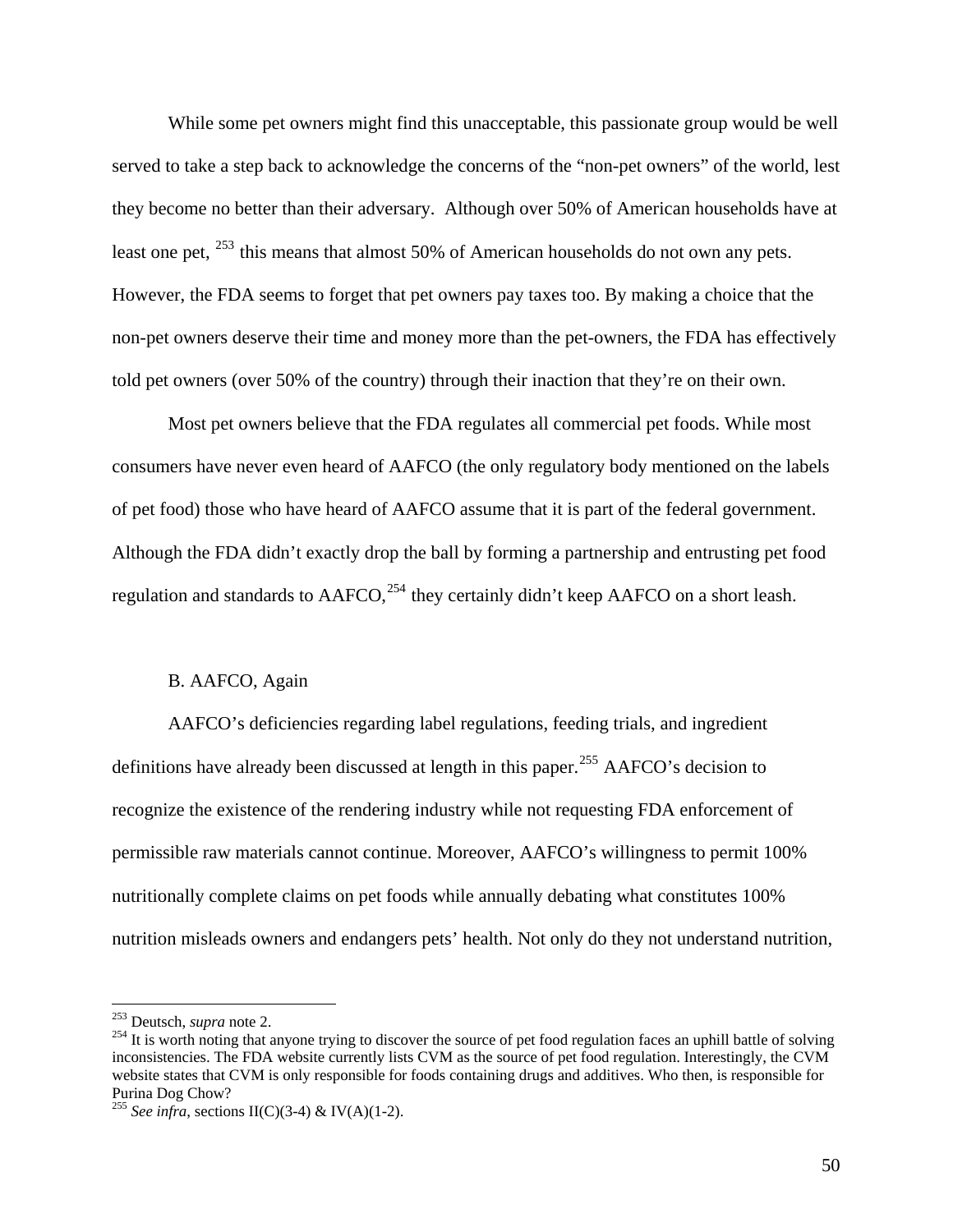<span id="page-53-0"></span>they lack the incentives to close the gaps in regulatory practices. As long as the FDA lacks the necessary resources to govern its supposed watchdog, AAFCO will continue to make decisions based on the profit margins of the pet industry's participants.

 While the AAFCO standards and profiles are better than none at all, they provide consumers with a false sense of security. There are virtually no long term studies showing the adequacies and inadequacies of the nutrient profiles.<sup>[256](#page-53-1)</sup> One of AAFCO's own panel experts admits that some of the foods which pass the feeding trials are "inadequate for long term nutrition."<sup>[257](#page-53-2)</sup> Current regulations provide no way of knowing which foods can potentially harm pets in the long run.

# C. Blind Faith in the Veterinary Industry

1

 The amount of trust given to veterinarians compared to the amount given to the family doctor is truly amazing. It is virtually unheard of not to seek a second opinion when given a worrisome diagnosis by the family doctor. A healthy dose of skepticism is precisely what launched such successful websites as WebMD and online referral services for doctors. Yet, when it comes to the family pet, second opinions are seldom, if ever, sought. Considering the state of the veterinary industry, this lack of skepticism is dangerous both for the pet and the consumer's wallet.

 A basic understanding of the structure of the veterinary industry is helpful to recognize the dangers it poses. First, in order to run a veterinary hospital or clinic, a license to practice veterinary medicine is required. In the U.S., licenses are issued by the Veterinarians Association; in other words, by the profession's trade union. This means that if a veterinarian angers the

<span id="page-53-2"></span><span id="page-53-1"></span><sup>256</sup> Susan Wynn, *Alternative Feeding Practices*, World Small Animal Veterinary Association World Congress, Vancouver 2001 *available at* http://www.vin.com/VINDBPub/SearchPB/Proceedings/PR05000/PR00001.htm. 257 *Id.* quoting Quinton Rogers, DVM., Ph.D.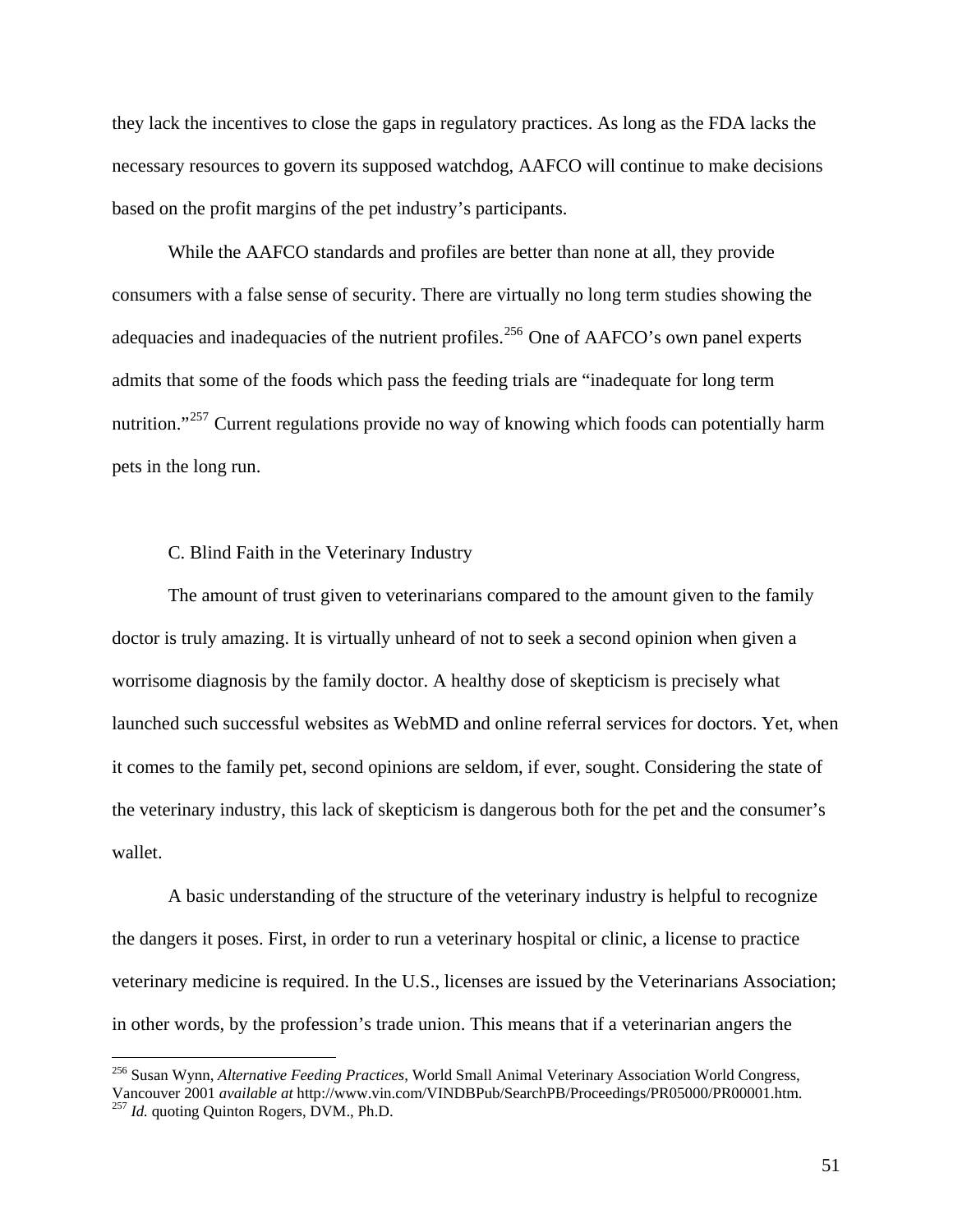Veterinarians Association, they run the risk of having their license revoked and thereby losing their livelihood. Trade unions do not have an obligation to act in the public interest, rather, the Veterinarians Association's only obligation is to protect the financial interests of their members. This results in a veterinary industry controlled by peers. Minority viewpoints that risk harm to the financial interests of the profession are silenced through the threat of a revoked license.

 Veterinarians, unlike their "human doctor" counterparts, don't make six figure salaries. Proof of this is found in trade publications like *Veterinary Forum* and *The Journal of the American Veterinary Medical Association,* which are filled with articles discussing low income-related anxiety.<sup>[258](#page-54-0)</sup> Although small animal veterinarians and some general practitioners earn close to the US median household income, considering that these professionals have gone through training as rigorous and costly as that of physicians the median income is often inadequate.<sup>[259](#page-54-1)</sup> On the plus side, veterinarians don't pay the huge malpractice premiums facing physicians, but they also don't get their start in multi-million dollar hospitals with vast resources. Instead, most veterinarians either set up shop themselves with expensive start-up costs or join a small practice.

 Consider the following: vets only make money if a pet is sick. Troubling though it may be, there is a substantial amount of truth to that statement. Veterinarians treating healthy patients have few products to "sell" other than vaccines and heartworm medications, which when compared to the substantial costs of running a clinic, don't constitute nearly sufficient income.<sup>[260](#page-54-2)</sup> So if veterinarians aren't earning the big incomes of physicians yet have big education and business expenses – where is the cash coming from? Unfortunately, many veterinarians rely on

<span id="page-54-0"></span><sup>258</sup> *Veterinarians are Animal People Too*, Animal People, December 1992 Volume I, #3 available at http://www.animalpeoplenews.org/92/3/editorial2.html.<br><sup>259</sup> Id.

<span id="page-54-2"></span><span id="page-54-1"></span><sup>&</sup>lt;sup>260</sup> Mogens Eliason, *Why Your Veterinarian Cannot Afford to Always Tell You the Truth*, Feb. 15, 2004 available at http://www.glaciersamoyeds.com/RRSC/RRSC%20samoyed%20health%20main.htm.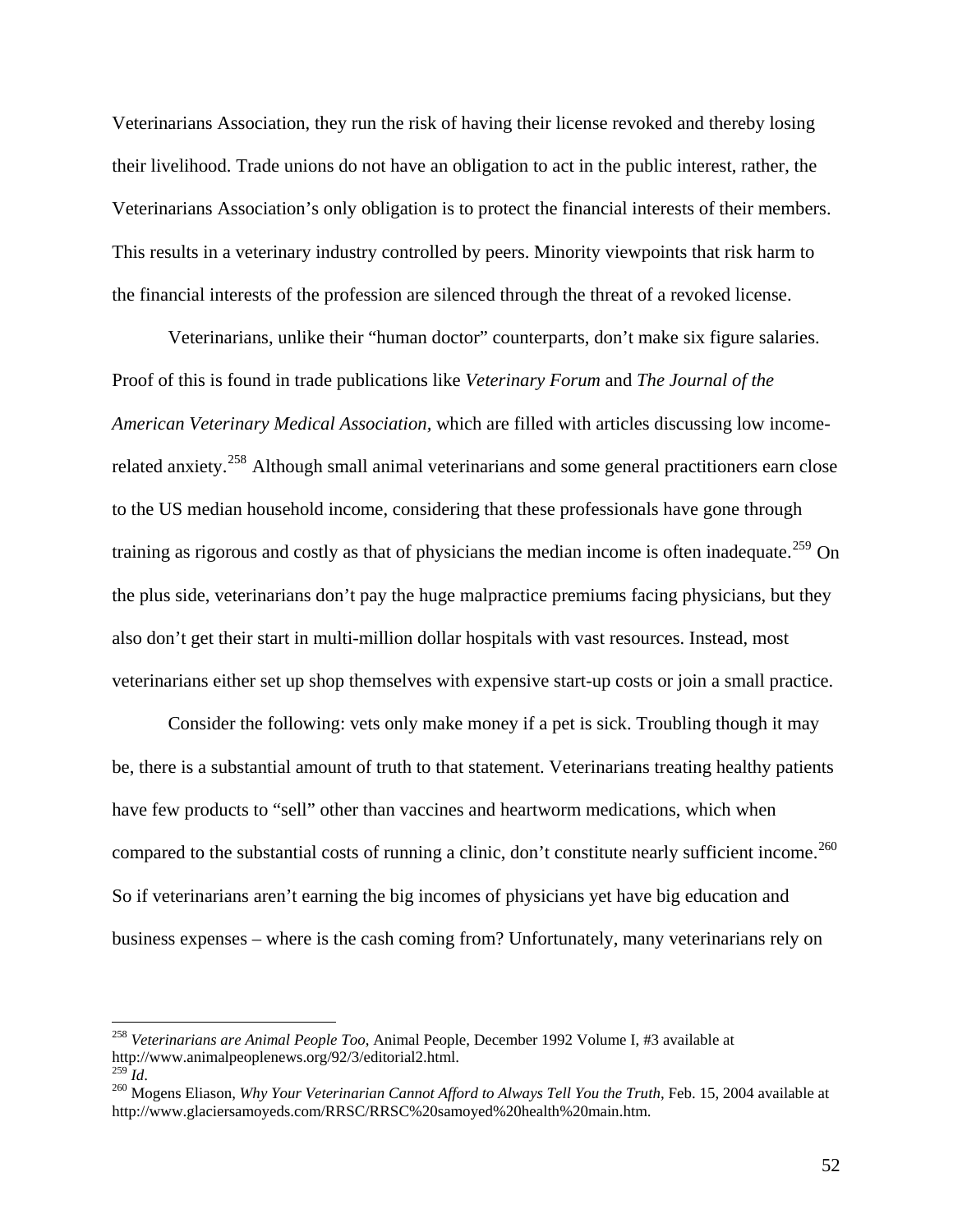the trust of their patients' owners and money from commercial interests for their "extra" income.<sup>[261](#page-55-0)</sup>

 Ever noticed that the veterinarians office is often, if not always, filled with commercial pet food? The more the veterinarians sell their food to "clients", the higher their commissions on the sales through incentive programs.<sup>[262](#page-55-1)</sup> Some manufacturers even offer cash bonuses to the vets. In essence, the veterinarian is "on the take."<sup>[263](#page-55-2)</sup> Even the Veterinarians Association itself is a major shareholder in Hills Science Diet, which perhaps explains its ubiquitous presence in veterinarians offices. Indeed, one pet owner said she "felt pressured" by the veterinarian's suggestion that she buy Hills Prescription Diet Feline because the vet told her "overweight cats can get diabetes."<sup>[264](#page-55-3)</sup> While this might be true, the client was disturbed by both the price tag, \$15 per bag, and the fact that the food was available for purchase through her veterinarian's clinic.<sup>[265](#page-55-4)</sup> All that really matters in a pet food is whether it meets your pet's nutritional needs. This can be achieved through a \$15 bag, or a \$8 bag so long as both bags contain the necessary nutrients in a digestible form.<sup>[266](#page-55-5)</sup> But clinics push particular foods because the mark up on premium pet foods can account for as much as 20% of a veterinarian's income.<sup>[267](#page-55-6)</sup> Plus, pet owners buying food through the clinic visit the clinic more frequently, increasing the opportunities for sales of other goods and services. If this doesn't seem like a conflict of interest, imagine visiting your doctor's office once a month to purchase Lean Cuisine meals from their waiting room.<sup>[268](#page-55-7)</sup>

<span id="page-55-0"></span><sup>&</sup>lt;sup>261</sup> This paper is not intended to show all veterinarians as money-grubbing narrow minded people. Rather, it is simply meant to enlighten certain consumers to the fact that not all vets necessarily have your pets' bets interests in mind.<br><sup>262</sup> Eliason, *supra* note 260.

<span id="page-55-3"></span><span id="page-55-2"></span><span id="page-55-1"></span><sup>263</sup> Wysong, *supra* note 25, at 57.<br><sup>263</sup> Wysong, *supra* note 25, at 57.<br><sup>264</sup> *Premium Pet Food: Is it worth it?* CBC Marketplace, October 31, 2000 available at http://www.cbc.ca/consumers/market/files/health/petfood/index.html.<br>
<sup>265</sup> *Id.*<br>
<sup>266</sup> *Id.*<br>
<sup>267</sup> *Id.*<br>
<sup>267</sup> *Id.* 

<span id="page-55-4"></span>

<span id="page-55-6"></span><span id="page-55-5"></span>

<span id="page-55-7"></span>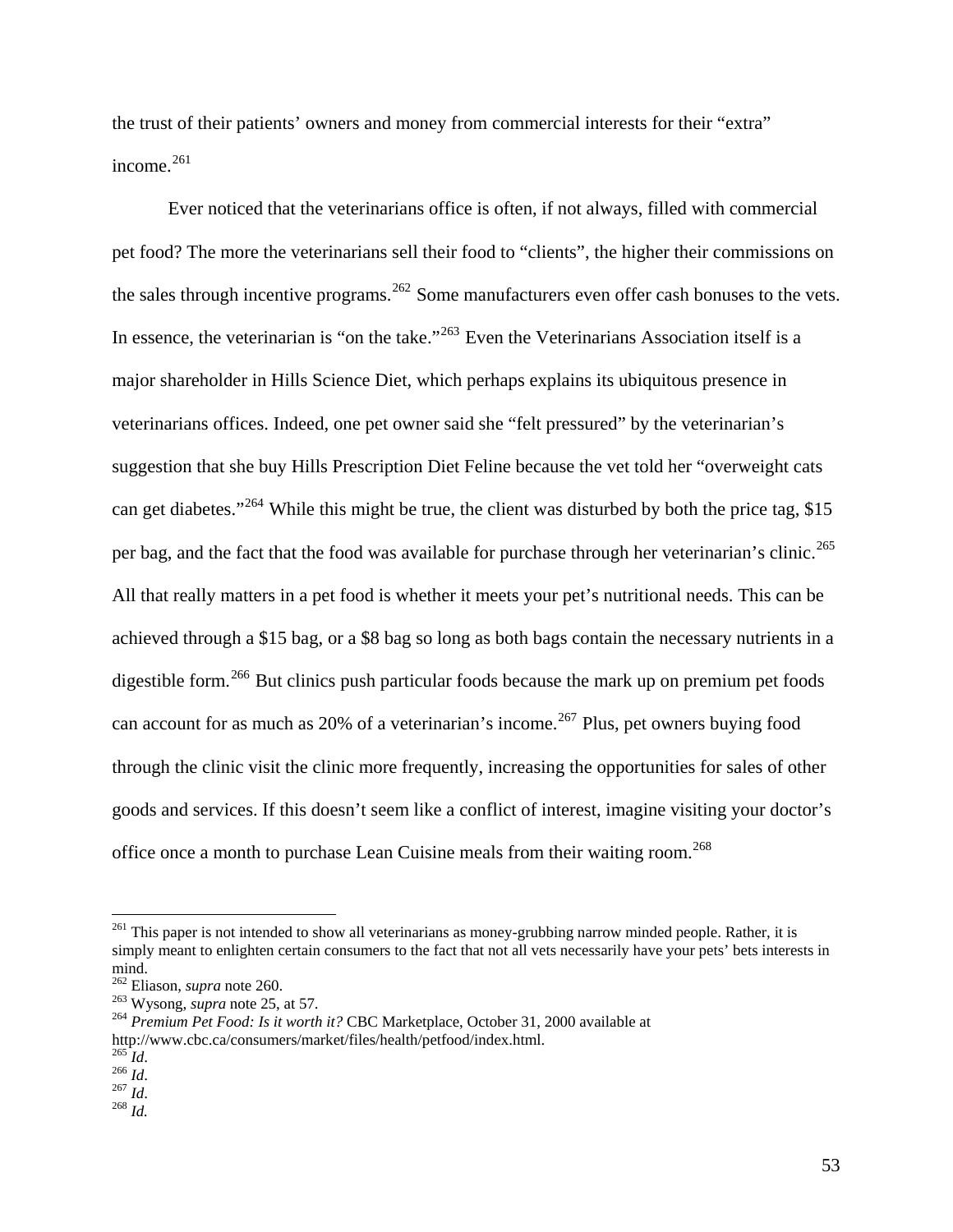A veterinarian pushing a particular pet food isn't necessarily detrimental so long as they are informed both about the needs of your pet and about the food they are selling. Sadly, this is generally not the case. Veterinarians are first introduced to commercial pet foods as students in veterinary school.<sup>[269](#page-56-0)</sup> Many manufacturers provide free products to the students, which come complete with glossy marketing materials.<sup>[270](#page-56-1)</sup> While such a cheerful introduction is not bad in and of itself, it can skew judgment regarding the quality of the product.<sup>271</sup>

The typical veterinary program offers only one course in animal nutrition during four years of study. This course must cover all animals the student will eventually treat in practice, not just the companion dog or cat. A typical small animal veterinary practice will treat hamsters, gerbils, guinea pigs, birds, ferrets, rats and reptiles. Considering that the class must also cover livestock and other large animals, this doesn't leave a lot of class time for cats and dogs. With substantial education debt and hundreds of patients to see, veterinarians have very little time and funds to educate themselves.

Compounding the problem, different breeds of domestic animals often require different diets. A 1994 study showed that different breeds of dogs "exhibit different abilities to digest the same diet."<sup>[272](#page-56-2)</sup> Function also plays a role in the dietary requirements of animals. Working animals, like the Anatolian Shepherd, have different dietary requirements than a dog that developed over hundreds of years of lap-sitting (like a Chihuahua).<sup>[273](#page-56-3)</sup> Moreover, much is still being discovered about the nutritional needs of humans. The National Cancer Institute now promotes a "five-a-day" program to encourage people to eat more servings of fruits and vegetables, despite the overwhelming availability of vitamin supplements. This is because

<span id="page-56-0"></span><sup>&</sup>lt;sup>269</sup> Wysong, *supra* note 25, at 57.<br><sup>270</sup> *Id.*<br><sup>271</sup> *Id.* 272 Wynn, *supra* note 256. <sup>273</sup> *Id.* 

<span id="page-56-1"></span>

<span id="page-56-2"></span>

<span id="page-56-3"></span>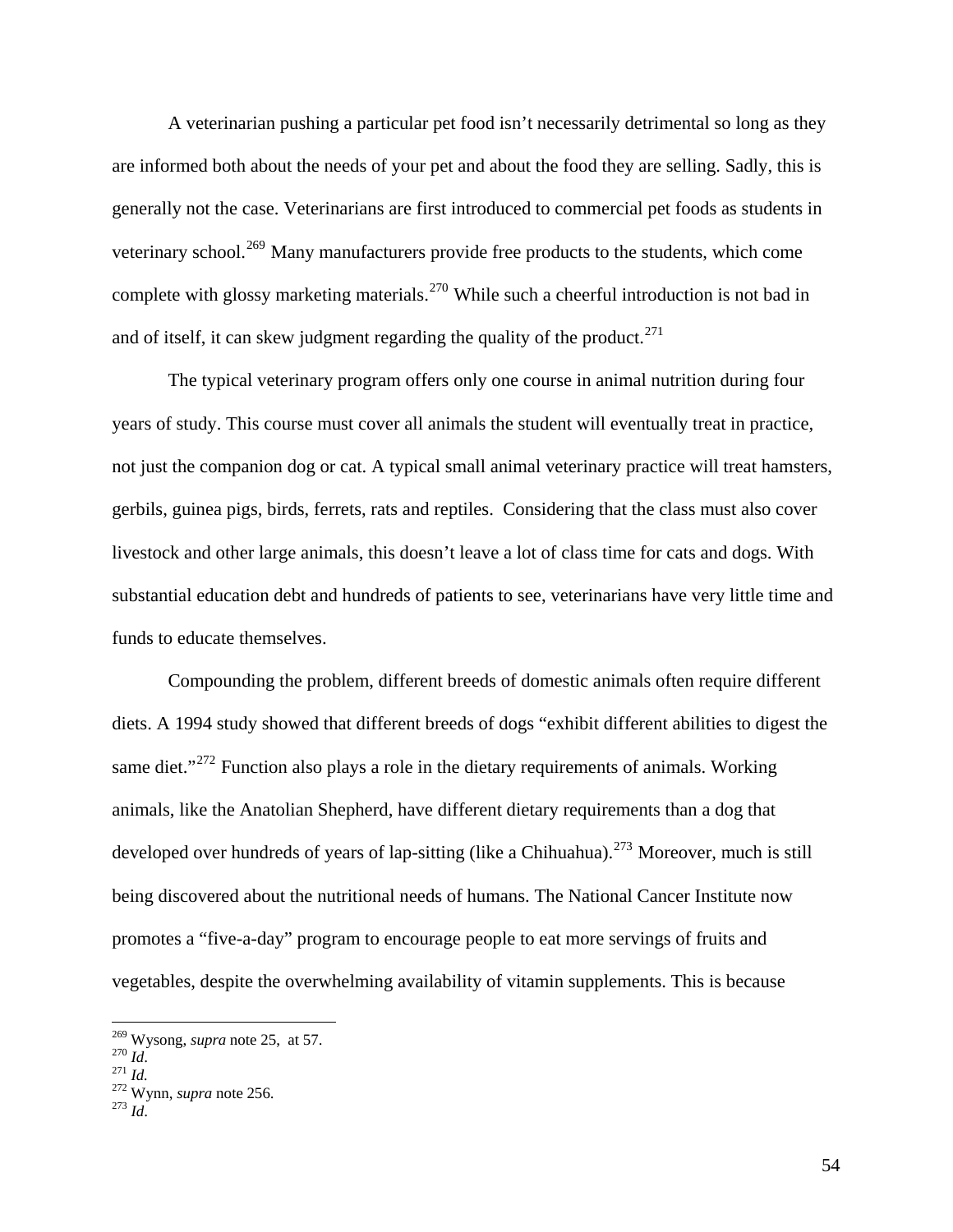studies have shown that individual nutrients like Vitamin A and E have not prevented cancer as well as real fruits and vegetables.  $274$  If research is still uncovering new findings about human diets and nutrition, how can anyone possibly know everything there is to know about animal nutrition? Any claim that veterinarians, let alone AAFCO, know everything about canine or feline nutrition appears disingenuous.  $275$ 

Veterinarians, perhaps the most qualified party to conduct research on nutrition lack any incentive to do so. Many veterinarians work for the pet food industry, or are affiliated with universities and institutes that are funded by the industry.<sup>[276](#page-57-2)</sup> Consider the chairman of Colgate-Palmolive, who decided to have veterinarians endorse Science Diet after noting the huge success of Colgate's use of a dentist endorsing its toothpaste. Science Diet obtained these lucrative endorsements by promising hundreds of thousands of dollars to fund research at each of the 27 U.S. veterinary colleges.<sup>[277](#page-57-3)</sup> But the money trail doesn't stop at funding research. Practicing veterinarians selling Science Diet pocket as much as  $40\%$  of the profits.<sup>[278](#page-57-4)</sup> The minority of veterinarians who conduct their own private research are forced, for financial reasons, to work primarily with commercially-fed pets. Thus, any topics reflecting negatively on commercial diets

<span id="page-57-0"></span> $^{274}$  *Id.* 

<span id="page-57-1"></span><sup>&</sup>lt;sup>275</sup> A personal anecdote illustrates this point. When my cat was a kitten he developed a severe urinary tract infection caused by urinary crystals. The vet suggested different types of dry food combined with an overwhelming dose of anti-biotics sure to almost kill any 5 pound kitten. After months of agonizing treatments, not to mention expensive drugs, and dozens of sleepless nights listening to my poor cat cry out in pain as he attempted to relieve himself, I was ready to throw in the towel. The vet's final suggestions included ultrasounds and exploratory surgery to determine if he had cancer. Not once did the vet suggest I switch to only canned foods. Luckily, a very educated friend suggested I put the cat on a regimen of probiotics (to repair his severely damaged digestive system) and canned foods. Within one week my kitten was healthy as a horse. I have recently seen an increase in the number of articles discussing the tendency for male cats to develop chronic crystalluria from a grain-based dry food diet. But 6 years ago, three different vets in at least a dozen visits never mentioned a word about changing his diet to canned foods.

<span id="page-57-3"></span><span id="page-57-2"></span><sup>276</sup> Lonsdale, *supra* note 186, at 232. 277 *Id.* at 266. 278 *Id*.

<span id="page-57-4"></span>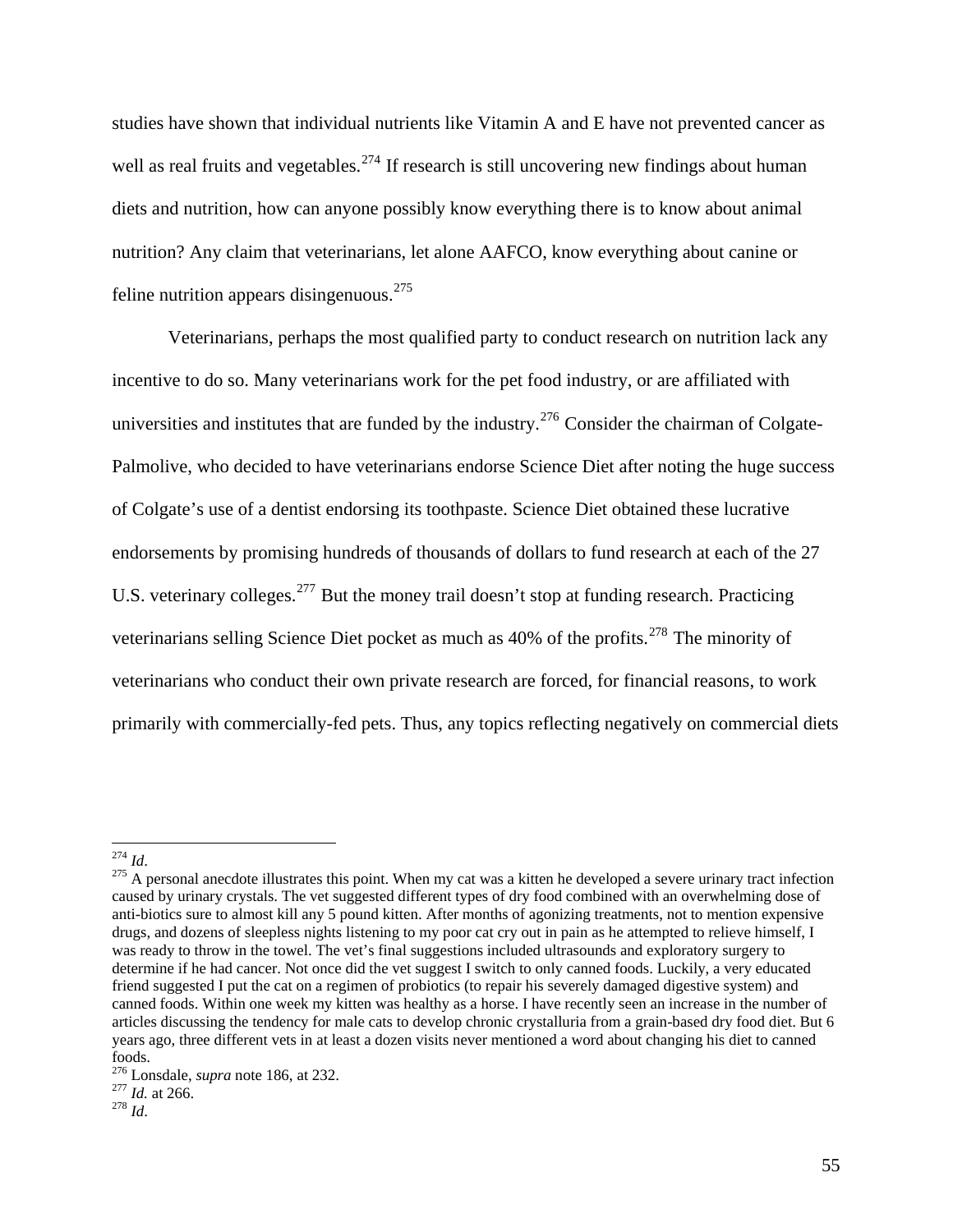<span id="page-58-0"></span>will not be researched at universities, and financial restraints preclude such investigations by private veterinarians.<sup>[279](#page-58-1)</sup>

Additionally, commercial pet food labels are nothing if not cryptic. One FDA veterinary nutritionist says it takes him three hours to explain pet food labels to veterinary students.<sup>[280](#page-58-2)</sup> These are veterinary students who have gone through years of science classes and education. Imagine how long it would take to explain a label to the average pet owner to the point that they would be capable of comparing products and making a sound decision concerning their pet's health.

# D. Manufacturer's Misconduct

 Large, multinational companies are key players in the pet food industry. After acquiring Ralston in 2001, Nestle controlled 45% of the pet food market share.<sup>[281](#page-58-3)</sup> Mars Inc., Nestle's closest competitor, retains 15% of the market share.<sup>[282](#page-58-4)</sup> Other powerful participants include Colgate-Palmolive (Hills Pet Nutrition), Heinz (9 Lives, Kibbles-n-Bits), and Proctor & Gamble (Iams). With billions of dollars in sales and seemingly bottomless advertising budgets it is little wonder that the industry has maintained control over its self-regulating regime with little inquiry or confrontation by the government and consumers.

Most consumers are unaware that the pet food industry serves as an extension of the human food and agriculture industries.<sup>[283](#page-58-5)</sup> Why is it desirable for large multinational corporations to have a stake in the highly competitive pet food industry? The answer is that large

<span id="page-58-1"></span> $^{279}$  *Id.* at 232.

<span id="page-58-3"></span>

<span id="page-58-2"></span><sup>&</sup>lt;sup>280</sup> Eckhouse, *supra* note 83.<br><sup>281</sup> Greg Winter, *Merger of Giant Pet Food Makers Unites an Unusual Mix of Foes*, N.Y. Times, April 14, 2001 at  $\frac{C1}{^{282}}$ *Id.* 

<span id="page-58-5"></span><span id="page-58-4"></span><sup>282</sup> *Id*. 283 API, *supra* note 77.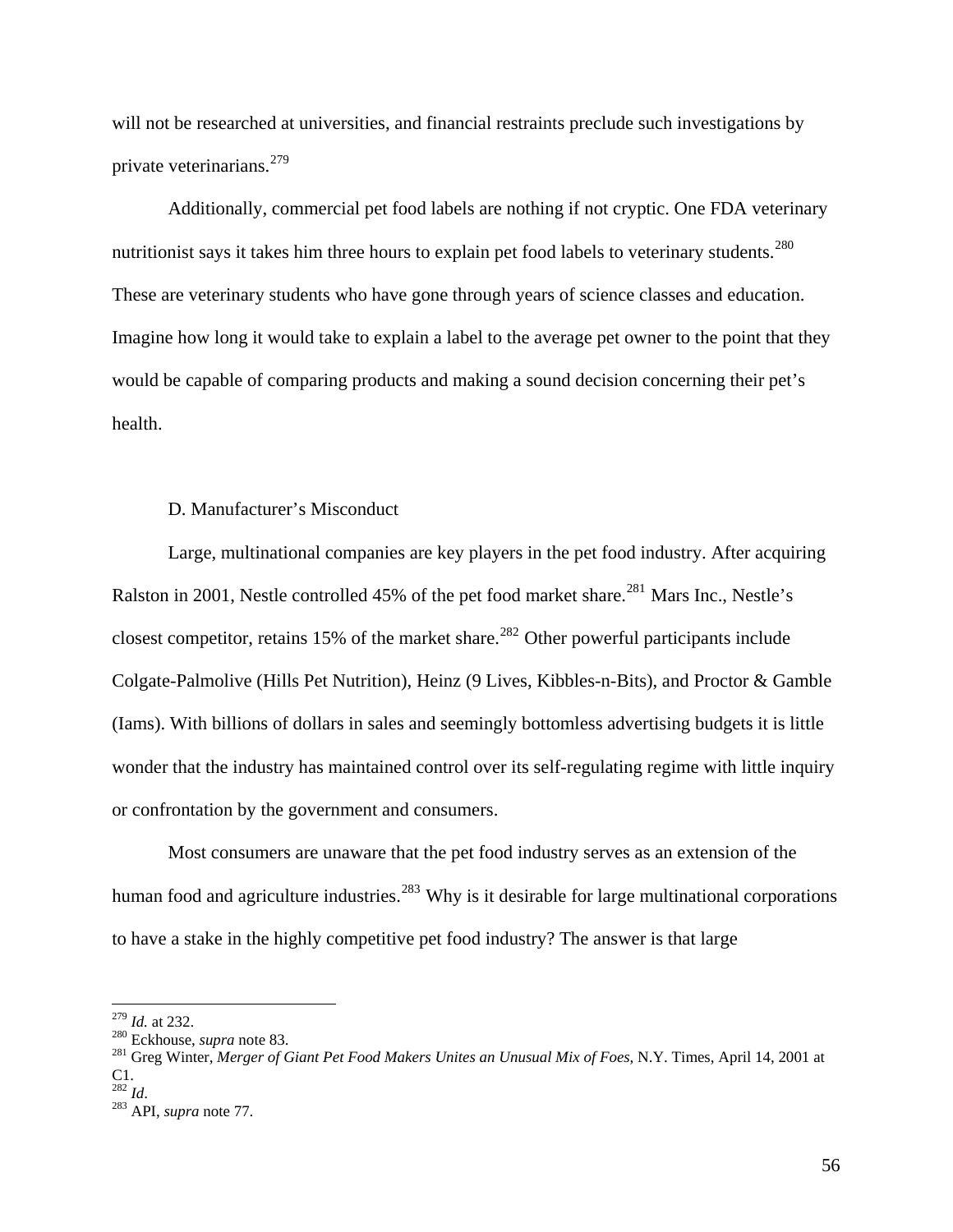conglomerates owning pet food manufacturers represents the "ideal" relationship because corporations producing both human food products and pet food products have a built-in captive market for the human line's waste products, and a convenient in-house source of ingredients for the pet foods.<sup>[284](#page-59-0)</sup> Grains and "slaughterhouse offal" not deemed fit for human consumption can be turned into instant profits by the very same manufacturing company that rejects such ingredients for their human lines.<sup>[285](#page-59-1)</sup> The FDA even endorses such practices. According to the CVM, "animal feeds provide a practical outlet for plant and animal byproducts not suita ble for human consumption."<sup>286</sup>

The exploitation of pet food product lines as a means by which to recycle and discard waste will only worsen as the industry continues to transform into an array of powerful conglomerates. Proctor and Gamble purchased Iams for \$2.05 billion in 1999.<sup>[287](#page-59-2)</sup> In 2000 Mars Inc., which already owned Kal Kan, Pedigree and Whiskas, acquired Royal Canin, a French premium pet food company for \$730 million.[288](#page-59-3) Nestle acquired Ralston-Purina in 2001 for \$10.3 billion, to become the "dominant force" in the pet food industry with 45% of the market share.<sup>[289](#page-59-4)</sup>

The immense size of the combined manufacturing entity increases purchasing power for both product lines. After the Nestle-Ralston transaction, groups representing farming and ranching interests in pet food ingredients expressed concern that the combined entity would dictate the price of agricultural products since there would be fewer buyers offering better prices.<sup>[290](#page-59-5)</sup> In addition to purchasing power and markets for their waste products, large

<span id="page-59-0"></span> $^{284}$  *Id.* 

<span id="page-59-1"></span><sup>&</sup>lt;sup>285</sup> *Id.*<br><sup>286</sup> Center for Veterinary Medicine, *supra* note 29.<br><sup>287</sup> Greg Johnson, *Clawing to Become Top Dog of Pet Food*, L.A. Times, Oct. 22, 2001 at Business 1.<br><sup>287</sup> *Id.*<br><sup>289</sup> Winter, *supra* note 281.

<span id="page-59-4"></span><span id="page-59-3"></span><span id="page-59-2"></span>

<span id="page-59-5"></span><sup>290</sup> Winter, *supra* note 281.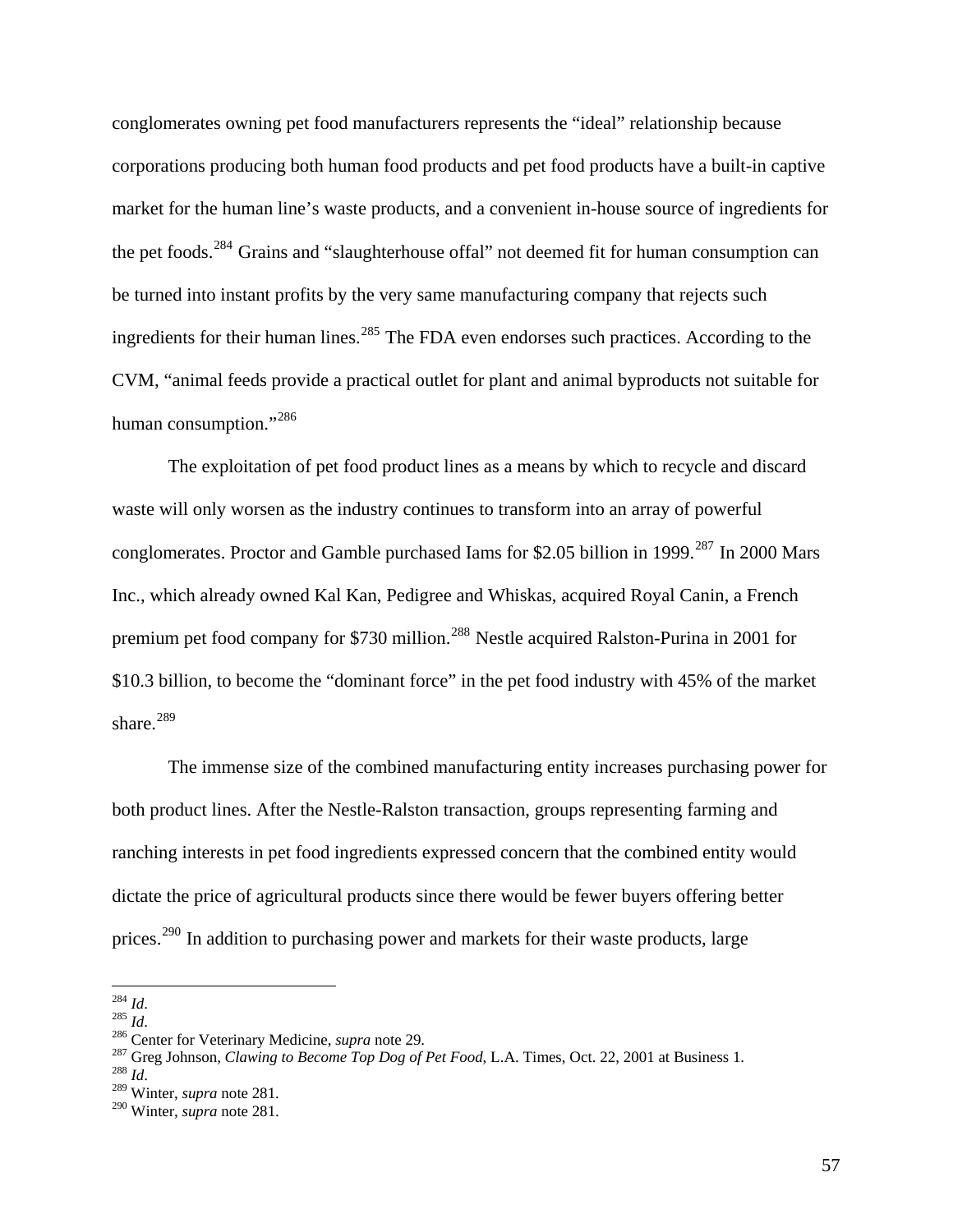manufacturing conglomerates exploit economies of scales even in the area of advertising. If Proctor and Gamble signs a large advertising contract, they have the ability to utilize that contract to advertise their pasta sauce, cleaning supplies, and pet food all at the same time and thereby lower their per spot cost.

 Although pet food manufacturers stop short of breaching advertising regulations they continue to mislead consumers with unsubstantiated claims. A 1993 Whiskas commercial stated that while cats like fish, fish on its own is not a complete meal. "Therefore, [fish] on its own is not completely healthy for your cat."<sup>[291](#page-60-0)</sup> But a can of Whiskas, the ad proclaimed, now that's a complete meal. One has to wonder how cats survived all those years in the wild on fish, rodents, bugs and other prey.

 Claims such as "new" and "improved" are found on numerous pet food labels, but whether the product is truly different from the old formula is arguable. AAFCO requires only that "new" and "improved" be "substantiated and limited to six months production."[292](#page-60-1) Since AAFCO has no enforcement authority, it is doubtful that such claims are ever substantiated. Who would bring the challenge? AAFCO regulations also require that labels not contain graphics or pictorial representations that misrepresent the package's contents.<sup>[293](#page-60-2)</sup> Yet manufacturers violate this regulation every time they place a plump chicken on their box or bag of food. The pet food industry's continued use of rendered products ensures that no plump chickens make their way into the commercial pet foods. Until such violations are identified and the manufacturers sanctioned, the pet food industry remains one of the most misleading.

Perhaps the most exasperating scheme currently used by manufacturers is their terse advice against feeding pets table scraps. Their trade group PFI, the "voice" of the U.S. pet food

<span id="page-60-0"></span><sup>&</sup>lt;sup>291</sup> Lonsdale, *supra* note 186, at 245-46 quoting Ian Griggs.

<span id="page-60-1"></span><sup>292</sup> AAFCO, *supra* note 60, at 119-20.

<span id="page-60-2"></span><sup>293</sup> AAFCO, *supra* note 60, at 119-20.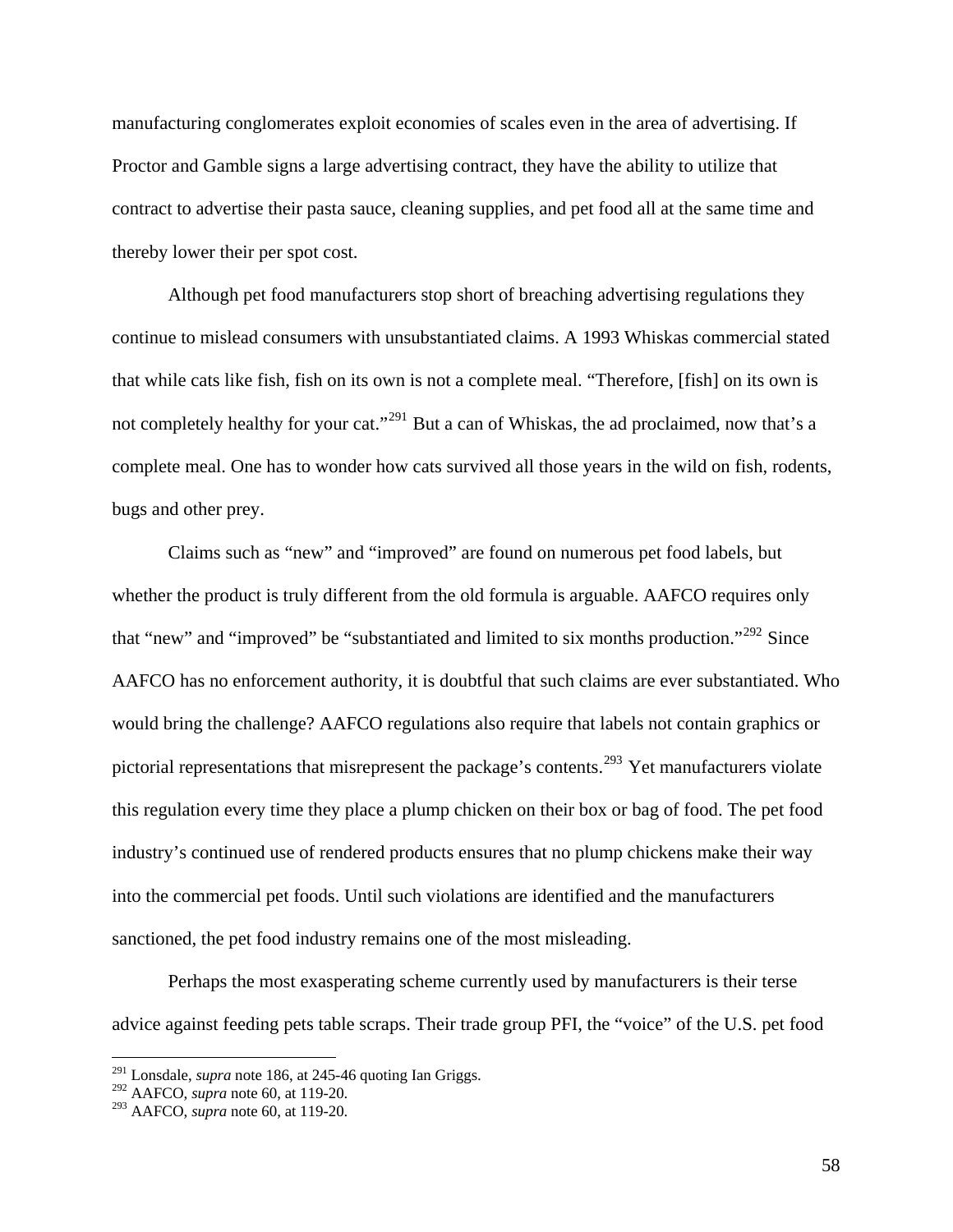<span id="page-61-0"></span>industry, warns against feeding table scraps to pets because they add "extra calories" to an already balanced diet.<sup>[294](#page-61-1)</sup> This paper has already established that a strictly commercial diet is unlikely to be balanced. The claim that the calories are extra and therefore detrimental might have merit should PFI or the manufacturer specifically refer to such items as the leftover fatty bits of meat. But if the owner is eating a well balanced meal consisting of quality meats, whole grain rice and fresh vegetables, the very same things the manufacturers would lead consumers to believe is found in their convenient yet low cost bags of food, then why would such items be detrimental to the pet's health? Certainly the owner serves his own dinner without the preservatives and additives found in the bag of dog food. If it is good enough for a human, the argument that they harm pets only continues to misdirect already lost owners.<sup>[295](#page-61-2)</sup>

# E. Consumer Folly

As a general rule, consumers do not apply adequate skepticism when it comes to selecting a pet food. Consumers often attempt to compare products based solely on price. But as long as pet food manufacturers present their products in different sized bags with ingredients of varying quality and no reason to clearly label their products, the consumer must engage in a healthy dose of analysis before selecting a brand. It would be impossible for a company to use quality protein and grain ingredients while selling a 40 pound bag of dog food for \$14.95. Compare this to the price of a single pound of chicken at a grocery story. While the quality of the chicken purchased at the grocery store is probably higher than that of the protein used in the dog

<sup>294</sup> PFI, *supra* note 26.

<span id="page-61-2"></span><span id="page-61-1"></span><sup>&</sup>lt;sup>295</sup> While some foods are dangerous to pets, these items are few and far between and easy to discover with some cursory research. Chocolate and onions are both dangerous to pets, while milk and certain types of nuts should be avoided. A plethora of books and recipes discussing feeding animals a non-commercial diet are available. Since some owners barely have time to prepare their own meals let alone their pets, it should be noted that not all commercial diets are bad. A pet owner simply needs to do some research on brands and manufacturing websites in order to make an informed decision about which food to feed their pet.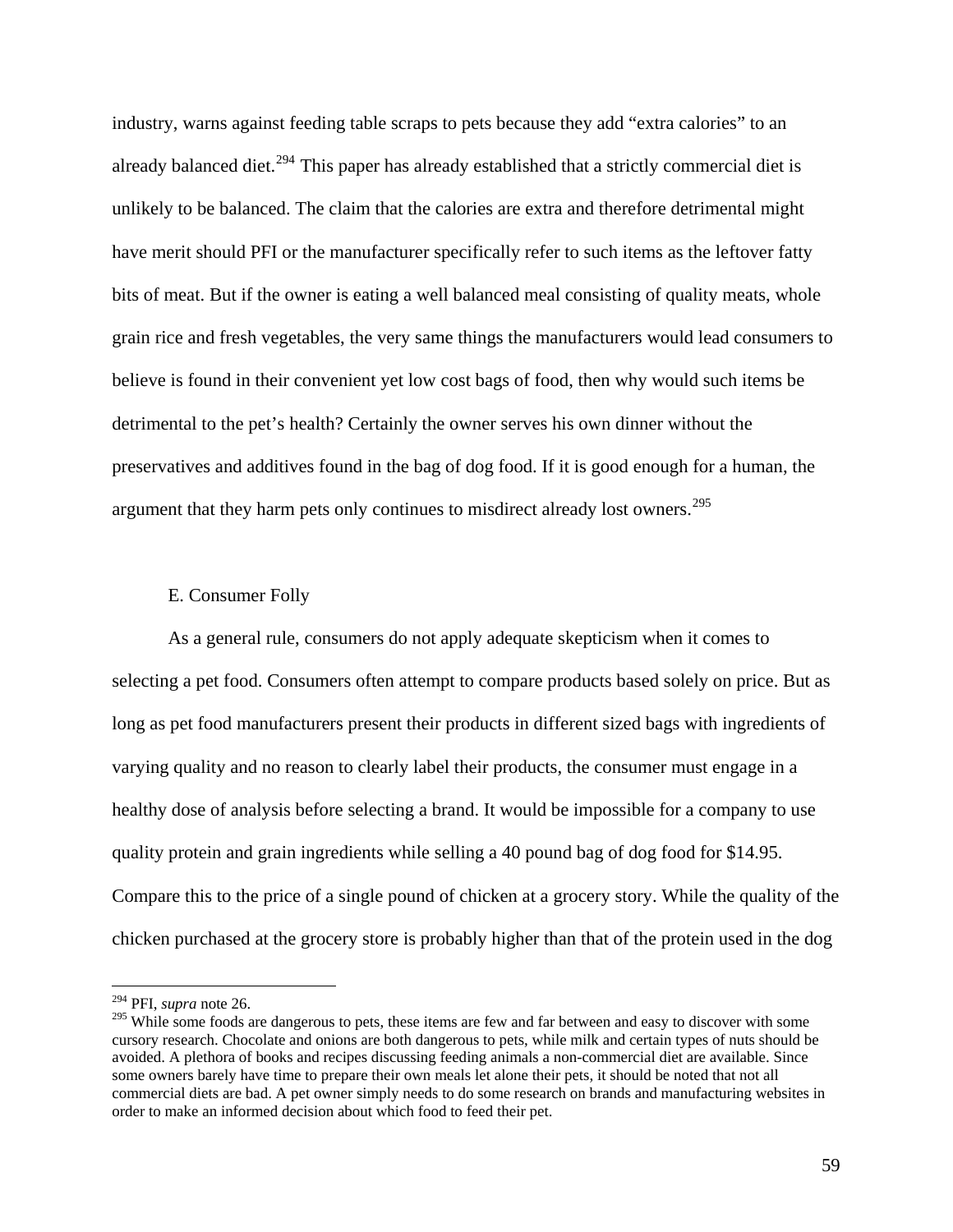food, that 40 pound bag of dog food should still contain a much larger amount of protein than the single pound of chicken if the dog food intends to nourish your pet for 30 days. The cost of enough cereal to feed yourself breakfast every day for a month is around \$12-\$15. That cost alone would be much higher than the cost of most generic dog foods, and not only offers little to no protein but feeds one meal per day rather than three. Furthermore, commercial pet foods are convenience foods. They require no effort or preparation on the part of the pet owner. The true cost comparison, therefore, should be to a human food that is ready to eat or something served in a restaurant. Yet many consumers feed their pets the "convenient" commercial dry food every day, 2-3 times a day, for its entire life. The pricing logic alone should persuade that the animal receives less than adequate nutrition.

Most consumers believe that feeding their pets shouldn't break the bank, and they have a point. With Americans owning around 60 million dogs and 70 million cats,  $2^{96}$  buying expensive so-called "premium" brands is not financially feasible for many pet owners. But owners need to learn how to correctly analyze pet foods before they can compare prices. Foods with more protein and better quality and more digestible ingredients will satiate the animal using less food than will a lower quality food with less digestible ingredients. Thus, a \$15 bag of food with better quality and digestible ingredients could feed an animal for a longer period of time than a similarly sized \$10 bag with inferior ingredients. If the \$15 bag feeds the animal for a full month, while it takes two \$10 bags to feed the animal for a month, then the owner will end up saving money by purchasing the more expensive pet food—never mind the potential savings from fewer visits to the veterinarian to treat diet-related illnesses.<sup>[297](#page-62-1)</sup>

<span id="page-62-0"></span><sup>296</sup> Deutsch, *supra* note 2.

<span id="page-62-1"></span><sup>&</sup>lt;sup>297</sup> Obesity and taurine deficiencies represent two diseases generally accepted as diet-related. Unfortunately, whether diabetes, chronic allergies, and cancer are diet-related remains in dispute – a dispute with no end in sight so long as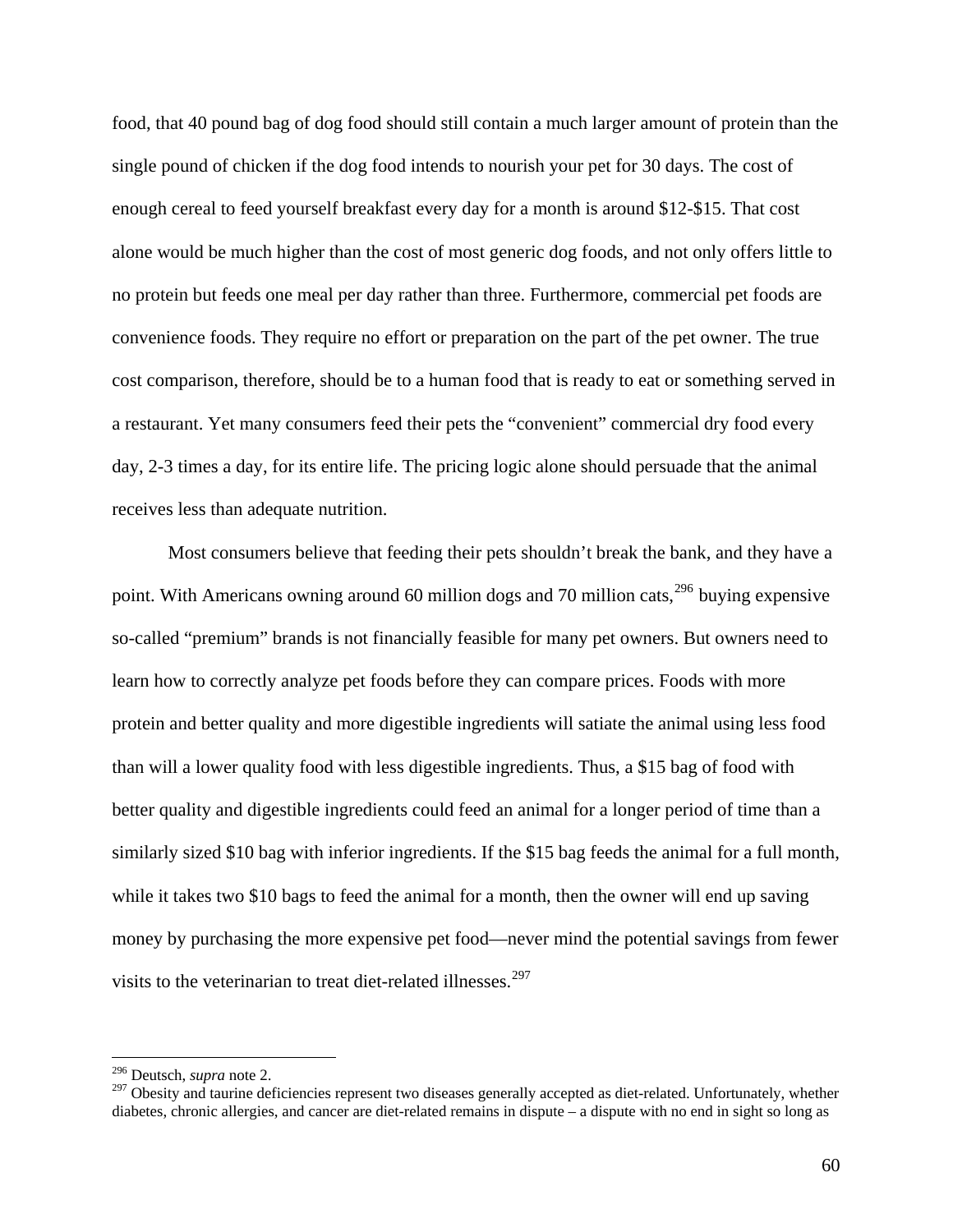One critic of commercial pet food compared the perception of pet food to the perception of smoking in the 40s and 50s.<sup>[298](#page-63-0)</sup> Sir Richard Doll, the scientist credited with discovering the adverse effects of smoking, publicized his findings by 1949. During the 1950s the medical profession generally agreed with Doll's findings, but it was not until the 1970s that the public began changing their smoking habits. Doll cited the media's reporting of the dangers of smoking as proven, rather than "controversial," as the turning point in changing the public's perception.<sup>[299](#page-63-1)</sup> Despite the presence of 43 known carcinogens in tobacco smoke and over 57,000 reports on the detrimental effects of smoking, tobacco companies denied the danger of their products for years.<sup>[300](#page-63-2)</sup>

Few reports detail the hazards of long term feeding of commercial pet foods and money to fund such research is scarce. Unlike physicians, veterinarians continue to endorse commercial pet food even as they witness, first hand, the diseases caused by malnutrition and obesity.

Thus, changing consumer perception of pet foods is an uphill battle. Faced with veterinarian endorsements for commercial pet foods and slogans touting foods used by "top breeders" consumers must navigate a fog of misinformation to seek the truth about pet nutrition. Meanwhile, virtually every article or website dedicated to discussing commercial pet foods concludes with the standard blanket statement telling the consumer to consult their veterinarian. While it may be true that the veterinarian is more educated than the consumer, the section above details why trusting a vet with 100% of your pet's care is as fallible as trusting complete and balanced labels on pet foods. The better conclusion to these articles is a call to action for

the veterinary and manufacturing industries continue to perform inadequate research using only commercially fed animals as subjects.

<span id="page-63-0"></span><sup>&</sup>lt;sup>298</sup> Lonsdale, *supra* note 186, at 272.<br><sup>299</sup> *I<sub>I</sub>* 

<span id="page-63-2"></span><span id="page-63-1"></span><sup>&</sup>lt;sup>300</sup> *Id.* at 272-73.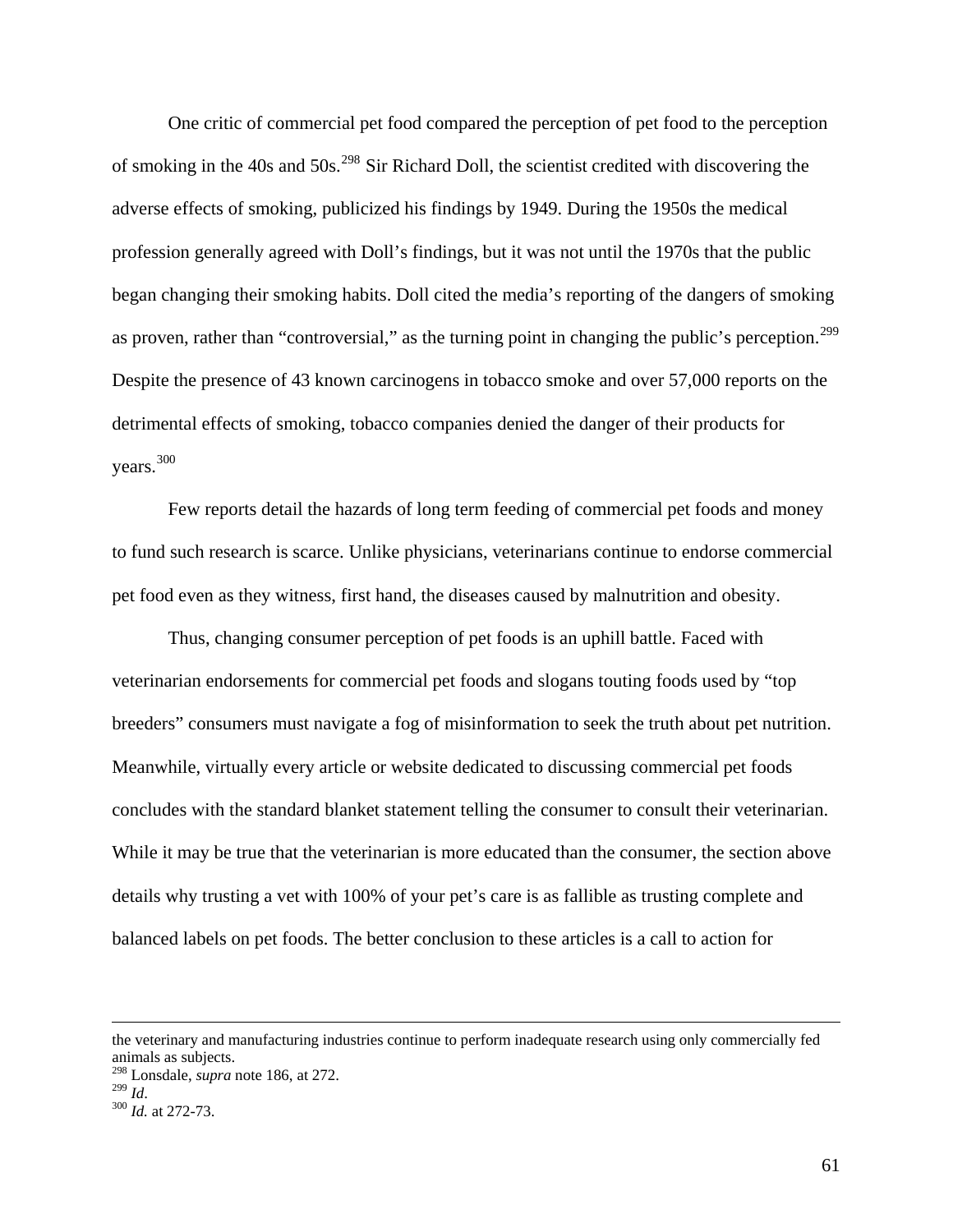<span id="page-64-0"></span>consumers to educate themselves and persuade their vets to work with them in creating a diet suitable for their pet's nutritional needs.<sup>[301](#page-64-1)</sup>

No pet owner likes hearing that their actions might be harming their pet. The defensive reactions pet owners mount to insinuations that they buy a sub-standard pet food compares only to that of a parent confronted with advice on how to raise their child. Unsolicited scrutiny by outsiders only causes further resistance despite the fact that, more often than not, the pet in question exhibits visible signs of malnutrition such as a shaggy, dull coat, sluggishness, and obesity. "Saving pet owners money and sparing pets the agony of diet-induced disease are a socially responsible activity" and should provide enough persuasion to dictate a call to action by those few, but educated consumers.  $302$ 

#### VI. Conclusion

 Like it or not, the United States is a country of pet-owners. Collectively, Americans own more than 130 million cats and dogs.<sup>[303](#page-64-3)</sup> Since the FDA regulates 25% of the American economy it has understandably chosen to allocate its scarce resources to the regulation of drugs, cosmetics and human foods rather than pet foods. But America's pet owners deserve better than the blind eye the federal government continues to turn on the smoke and mirrors of pet food regulation.

<span id="page-64-1"></span><sup>&</sup>lt;sup>301</sup> The proliferation of books and articles discussing owner's who cook meals for their pets proves that some consumers have rejected the empty assurances of AAFCO and the FDA, and have instead chosen to put in the time and effort necessary to educate themselves and prepare nutritious meals for their pets. *See e.g.* Lonsdale, *supra* note 186, at 326-32(Appendix C, Diet Guide for Domestic Dogs and Cats, provides tips and directions for feeding dogs and cats raw meats); Martin, supra note 69, at 104-13, where Martin lists recipes for cooking balanced meals for dogs and cats; Kartharine Mieszkowski, *The Beef over Pet Food*, January 19, 2006, available at [http://www.salon.com/news/feature/2006/01/19/raw/index\\_np.html,](http://www.salon.com/news/feature/2006/01/19/raw/index_np.html) discussing the positive experiences of members of San Francisco Raw Feeders, a buyers group that feeds their animals raw antibiotic and steroid-free meat

<span id="page-64-2"></span>and bones.<br> $302$  *Id.* at 277.

<span id="page-64-3"></span><sup>&</sup>lt;sup>303</sup> Johnson, *supra* note 288.